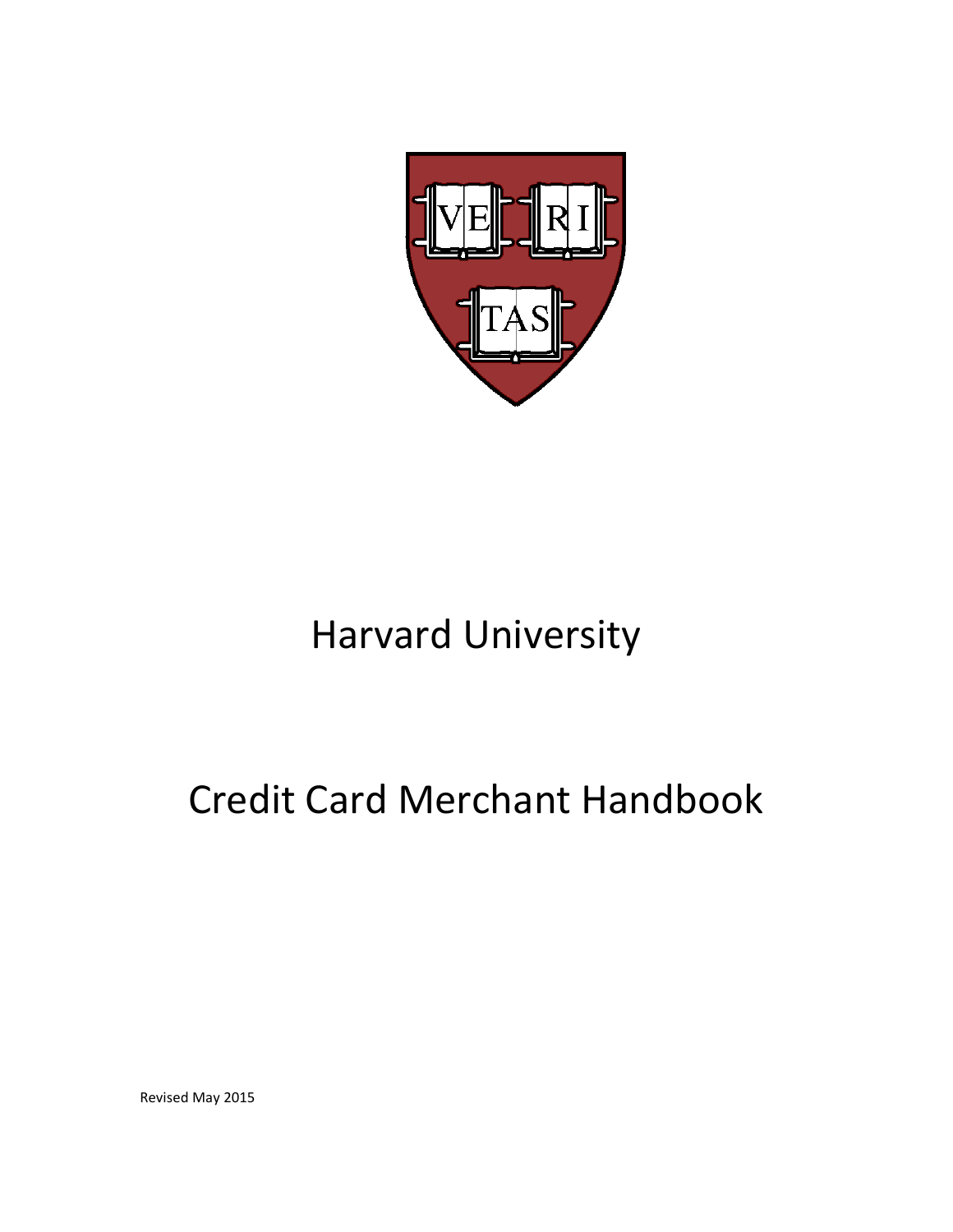## **TABLE OF CONTENTS**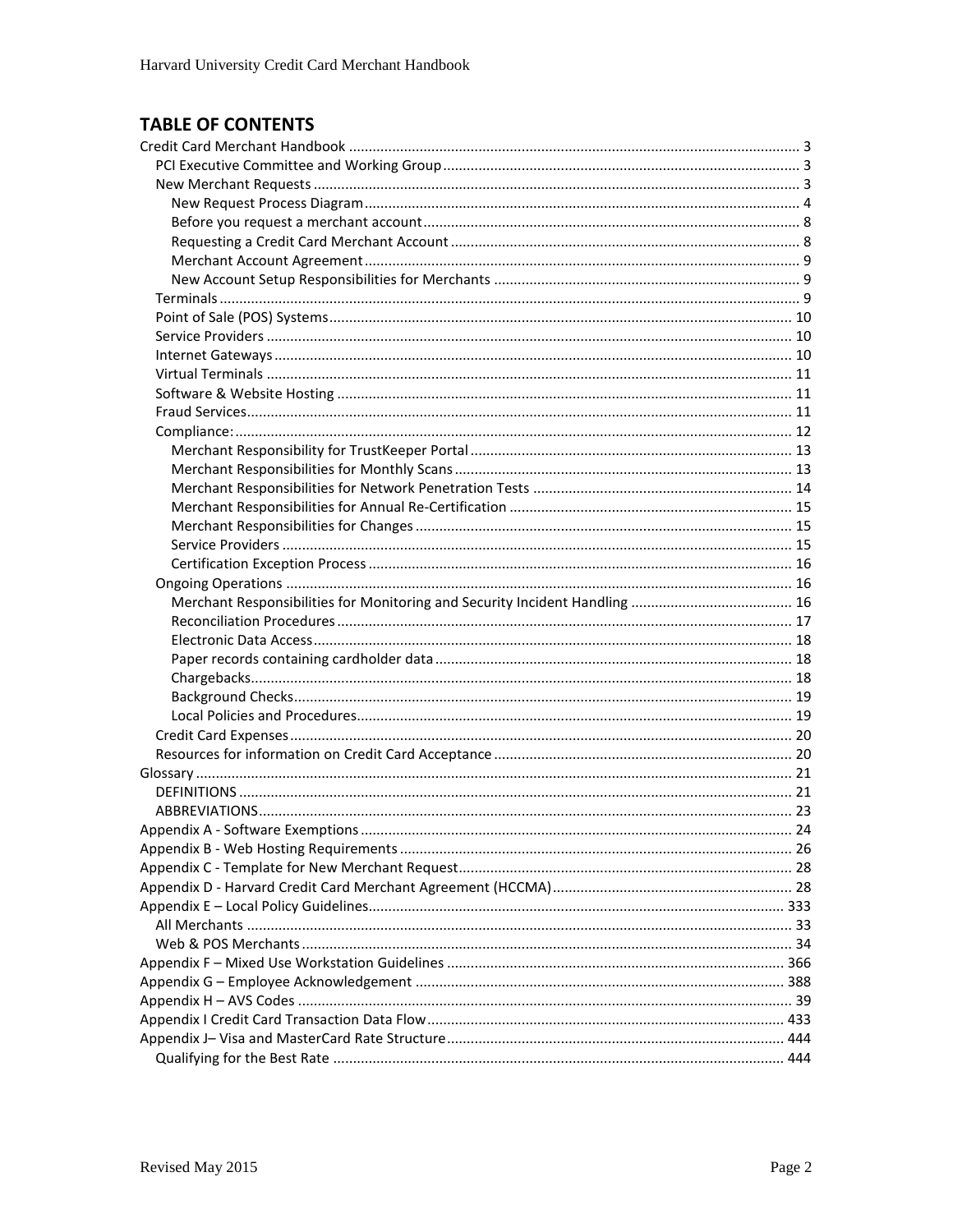# <span id="page-2-0"></span>Credit Card Merchant Handbook

Customers are required to contact Cash Management to obtain any of the following:

- Merchant account with Bank of America Merchant Services (BAMS)
- Login to ClientLine (BAMS Online Reporting System)
- Login to TrustKeeper
- CyberSource gateway account.

Check Cash Management's website at<http://otm.finance.harvard.edu/> for current contact telephone numbers and email addresses.

Credit card processing is a complex process that requires careful attention to ensure that local processes are compliant with Harvard policy and Payment Card Industry (PCI) standards. Each credit card transaction involves many different third parties (See Appendix I). Please note that all acronyms and abbreviations used in this document are defined in the glossary. References to the Payment Card Industry Data Security Standard (PCI DSS) refer to version 3.1 of the standard. The Handbook will be updated as new versions are released.

**Merchants must review the Payment Card Industry (PCI) standards and the Harvard Policies and understand the commitment of resources they require before requesting a credit card Merchant account.**

## <span id="page-2-1"></span>**PCI Executive Committee and Working Group**

A PCI Working Group has been formed to oversee the PCI Compliance program of Harvard University. This committee has representatives from Office of Treasury Management and Harvard University Information Technology Security. There are three executive sponsors for the working group which comprise the PCI Executive Committee:

- Director of Treasury Management
- Director of Risk Management and Audit Services
- Vice President, University Chief Information Officer.

The Executive Committee is responsible for setting policy and providing high level direction to the PCI Compliance program. The Working Group provides assistance to the Office of Treasury Management in the development of standardized processes and procedures and makes recommendations to the PCI Executive committee regarding policy and approval of new merchants.

## <span id="page-2-2"></span>**New Merchant Requests**

The diagram on the following pages provides an overview of the request process.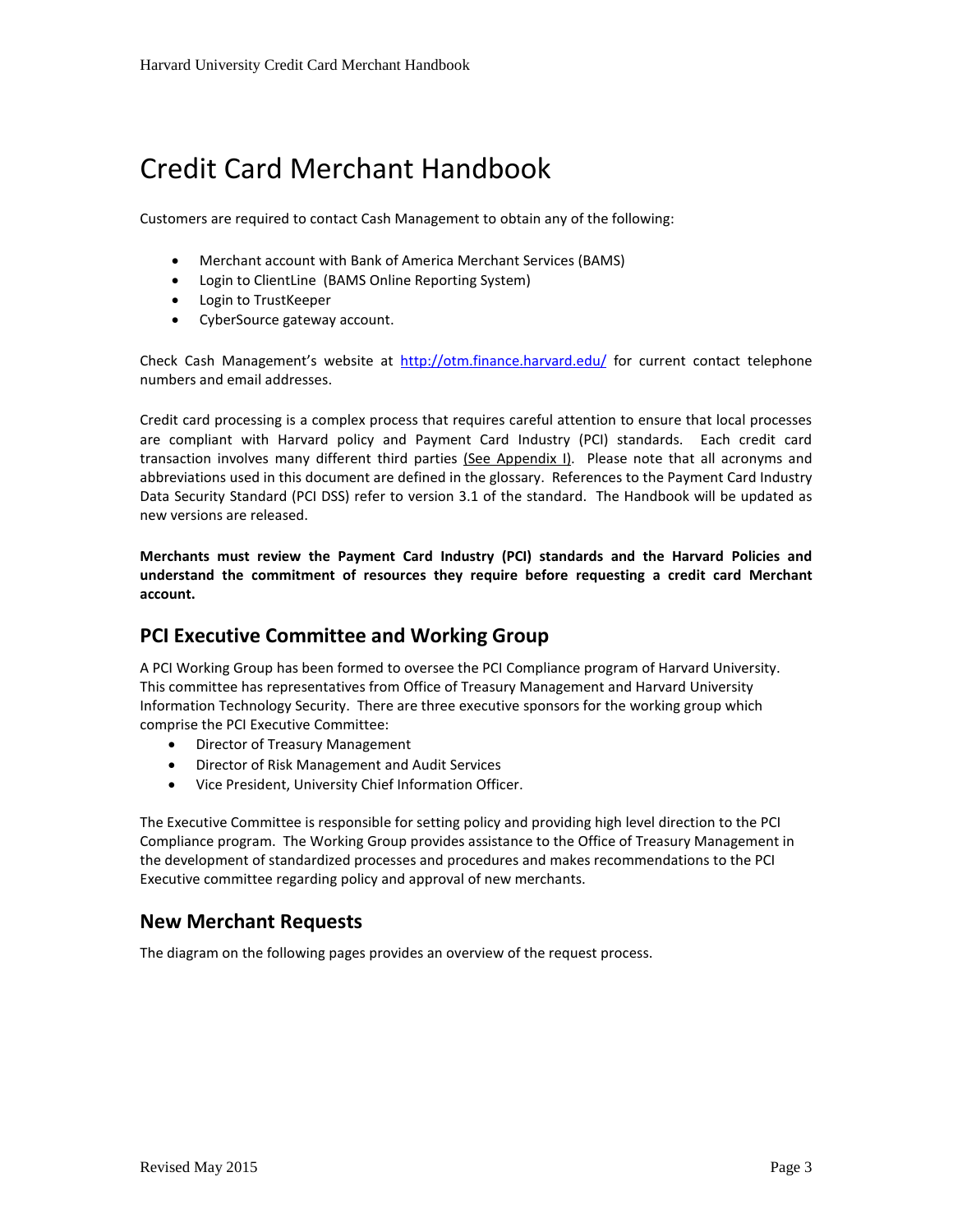<span id="page-3-0"></span>

## Requesting Credit Card Merchant Account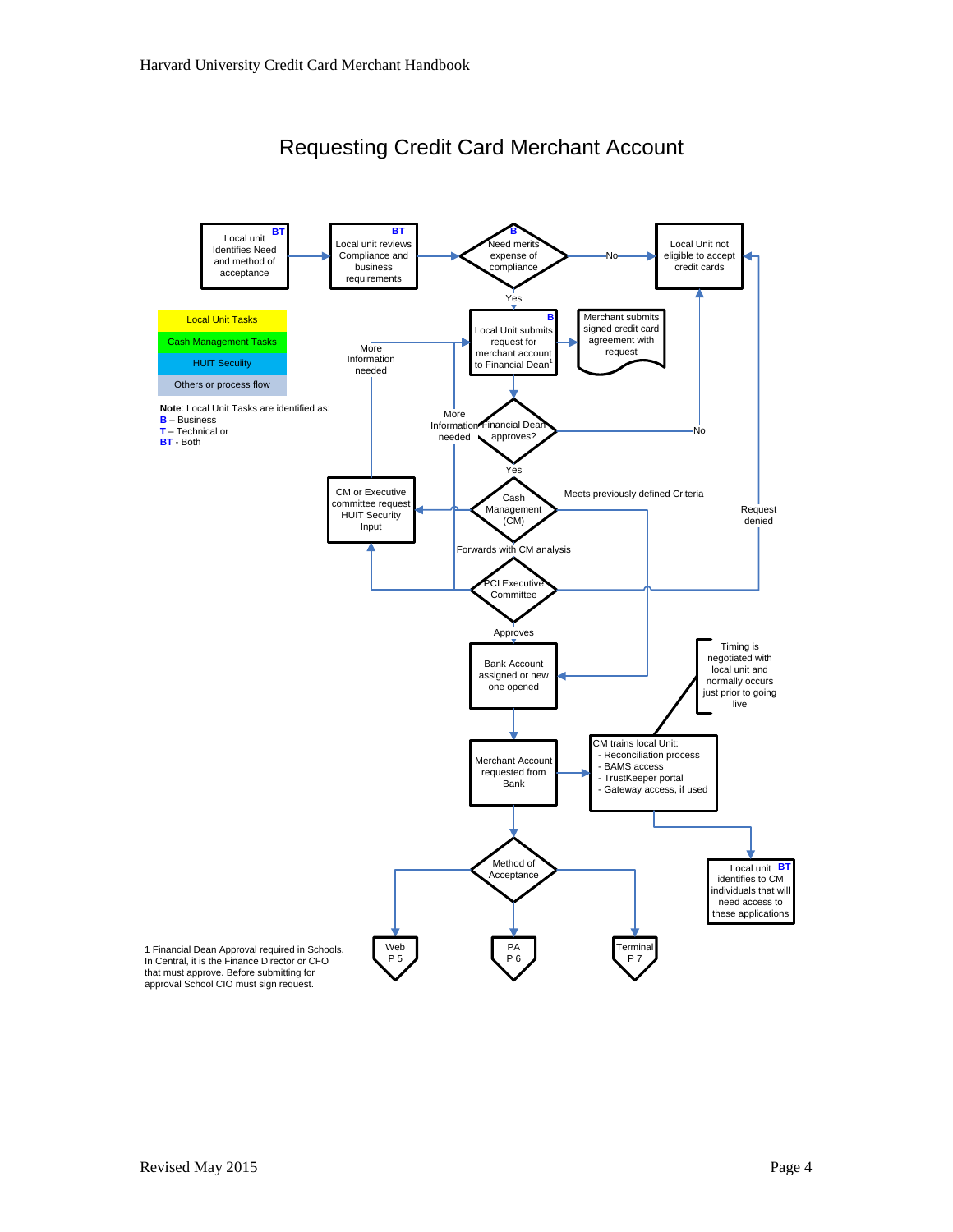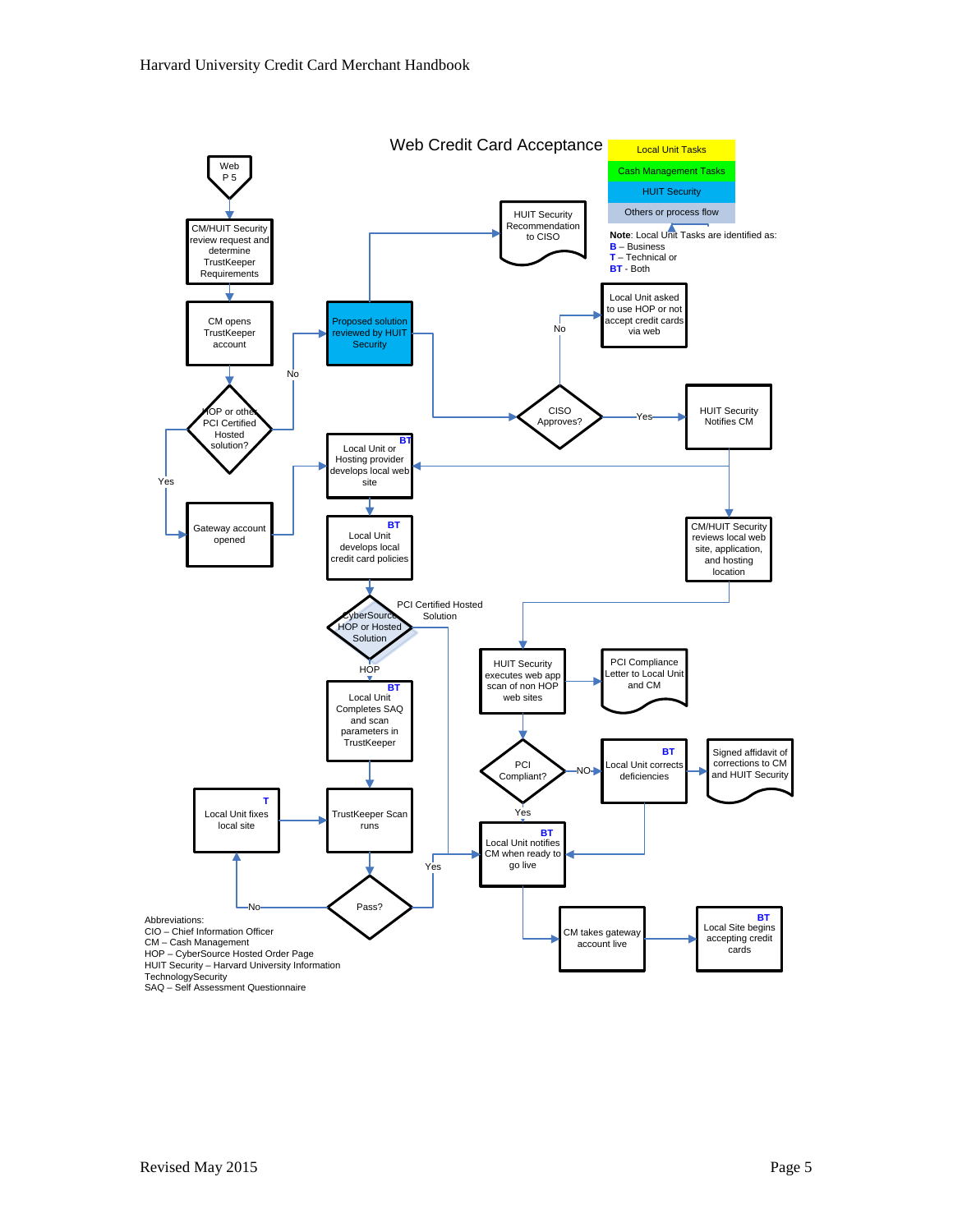

Payment Application Credit Card Acceptance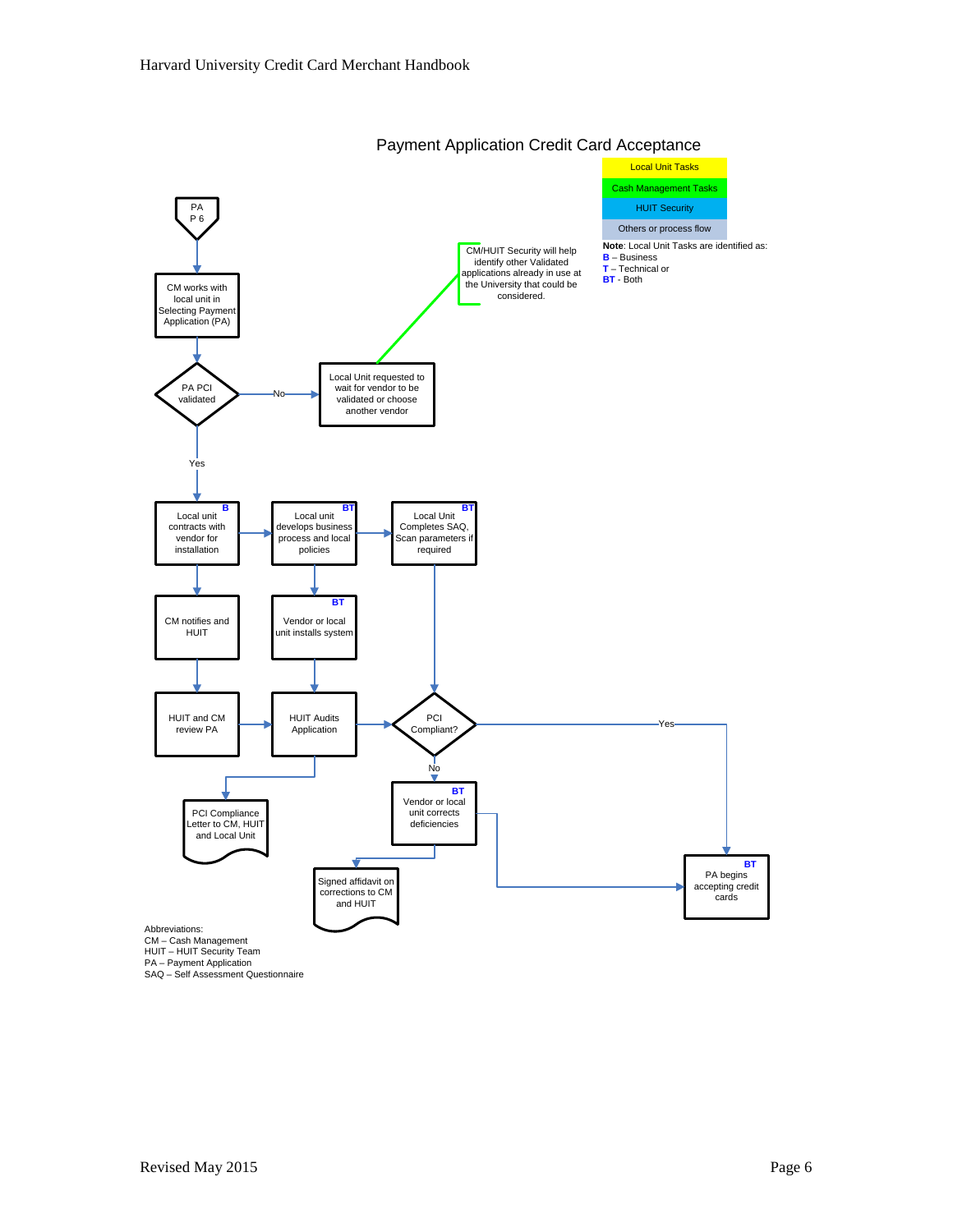## Terminal Credit Card Acceptance



Abbreviations: CM – Cash Management HUIT – HUIT Security Team RMAS – Risk Management & Audit Services SAQ – Self Assessment Questionnaire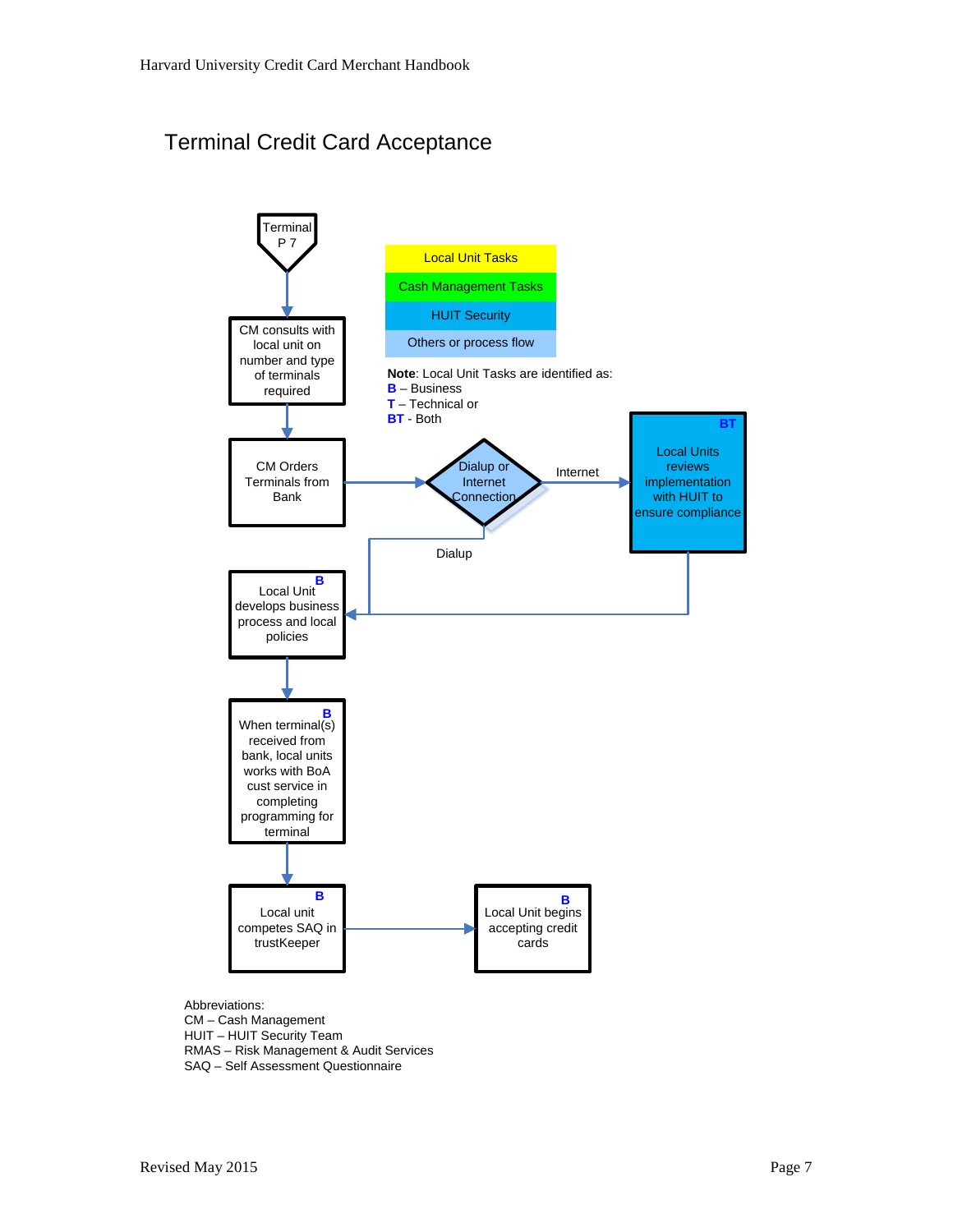#### <span id="page-7-0"></span>**Before you request a merchant account**

Because of Credit Card association rules for security and the risks associated with accepting credit cards, requesting a new credit card merchant account should not be requested without a full understanding of the responsibilities and alternatives.

- Contact Financial Dean or Financial Director for approval
- Determine if the anticipated annual credit card sales volume will approximate \$100,000
- Review information in handbook and Self-Assessment questionnaire to evaluate whether the business need warrants the effort and cost required to obtain and maintain a credit card merchant account.
- Review alternatives to a merchant account, such as the online registration vendor for conferences and events (See [http://www.events.harvard.edu/profile/web/index.cfm?PKwebID=0x2862d09&varPage](http://www.events.harvard.edu/profile/web/index.cfm?PKwebID=0x2862d09&varPage=home) =home. Discuss objectives with Cash Management to determine if other alternatives might be superior.

#### <span id="page-7-1"></span>**Requesting a Credit Card Merchant Account**

Merchant accounts must be requested by your Financial Dean for local units or by your Financial Director for Central Administration Departments. A template for making the request is included in Appendix C and is available on Cash Management's website [Merchant Account Request Form.](http://hwpi.harvard.edu/files/otm/files/credit_card_merchant_account_request_form.pdf) The following data is required:

- Purpose for requesting credit card account
- Estimated annual activity volume, both numbers of transactions and total dollar value.
- A business case for why you need to accept credit cards. Please include who your customers are and the impact to your organization if you can't accept credit cards. Also describe any challenges you have with your current method of accepting payments.
- The target date for setup
- **The name of the new account**
- **The Tub and Org where credit card transactions should be posted in the general ledger**
- **EXEC** Clientele, who will be the customers
- What type of credit cards you wish to process (e.g. MC/Visa, Amex, and Discover)
- How will credit cards be accepted (Card Present, over the phone, via fax or via web) Please indicate all methods of acceptance
- **If web based,** 
	- What software will be used to accept the credit cards
	- Locally developed applications will use CyberSource Secure Acceptance Secure Acceptances (HOP)
	- If purchasing off the shelf software that cannot use HOP, an exception must be approved by University CIO. (see Appendix A)
	- **If using a hosted solution by a service provider, please see section on service providers** below. **Use of service providers must receive prior approval from Cash Management.**
- **If terminals will be used,** 
	- Type and quantity of terminals, printers and pin-pads
	- **Whether you wish to purchase, lease or rent**
	- Whether authorizations will be done via dial-up or Internet
	- Address of where the equipment will be shipped
- **If a Point of Sale (POS) application will be used,** 
	- Name of POS application
	- Name and version of POS Software to be used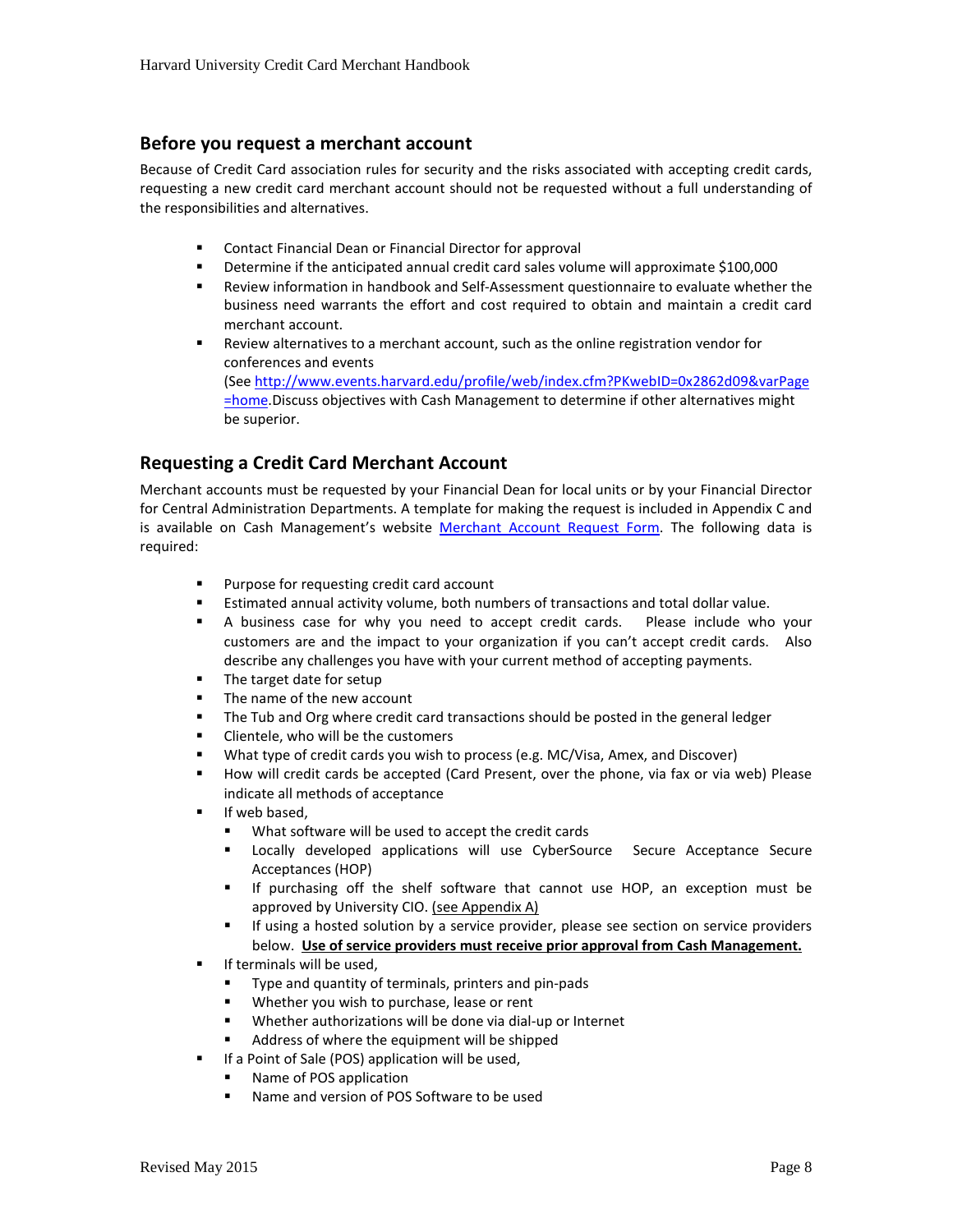- Where the POS application will be hosted
- Whether wireless technology will be used

#### **A POS application must not be purchased unless it has been approved by Cash Management.**

- Contact Information ( name, address, phone and email) for:
- 1. Business owner
- 2. Primary Business contact (may be same as business owner)
- 3. Backup Business Contact
- 4. Technical Contact (Required for all merchants except dial-up terminals only)
- 5. Person responsible for posting the credit card activities and resolving reconciliation issues

#### <span id="page-8-0"></span>**Merchant Account Agreement**

Merchants must sign a Harvard Merchant Credit Card Agreement as part of requesting a credit card merchant account. A copy of the most recent agreement can be found on the Cash Management's [web](http://hwpi.harvard.edu/files/otm/files/hccma_042515.pdf)  [site.](http://hwpi.harvard.edu/files/otm/files/hccma_042515.pdf) A copy is included in Appendix D. This agreement is to be renewed annually.

#### <span id="page-8-1"></span>**New Account Setup Responsibilities for Merchants**

Depending on the complexity, the set up process can take 3 - 6 weeks. This time may be required because of the number of  $3<sup>rd</sup>$  parties involved in the process, particularly for web based merchants, which Cash Management cannot completely control. Request should be made early enough to allow for sufficient time (at least one month, more if possible). Once you receive the merchant account number you will be responsible to do the following:

- **-** Log onto the TrustKeeper portal and complete the registration process within 3 business days of receiving TrustKeeper account information via email. Identify, notify and share information with all contacts that will need access to the portal (e.g. business owner and technical contact).
- Complete the on-line self assessment questionnaire (SAQ) for certification. If applicable, identify systems that need to be included in monthly scans and successfully pass the first scan before going live. Follow the instructions for scanning merchants: Trustkeeper Guide for Scanning **[Merchants](http://hwpi.harvard.edu/files/otm/files/trustkeeper_guide_for_scanning_set_up.pdf)**
- Create business practices (see Appendix E) for the security and integrity of credit card transactions. They include but are not limited to: reconciliations, data access, retention, charge backs, background checks and physical security.
- **Provide Cash Management a list of all individuals needing access to ClientLine and CyberSource.** Please note that individuals in positions that require access to these accounts are required by PCI data security standard to have background checks performed. Therefore individuals should not be added casually, however all individuals must be identified because PCI also requires that accounts not be shared.
- Cash Management will provide training during the setup process on use of ClientLine and CyberSource access as well as reconciliation and PCI compliance. The Merchant must ensure that everyone requiring this training is present. If additional individuals require training later it is the merchant's responsibility to provide the training to these individuals.

## <span id="page-8-2"></span>**Terminals**

- **Terminals are shipped directly to the address specified in the merchant account request.**
- Terminals come with set-up instructions and a customer service number to call if there are questions.
- Merchants must follow the set-up instructions that come with the terminals to properly link them to their merchant account.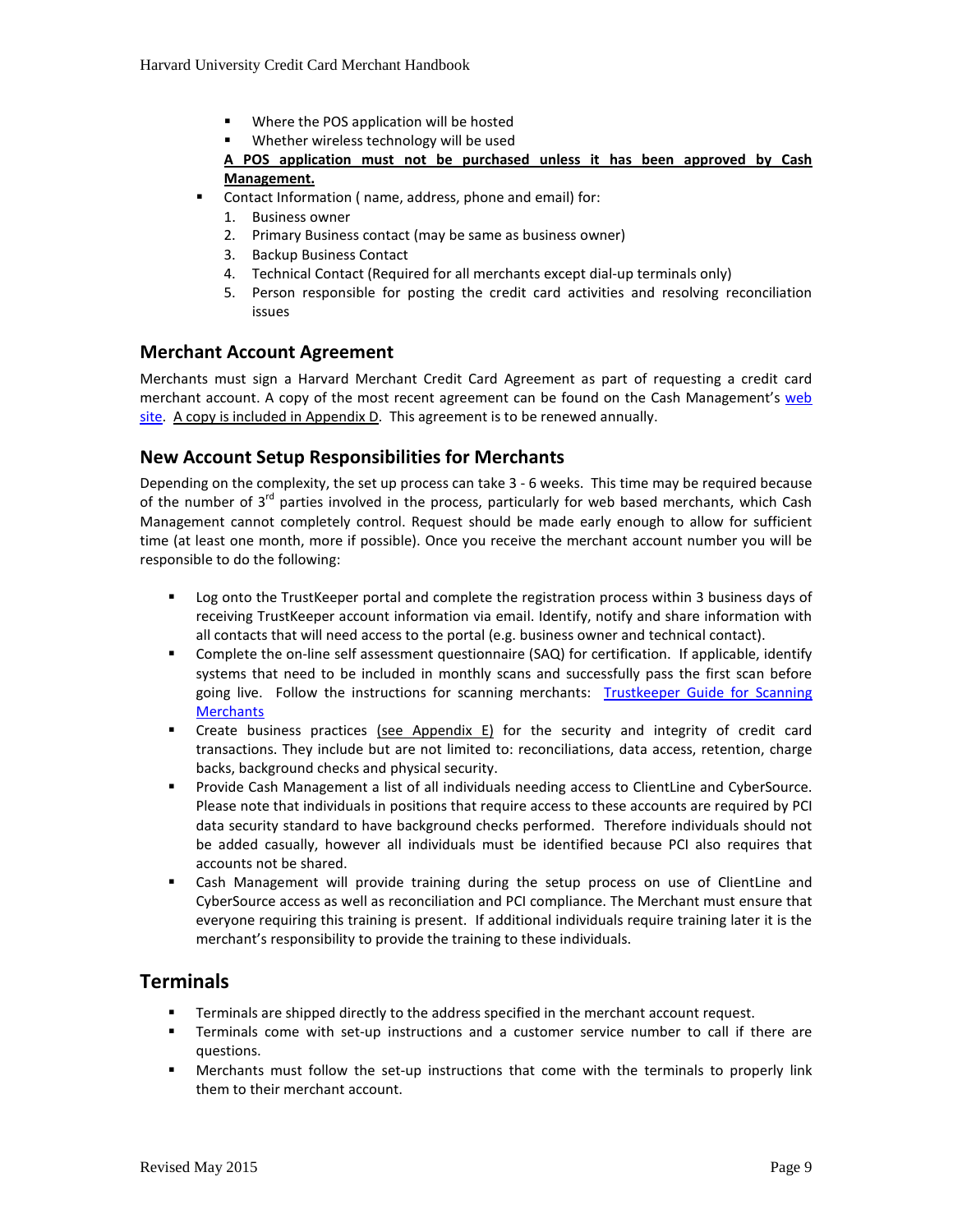**If the credit card terminals will be used to process authorizations and/or settlements via the internet instead of via dial up phone lines, they complete a different SAQ and will require CM's and HUIT's approval before going live.** 

## <span id="page-9-0"></span>**Point of Sale (POS) Systems**

Cash Management (CM) must approve the use of a POS application before purchase. Cash Management's approval will follow a review by HUIT IT Security of the proposed implementation. If the POS application's workstations will be used for standard office applications (email, web browsing, etc.) as well, these workstations must comply with the rules outlined in Appendix F. Please note that all workstations attached to a POS system, whether they process credit cards or not, are in scope for PCI and must meet applicable PCI requirements. Workstations that are not used for processing credit cards would meet PCI requirements if they conform to Harvard's Enterprise Security Policy.

CM will verify that the POS application is validated to be compliant with Payment Application Data Security Standard (PA DSS). Non-validated applications cannot be used. See [https://www.pcisecuritystandards.org/security\\_standards/vpa/vpa\\_approval\\_list.html.](https://www.pcisecuritystandards.org/security_standards/vpa/vpa_approval_list.html)

CM will engage HUIT IT Security to review the implementation of the system to be sure that it meets all University security requirements

Local Unit will need to supply CM with information regarding the manufacturer, product name and version number of the software as well a full implementation network diagram. (See section on "Requesting a Credit Card Merchant Account" for complete information needed)

## <span id="page-9-1"></span>**Service Providers**

A service provider is any third party that stores, transmits or processes credit card numbers on behalf of a merchant. If you plan on using a service provider you must have approval from Cash Management before you sign a contract with them. A list of certified compliant service providers is maintained by both MasterCard and Visa. See:

http://www.mastercard.com/us/company/en/docs/SP\_Post\_List\_2012.pdf http://www.visa.com/splisting/

Service providers must be contractually obligated to keep their systems and process in compliance with PCI requirements at all times. For current language of the [credit card contract](http://www.security.harvard.edu/protected_files/cc_rider.php) rider please go to Harvard's Security Site. See[: http://www.security.harvard.edu/protected\\_files/cc\\_rider.php](http://www.security.harvard.edu/protected_files/cc_rider.php)

## <span id="page-9-2"></span>**Internet Gateways**

Internet gateways are service providers that connect the internet to the proprietary payment card processing network of banks and processors. Web based merchants will need to use a gateway to accomplish on-line authorization and/or settlement of credit card purchases. Some POS applications and credit card terminals also require a gateway because they use the Internet instead of a dial-up connection for authorization and settlement.

For our preferred gateway, CyberSource, Cash Management (CM) will open the gateway account; CM will provide you with unique user names for everyone in your organization that needs access for reporting. Local unit must notify CM when authorized users leave your organization or no longer require access. Notifications should be sent t[o Cash\\_Management@harvard.edu.](mailto:Cash_Management@harvard.edu)

For other gateways that may be required for your POS system, Cash Management and HUIT IT Security must approve the gateway and your implementation. Contracts for gateways other than CyberSource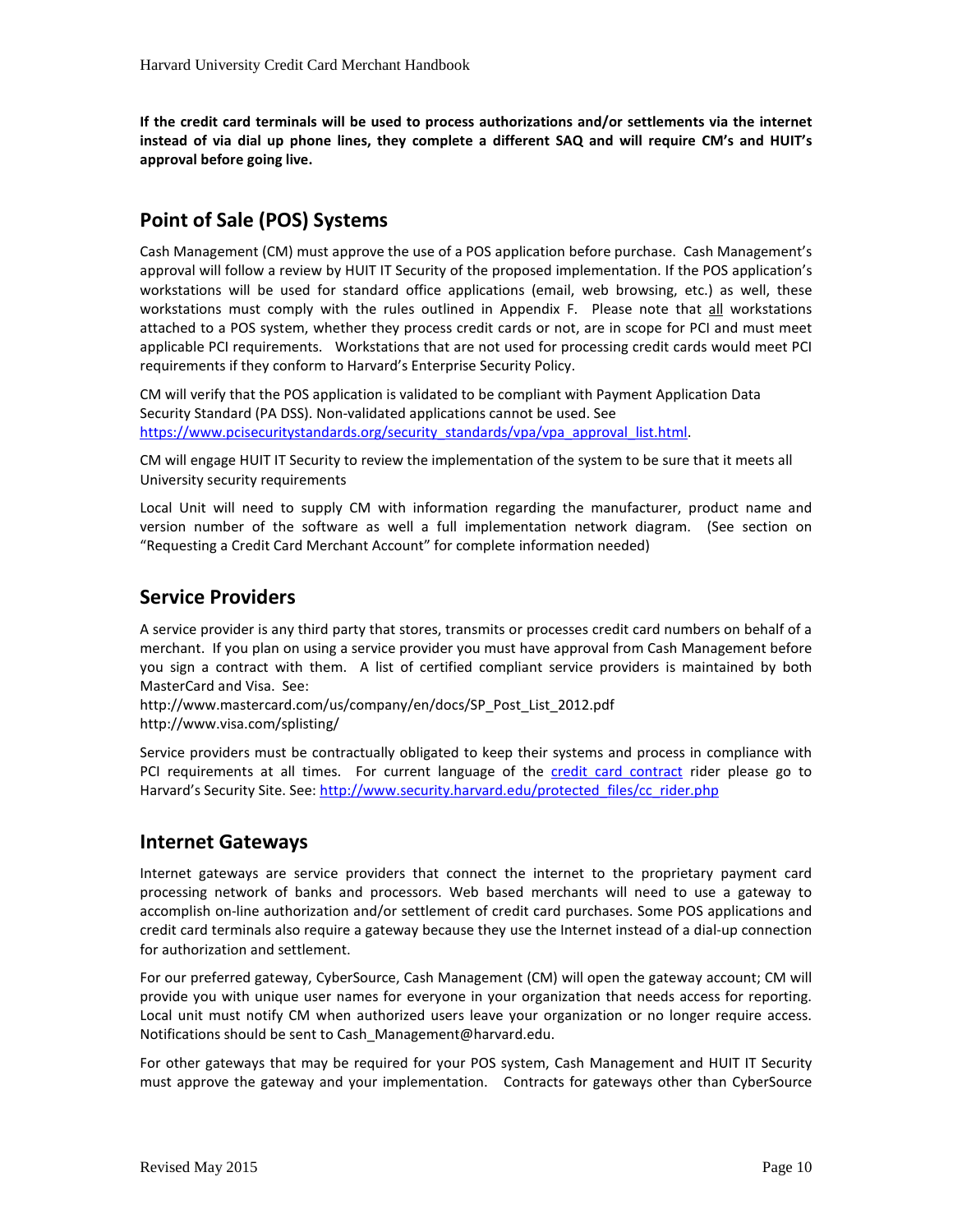must be reviewed by Cash Management and the Office of the General Counsel. Cash Management will contact the bank to obtain any processor information required by the gateway.

## <span id="page-10-0"></span>**Virtual Terminals**

Internet gateways provide ways for you to enter transactions directly through your web browser. This feature allows you to process manual transactions without having a physical credit card terminal. This would also apply if you are using a Certified PCI Compliant Service Provider whose solution includes a web interface where you can enter transactions. If you have workstations that are dedicated to one of these purposes, they must meet all the requirements in SAQ C-VT. If you use one of these features and the workstations are also used for other purposes, those workstations must meet all applicable requirements in the PCI Data Security Standard as outlined in SAQ D. Some Guidance is provided in Appendix F about which requirements are likely to be applicable, but the merchant is responsible for ensuring that their implementation is compliant.

## <span id="page-10-1"></span>**Software & Website Hosting**

New merchants accepting credit cards over the Internet must use CyberSource's Secure Acceptance Secure AcceptanceSecure Accesptance Secure Acceptance previously called (HOP) or another approved PCI Compliant external service provider. Cash Management can provide additional information on how to set this up. Exemptions to this requirement are outlined in Appendix A.

If the merchant changes their application and is not using SECURE ACCEPTANCE, then the merchant needs to follow the exemption process outlined in Appendix A. Changes do not include upgrading to a new release of software already exempted.

Websites, whether internal or externally hosted, that store, transmit or process credit card account numbers must comply with PCI Data Security Standards and Harvard University requirements. Websites that control any aspect of the payment page must be hosted by a Level 1 PCI Compliant service provider. (See Appendix B) Our acquiring bank, Bank of America Merchant Services, additionally requires that we provide the URL of the site to them in advance of going live. They will verify that the site uses encryption (i.e., SSL) to protect the credit card number and that a refund policy is clearly posted on the web-site. They will not issue the required processor information used to connect to a gateway until this accomplished.

Merchants that have these sites must work with Cash Management and HUIT IT Security to have a network penetration tests conducted at least annually. Please note that if you are using SECURE ACCEPTANCE you do not require a network penetration test. (See Section on Penetration Tests)

Web sites, whether internal or externally hosted, that accept or store credit card account numbers must have their hosting location evaluated by HUIT IT Security before being placed in production. (See Appendix B) For a list of hosting locations at Harvard that have already been qualified please email [cash\\_management@harvard.edu.](mailto:cash_management@harvard.edu) Web sites involved in order processing that redirect to another site to accept credit cards must meet PCI and Harvard requirements. (Also Appendix B)

## <span id="page-10-2"></span>**Fraud Services**

Merchants that accept web transactions must use Address Verification (AVS) and Card Number Verification (CVV/CVC) fraud prevention services. More details on AVS are available in Appendix H.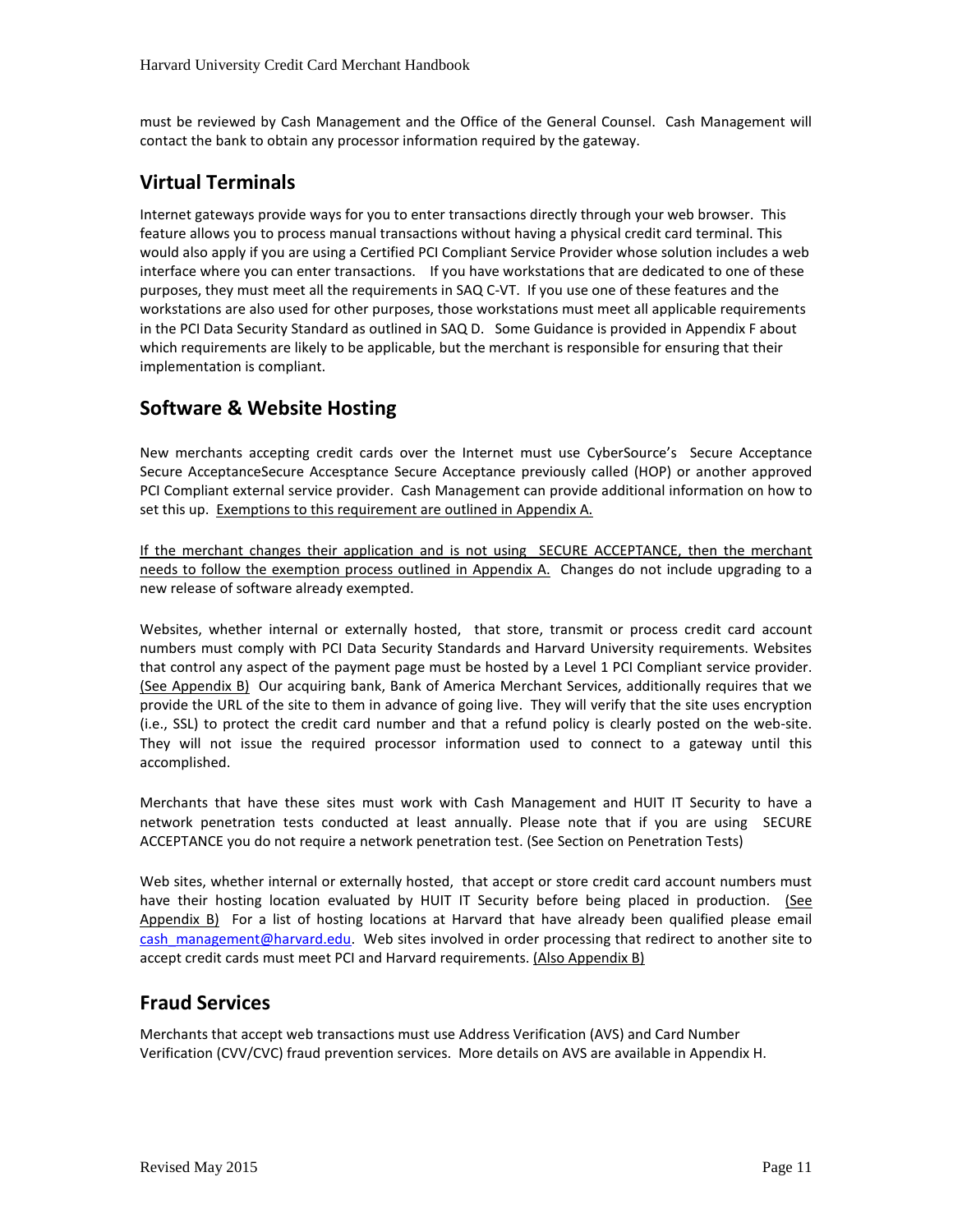## <span id="page-11-0"></span>**Compliance:**

The credit card associations (MasterCard, Visa, American Express, Discover and JCB) have created a Payment Card Industry Data Security Standard (PCI DSS) with which all merchants must comply. In addition they have created and jointly share the governance of the PCI Security Standards Council. The PCI Security Standards Council (PCI SSC) is an open global forum, launched in 2006, that is responsible for the development, management, education, and awareness of the PCI Security Standards, including: the Data Security Standard (DSS), Payment Application Data Security Standard (PA-DSS), Pin Transaction Security(PCI-PTS) Requirements, and Point-to-point Encryption (PCI-P2PE).

All of the five founding members have agreed to incorporate the PCI DSS as the technical requirements of each of their data security compliance programs. Each founding member also recognizes the QSAs and ASVs certified by the PCI SSC as being qualified to validate compliance to the PCI DSS, PA-DSS, and PCI-P2PE. Devices that need to conform with PCI-PTS are evaluated by a SSC recognized Laboratory and approved by the PCI SSC.

Compliance with PCI data security standards is mandated for all merchants and any service provider that "transmits, stores, or processes" cardholder information. Each merchant must be certified annually to be in compliance with PCI data security standards in order to accept credit cards and will receive a compliance certificate once they have completed and passed the following requirements:

- **The completion of an annual self assessment questionnaire.**
- Quarterly network vulnerability scans performed remotely by an approved scanning vendor.

For more information on the PCI standards and these requirements please see: [https://www.pcisecuritystandards.org/.](https://www.pcisecuritystandards.org/)

Merchants may also email pci compliance@harvard.edu with questions or concerns about the compliance of their implementation or the Harvard PCI compliance program

Harvard has contracted Trustwave to provide annual compliance certification and monthly vulnerability scans. Trustwave is an approved vendor of the PCI Security Council. Trustwave provides the TrustKeeper portal for merchants to achieve their compliance certification. Cash Management will set up all new merchants with a login to the TrustKeeper portal to complete the questionnaire and schedule a remote scan of their URL or IP address(es).

- Merchants are required to complete the self assessment questionnaire online in the TrustKeeper account provided by Cash Management.
- Merchants that accept or process credit cards online must also enter scan parameters (IP addresses or URLs for systems that fall in scope for PCI.
	- o Merchants using SECURE ACCEPTANCE must have the web server that performs the redirect to the SECURE ACCEPTANCE site be scanned. Follow these instructions for scanning websites: [Trustkeeper Guide for Scanning](http://hwpi.harvard.edu/files/otm/files/trustkeeper_guide_for_scanning_set_up.pdfhttp:/hwpi.harvard.edu/files/otm/files/trustkeeper_guide_for_scanning_set_up.pdf)
	- o Merchants that accept cards some other way must scan all outward facing IP addresses on the same subnet as the system(s) that stores processes or transmits credit card numbers.

New merchants must achieve certification before they can begin accepting credit cards. All merchants must maintain their compliance by fulfilling the annual and monthly requirements. Cash Management will deactivate any merchant account at BAMS if the local unit does not reach or maintain PCI certification. Any merchant who fails a monthly scan, PCI Audit or network penetration test will have 30 days to correct all high vulnerabilities identified. If not corrected in 30 day's Cash Management will deactivate the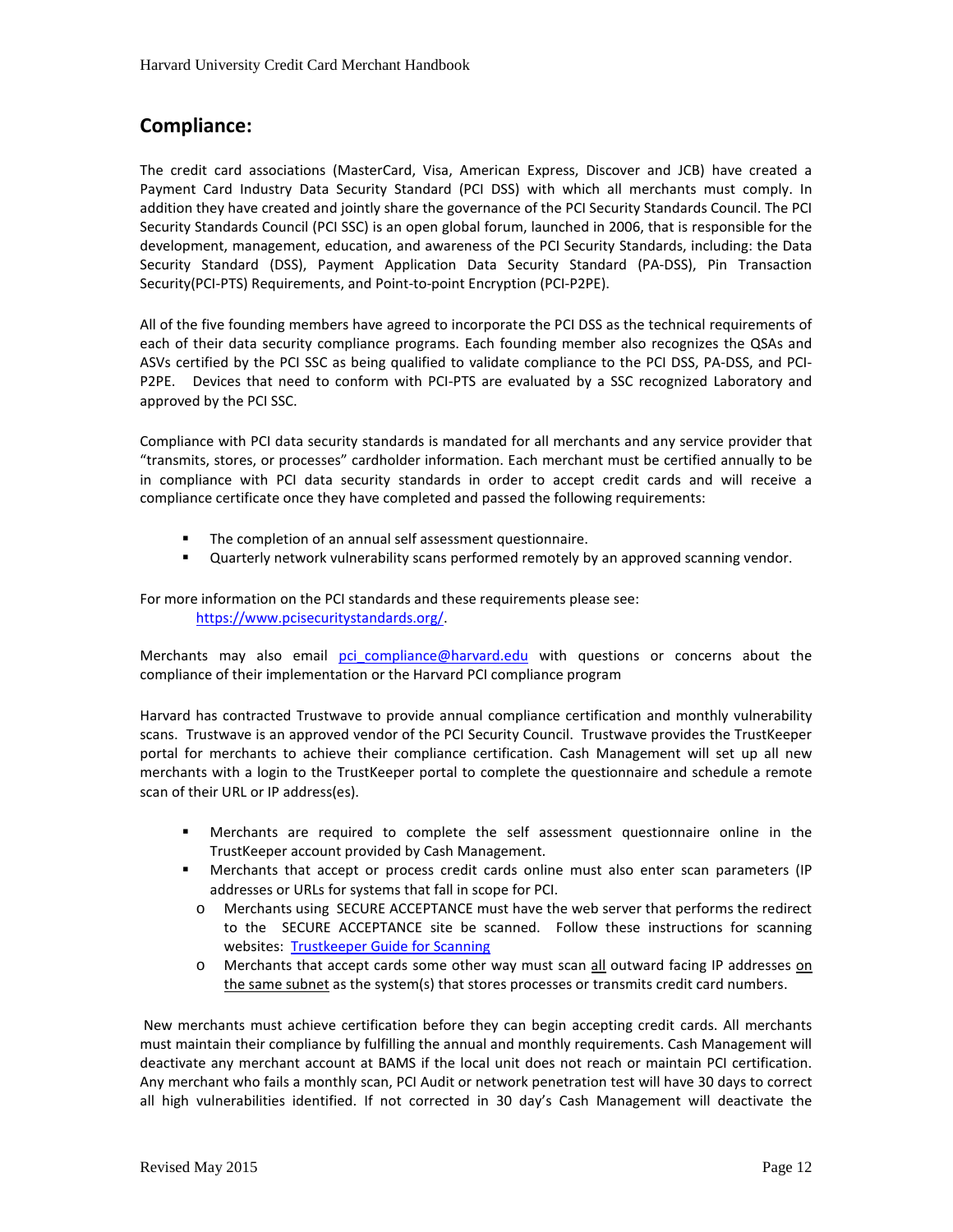merchant. Cash Management will notify the Financial Dean, RMAS and the PCI Committee of any failures and actions taken.

#### <span id="page-12-0"></span>**Merchant Responsibility for TrustKeeper Portal**

Merchant must complete the TrustKeeper registration process within 3 business days of receiving a welcome email from TrustKeeper.

After completing the registration process and creating their login-ID, merchants can log into the portal at <https://login.trustwave.com/portal-core/home>

If applicable, enter IP addresses to be scanned. IP addresses to be scanned should be a Harvard address. If your web-site is hosted by a third party you should contractually obligate them to be compliant with PCI requirements and to have their systems scanned by an authorized assessor on a quarterly basis and those scan results should be made available if requested

Merchant must complete a self-assessment questionnaire.

.

If technical contacts will be required, ensure they have their own login ID to the portal account as well.

For help using the portal, see the online help, email [support@trustkeeper.net](mailto:support@trustkeeper.net) or call 800-363-1621.

#### <span id="page-12-1"></span>**Merchant Responsibilities for Monthly Scans**

Merchants will receive an email notification from Trustwave several days before the monthly scan is scheduled to run. This email should be forwarded to the local unit's IT staff to notify them that the scan will run within two business days. Trustwave will send a second email after the scan has run. The merchant must log into the TrustKeeper portal within 2 business days to review the results.

Reviewing the results of monthly scan reports:

- If the scan indicates that the Merchant has already been breached, immediately contact Cash Management to activate a PIRT in accordance with the PCI Security Breach Procedures. **Note: system must immediately be disconnected from the network.**
- **If the scan indicates any PCI failure, vulnerabilities they must be immediately corrected.** Consult with HUIT IT Securityon whether you have sufficient compensating controls to continue accepting credit cards while you correct the problem. If it is determined by HUIT IT Securitythat you don't have sufficient controls, you will be instructed to take system immediately off the Internet until fixed. If not corrected within 30 days Cash Management will deactivate the account.
- Merchant must review all medium and low findings. Merchant must confirm that these do not represent a risk to the system or schedules routine maintenance to address these issues. It is not uncommon for lower risk issues to rise to a higher risk as hackers discover further ways to exploit them. Therefore merchant must work remediation of medium and low vulnerabilities into their ongoing maintenance plans so that they can be fixed before they become high risks. Medium and low vulnerabilities must be corrected before the next quarterly scan.
- Merchant must evaluate all information warnings in the report to ensure their system is not at risk.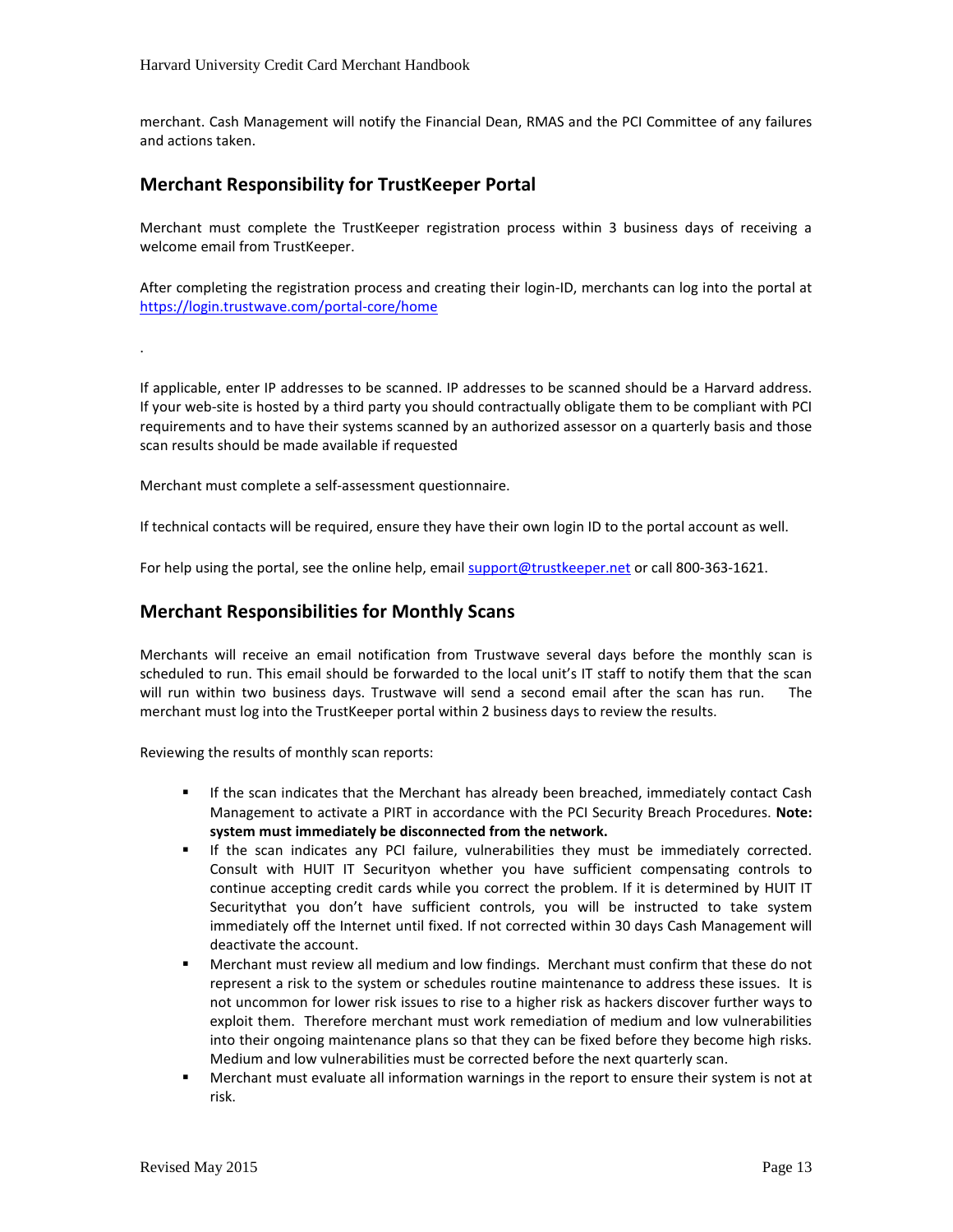If the merchant believes any vulnerabilities identified are in error, the merchant may appeal the finding by logging into the TrustKeeper portal and in the reports section of the portal follow the appeal process. The merchant may also call the TrustKeeper Help Desk at 800.363.1621 for help in how to file the appeal. Local unit must notify Cash Management and HUIT IT Security if they file an appeal.

Trustwave will work with the local unit to confirm the validity of the vulnerability. If Trustwave agrees with the reason for the appeal, they will note it in future reports but won't flag it as vulnerability. They will also reissue a corrected vulnerability report. The appeal process may take up to 5 business days.

If vulnerabilities are identified the local unit must take the following steps:

Develop an action plan for correcting the vulnerabilities and email this to Cash Management within 7 days of the scan failure. Keep your financial dean informed of any warnings resulting from the scans and your progress towards fixing the cause.

If determined that vulnerabilities will not be remediated within 30 days of the scan contact Cash Management immediately and discuss the alternatives.

Merchants will not be allowed to continue processing credit cards in a non-compliant state past the 30 days. Merchants may be allowed a temporary suspension without deactivating your account in the following conditions:

- The merchant has deactivated/ taken their web site/page off line.
- The merchant submitted an action plan within 5 business days of the scan
- Merchant has diligently and continuously worked on the resolution(s)
- HUIT's Security Officer agrees that the tasks on your action plan will remediate the vulnerabilities and that they have reasonable time estimates
- The Financial Dean supports the request for the extension

Otherwise the out of compliance account will be deactivated by Cash Management at the end of 30 days or before if it is determined that you will not be able to meet the 30 day requirement.

If a merchant account is deactivated the local unit will need to re apply for a new merchant account after they become compliant and will incur any charges associated with the opening of the account. The opening of a new merchant number with the bank may take up to 10 business days. No request for acceleration of this process will be accepted for merchants in this category.

#### <span id="page-13-0"></span>**Merchant Responsibilities for Network Penetration Tests**

According to Requirement 11 of PCI Data Security Standard, all merchants that accept credit card numbers directly on their web site, store credit card account numbers on a back-end server (Category 2 or 3 in Appendix B), or if some element of the payment page originates on the merchant's website (whether Harvard-hosted or externally hosted) must conduct penetration tests annually. Cash Management and HUIT must receive a copy of the report when the test has been completed.

If your site requires a Penetration test, the local unit is responsible for the cost of such a test. If you wish to have Trustwave conduct the test for you, Cash Management can make those arrangements.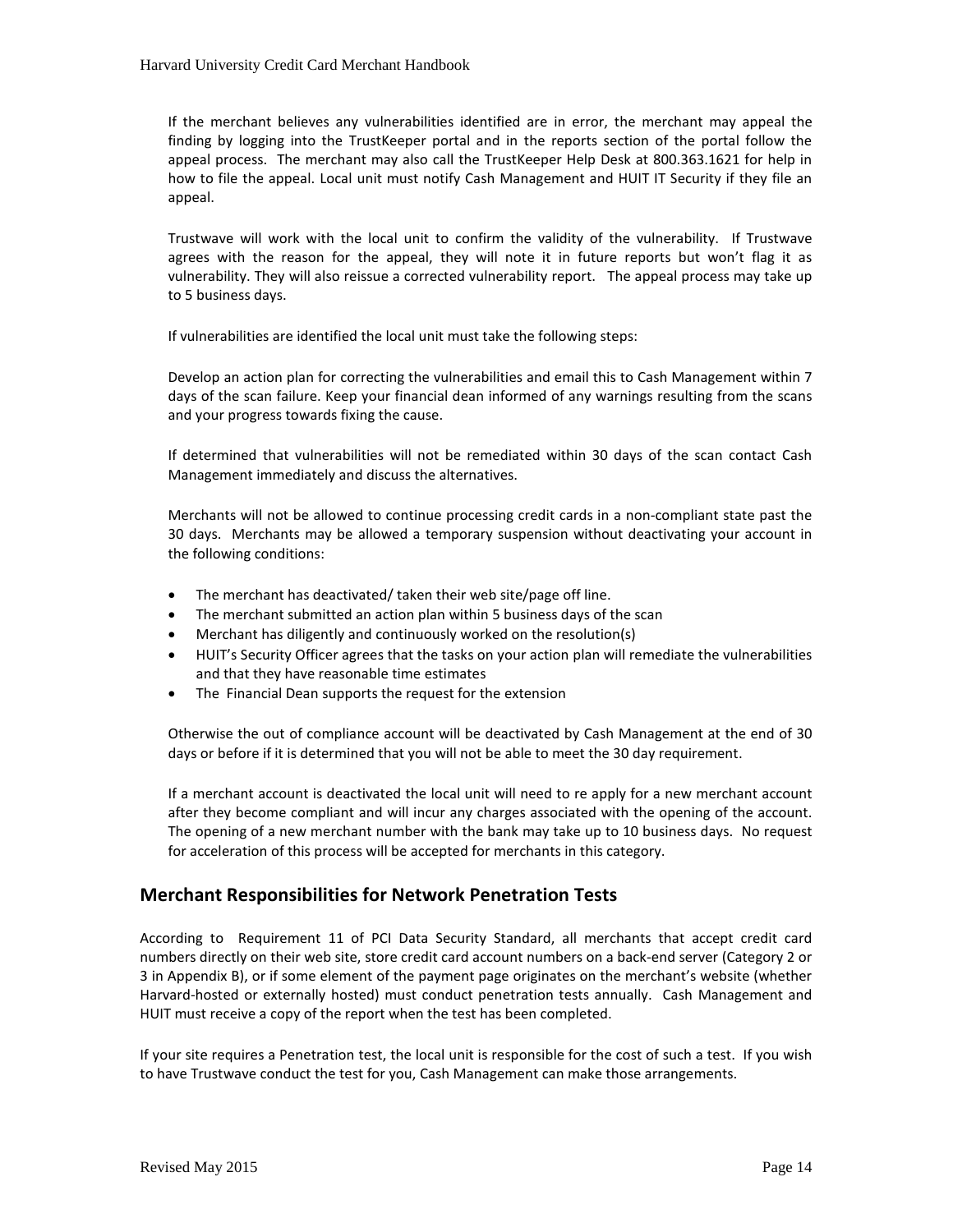Merchants are responsible for correcting any deficiencies identified during the test. High risk vulnerabilities must be corrected within 30 days and medium risk vulnerabilities must be corrected within 90 days. Merchants must submit a report to CM and HUIT when the deficiencies have been corrected. After the merchant has corrected deficiencies, CM will schedule a second test to be conducted by HUIT. HUIT will specifically test for the vulnerabilities previously identified. In addition, CM will schedule a full penetration test to be conducted by HUIT six months after the conclusion of the test conducted by the University's third party assessor.

Requirement 11 also requires penetration tests to be performed after major changes such as an operating system upgrade, new sub-nets installed or a new web-server in the payment environment. These additional tests are the responsibility of the merchant. They may contract for a third party assessor or use internal resources<sup>[1](#page-14-3)</sup>. IT organizations supporting credit card merchants must have a process in place that business owners and CM are notified well in advance of these types of upgrades.

#### <span id="page-14-0"></span>**Merchant Responsibilities for Annual Re-Certification**

All Merchants must re-certify annually. Harvard University must report to the bank as of June 30 therefore all merchants must complete the questionnaire by June  $15<sup>th</sup>$  of each year.

- Merchant **must** log on to the TrustKeeper portal and complete the questionnaire **prior** to the deadline.
- Merchant must reviews scan parameters to ensure they are correct.
- Merchants must complete the Annual Compliance Attestation form and return the signed copies to Cash Management by June  $30<sup>th</sup>$ .
- Merchants must complete PCI training each year.
	- o At least one business contact and one technical contact must complete the web training online. (Merchants that only have dial-up terminals do not need technical contacts to complete the training.)
- Failure to complete the questionnaire successfully will result in the merchant account being deactivated.

#### <span id="page-14-1"></span>**Merchant Responsibilities for Changes**

Cash Management should be notified of any significant change in the merchant's web environment (e.g., new systems component installations, changes in network topology, firewall rule modifications, product upgrades) and the following tasks must be performed:

- Re-evaluate self-assessment questionnaire to ensure answers would not change
- Perform functional tests on the environment
- Have a directed remote vulnerability scan performed
- Verify firewall rules are still effective
- Document and provide an updated network diagram to pci\_compliance@harvard.edu

#### <span id="page-14-2"></span>**Service Providers**

Local units must obtain prior approval from Cash Management if a service provider is being used to ensure they are compliant with PCI requirements. Cash Management maintains the official list of Service providers in use at the University. Merchants must keep Cash Management informed when service providers are added or dropped.

<span id="page-14-3"></span><sup>&</sup>lt;sup>1</sup> HUIT IT Security Team offers this service on a per request basis. Merchants are free to use any internal resources consistent with their local policies.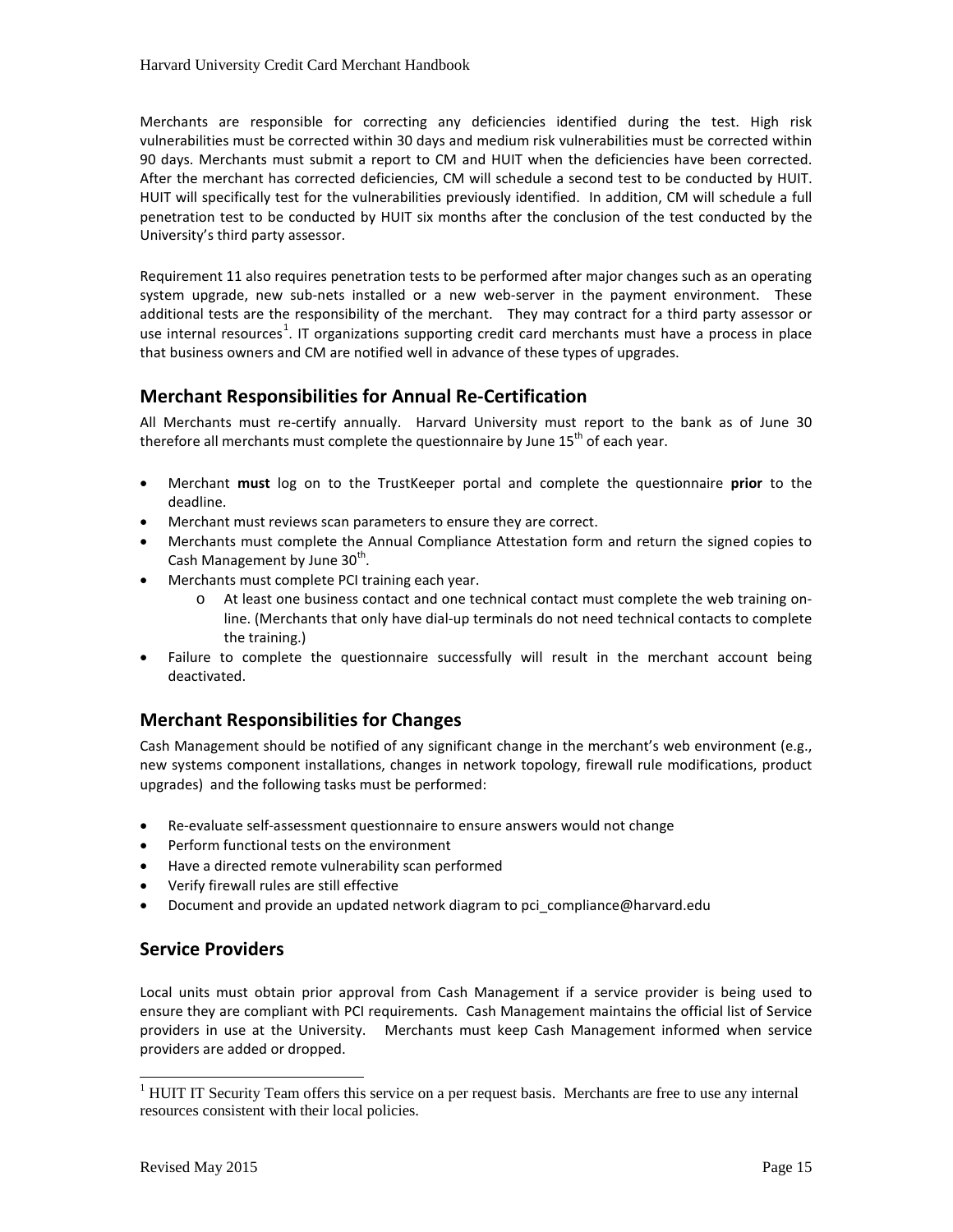#### <span id="page-15-0"></span>**Certification Exception Process**

In cases where the merchant cannot meet the standard exactly as written, the following steps must be taken to apply for an exception to the PCI Standards:

- Document why the standard cannot be met as stated and what additional or alternative controls will be put in place to achieve the spirit of the requirement and send the document to Cash Management and HUIT IT Security.
- Cash Management will share this document with Trustwave. Trustwave will review the controls and may issue an opinion that the additional controls represent compliance. Trustwave may have additional questions for the merchant during this evaluation.
- Cash Management will report the issue to the bank along with the mitigating controls implemented and future steps we may be taking.
- The Bank will either accept our explanation, ask us to take additional steps or ask us to deactivate the account.

It should be noted that this does not reduce the University's exposure in the event of a breach. It only would exempt us from fines levied solely for being out of compliance. This process should only be pursued where achieving compliance is technically not feasible and the alternative of not accepting credit cards prevents the local unit from meeting its mission.

## <span id="page-15-1"></span>**Ongoing Operations**

#### <span id="page-15-2"></span>**Merchant Responsibilities for Monitoring and Security Incident Handling**

In the event of breach or compromise of credit card data, The University must comply with Massachusetts and other state laws, credit card association rules and other requirements. Merchants must work with appropriate University and school offices to ensure these requirements are being met, This includes but not limited to, Office of General Counsel (OGC) and the Harvard Public Affairs and Communication Office (HPAC). This section deals with electronic as well as paper based records. For breaches of paper records, the steps that refer to electronic issues can be omitted.

- 1) The Technical Contact for the merchant account should be alert to potential breaches and regularly monitor system logs for:
	- Suspicious behavior
	- Unusual incidents in audit logs
	- User or anonymous report of problems
	- Unauthorized security configuration changes
	- Unusual traffic or activity
	- Lapsed physical security
	- Sensitive information in the wrong place or hands
	- User complaint which triggers an investigation
	- Loss or theft of a computer or backup media
- 2) Contain and limit the exposure *immediately*:
	- Log all actions taken
	- Do not access or alter compromised systems.
	- Do not turn the compromised machine off. Instead isolate compromised machines from the network (i.e., unplug network cable).
	- Preserve all available logs (firewall, IDS, web server, operating system, remote access, etc.) that could be used to help identify the source and extent of the attack.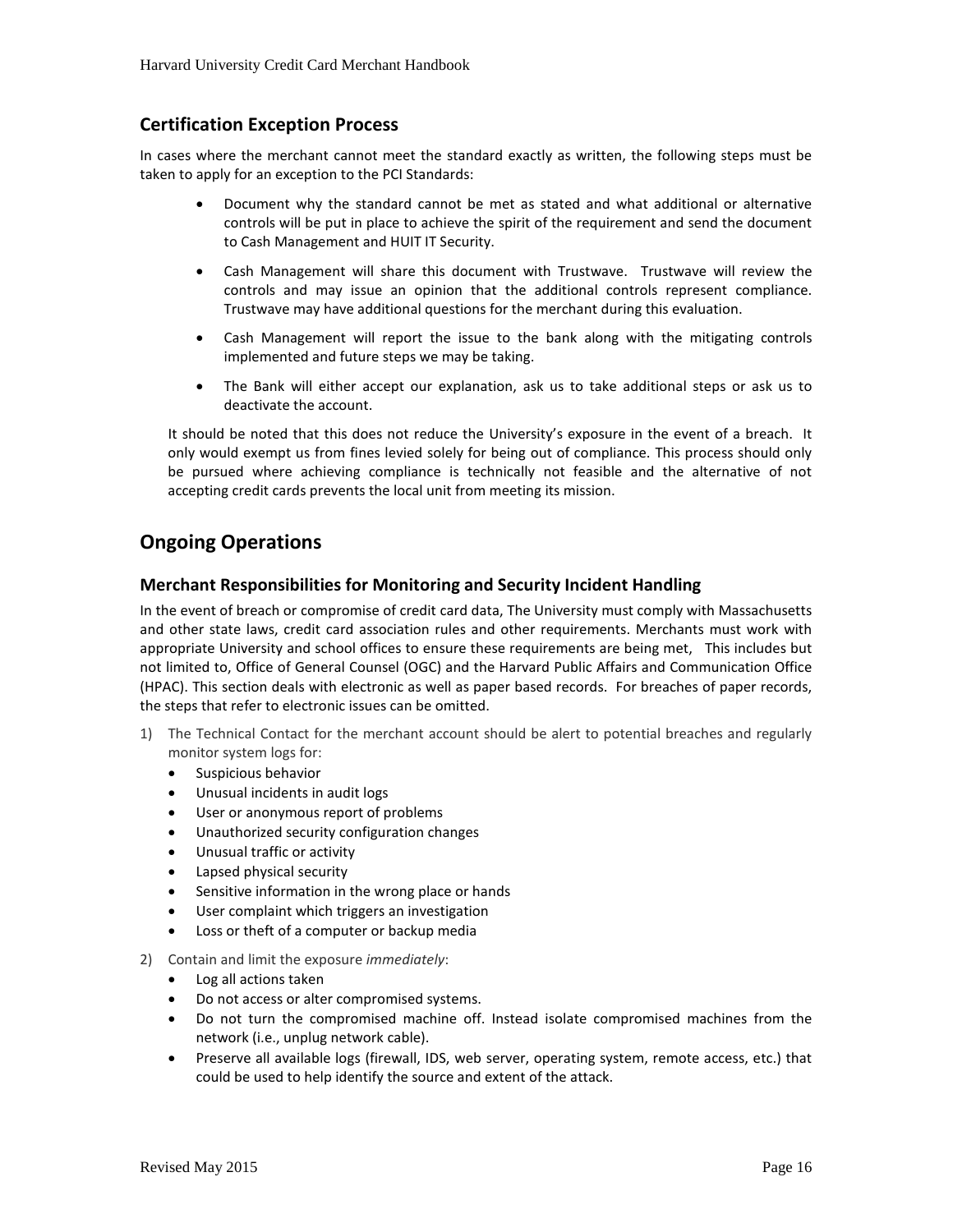- If using wireless network, change SSID on the AP and other machines that may be using this connection with the exception of any systems believed to be compromised.
- Be on high alert and monitor other systems that accept, store or process credit card account numbers as well as any other computers that users on the breached computer have accounts (too often the same password is used).
- 3) Contact Cash Management immediately of discovery that a breach or suspected breach has occurred or is in progress. (See PCI Security Breach procedures)
- 4) Work with PCI Incident Response Team (PIRT) to investigate the breach and repair the systems.
- 5) Identify what account numbers or other personal information (PI) may have been compromised.
- 6) Work with CISO, RMAS and OGC to determine if notification should be sent to individuals affected by the incident. (See Notifications)
- 7) Compromised systems must not be put back into production or connected to the Internet until the PIRT gives its consent.
- 8) If notifications are to be sent, work with OGC, HUIT, HPAC and Cash Management on content of notification. Cost of sending notifications is responsibility of Merchant.
- 9) All requests from the media must be directed to the OGC and HPAC or school Communications Officer.
- 10) Assume any extra costs associated with the incident:
	- Any external resources contracted to participate in the investigation
	- HUIT resources used to supplement local IT support resources
	- It is up to the individual school to determine if IT resources expended on PIRT are billed to the local unit or absorbed as overhead
	- Cost of level 1 PCI Security Standard Assessment performed by external third party. (See Security Breach Business Process Document for Scope of this external assessment)
	- Any fines or penalties assessed by the Bank, credit card associations and/or State
	- Any legal fees or penalties incurred as a result of the incident
	- Any costs associated with producing and sending notifications
	- Any external costs associated with a follow-up audit by RMAS

#### <span id="page-16-0"></span>**Reconciliation Procedures**

The merchant is responsible for posting all credit cards transactions and associated fees via journal voucher on a monthly basis. Copies of all journal vouchers and supporting documentation must be sent to Cash Management, 1033 Massachusetts Avenue Room #411. Cash Management will provide training to the local unit on the process.

- Cash Management will provide merchant with instructions on what coding to use in debiting the cash account.
- Cash Management will be responsible for performing monthly reconciliation's of the bank account and email a copy of the reconciliation listing all un-reconciled transactions to the responsible person at the local unit.
- Merchant is responsible for researching and resolving all un-reconciled items within three months from transaction date. Cash Management will work with the local unit to resolve any outstanding items that are a direct result of a bank processing or posting error.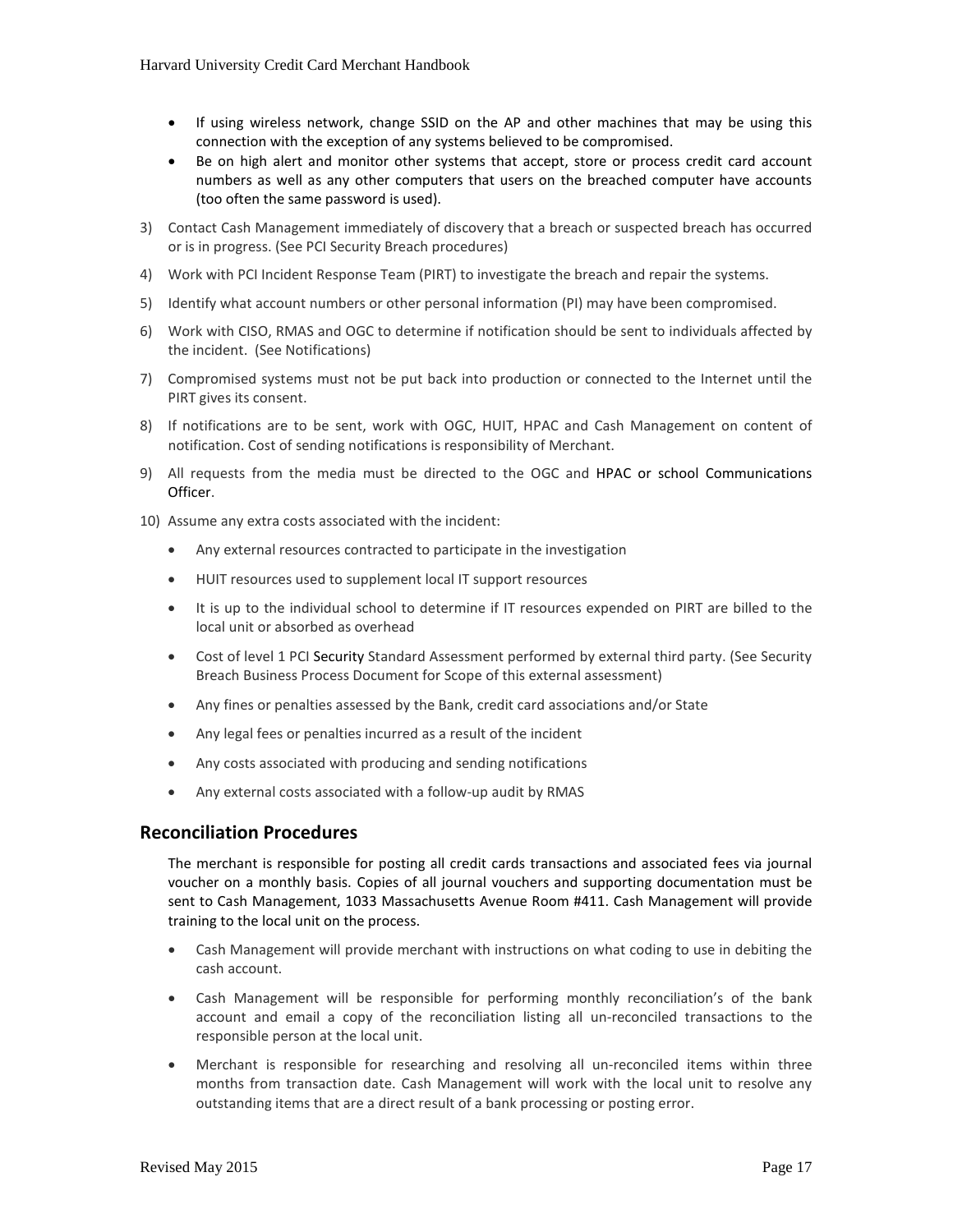• On a monthly basis all transactions 90 days or older which have not been posted to the general ledger by local units, will be posted by Cash Management to each local units default coding. An email will be sent prior to posting to the default account to allow the local units a final opportunity to post the activity to the appropriate GL account.

#### <span id="page-17-0"></span>**Electronic Data Access**

- Electronic access to cardholder account numbers should be restricted to only those with a business need to access that data. This includes all systems that contain the account numbers, e.g., local POS, Local applications, CyberSource Business Center, & BAMS.
- When employees leave or no longer need access Merchants must disable the access in any local systems and notify Cash Management so that access to CyberSource and BAMS can be disabled.
- Customer credit card numbers must not be stored on any user computer. Please see [www.security.harvard.edu](http://www.security.harvard.edu/) to review policy.

#### <span id="page-17-1"></span>**Paper records containing cardholder data**

Paper records that have cardholder account numbers (e.g., credit card slips, order forms, hardcopy reports) must be kept locked up when not in use. Access to these records must be restricted with those who need it to perform job functions.

Retention: You should have a local data retention policy that determines how long you retain credit card information. Keep cardholder information storage to a minimum. Limit your storage amount and retention time to that which is required for business, legal, and/or regulatory purposes, as documented in your data retention policy.

- **Electronic** Credit card numbers must never be stored locally in electronic form. If your business requires that you temporarily store credit card account numbers on a centrally located server, then the credit card data must be encrypted and securely disposed when no longer needed. It is permissible to retain the last four digits of the credit card number.
- **Paper** Federal and credit card association require merchants to retain the original signed credit card merchant slip for 2 years. These should be kept locked on site for 2-3 months and then placed in Harvard University Records Center for the remainder of the 2 years. They should be securely destroyed directly from the records center. The reason for keeping these records is to dispute a chargeback (see below), if your ticket value is low or you experience very few charge backs, you may want to destroy these records after 2-3 months and accept any chargebacks that occur after that period. The risk of undisputed charge backs needs to be weighed against the exposure in the event these records become compromised. Please note: if receipts do not include the full credit card number they should be retained for the full two-year period required by the card associations. No additional security is required to retain these receipts.

Destruction of records: when no longer needed, paper records containing credit card numbers must be shredded with a cross cut shredder or incinerated.

#### <span id="page-17-2"></span>**Chargebacks**

Chargebacks occur when a cardholder disputes a charge on their statement. Customers may dispute because they believe that they did not receive the goods or services for which they were charged or if they did not authorize the charge. Merchants are notified by the acquiring bank of the disputed charge. Merchants must follow the instructions on the form they receive from the bank and reply by the date specified. Merchants must have a local process for handling chargebacks. If a tub is experiencing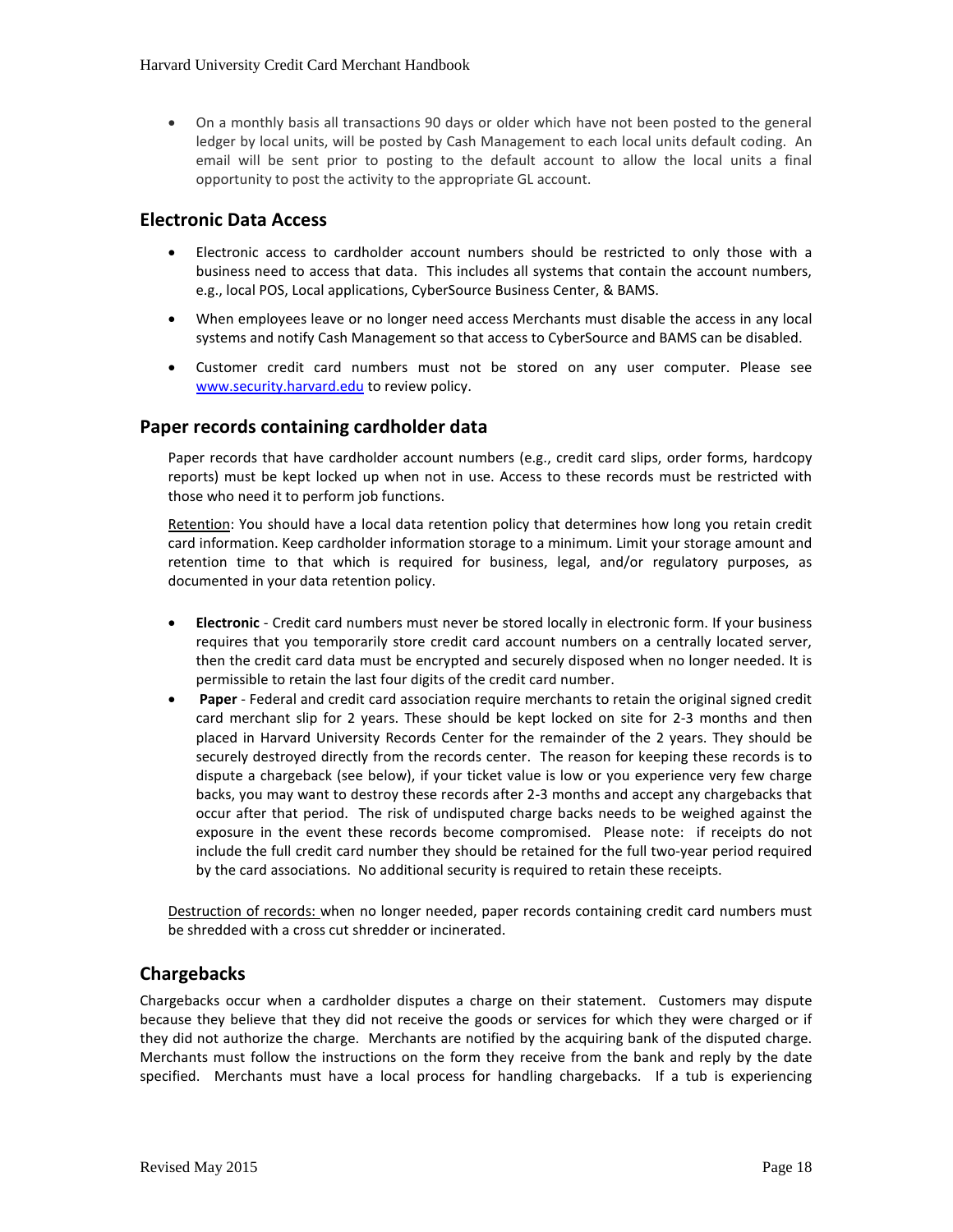frequent charge back complaints or fraud is suspected, then Cash Management, Risk Management & Audit Services and tub Financial Dean or Financial Director should be contacted.

Merchants must have a local process for handling charge backs which should include:

- **How complaints will be handled**
- **What investigation, if any, will be done**
- **Who should be notified**

**If you are experiencing frequent charge back complaints or suspect fraud, you need to contact Cash Management @ 5-4397 and/or cash\_management@harvard.edu**

#### <span id="page-18-0"></span>**Background Checks**

Background checks must be performed on employees who have access to aggregate credit card account numbers. Merchants must have local policies that define which positions are subject to background checks. Background checks are for new hires, transfers into a covered position and temporary workers. Employees who only have access to one card number at a time while they are processing a transaction and then no longer have access to the card number are exempted from this requirement. Merchants should inform their local HR department of which positions require background checks, and include in those positions' job descriptions the need for background checks. Background checks should be carried out by local HR departments and evaluated in conjunction with OGC.

#### <span id="page-18-1"></span>**Local Policies and Procedures**

Merchants must develop and maintain local policies and procedures for handling credit cards. Local policies and procedures should supplement this policy, the University Credit Card Merchant Handbook and University security policies that are found o[n www.security.harvard.edu.](http://www.security.harvard.edu/) At a minimum, local policy should address the following areas:

- 1) authorization of transactions,
- 2) segregation of duties,
- 3) reconciliations,
- 4) chargebacks,
- 5) record retention,
- 6) data access
- 7) training,
- 8) background checks
- 9) physical security.

In addition, there may be local processes involved with the credit card processing that are not included in these general procedures (e.g., managing your point of sale system). These policies must be documented locally, and a copy of the documentation must be sent to Cash Management and the tub finance office. A guideline of what needs to be included in local policies is included in Appendix E.

Employees who are involved in credit card processing must receive copies of local policies and be made aware of the Cash Managemen[t web-site](http://vpf-web.harvard.edu/otm/cm/index.shtml) containing University policies. Employees should annually sign an acknowledgement that they have read and understand the policies and that they will comply with them. A sample acknowledgement form is included as Appendix G.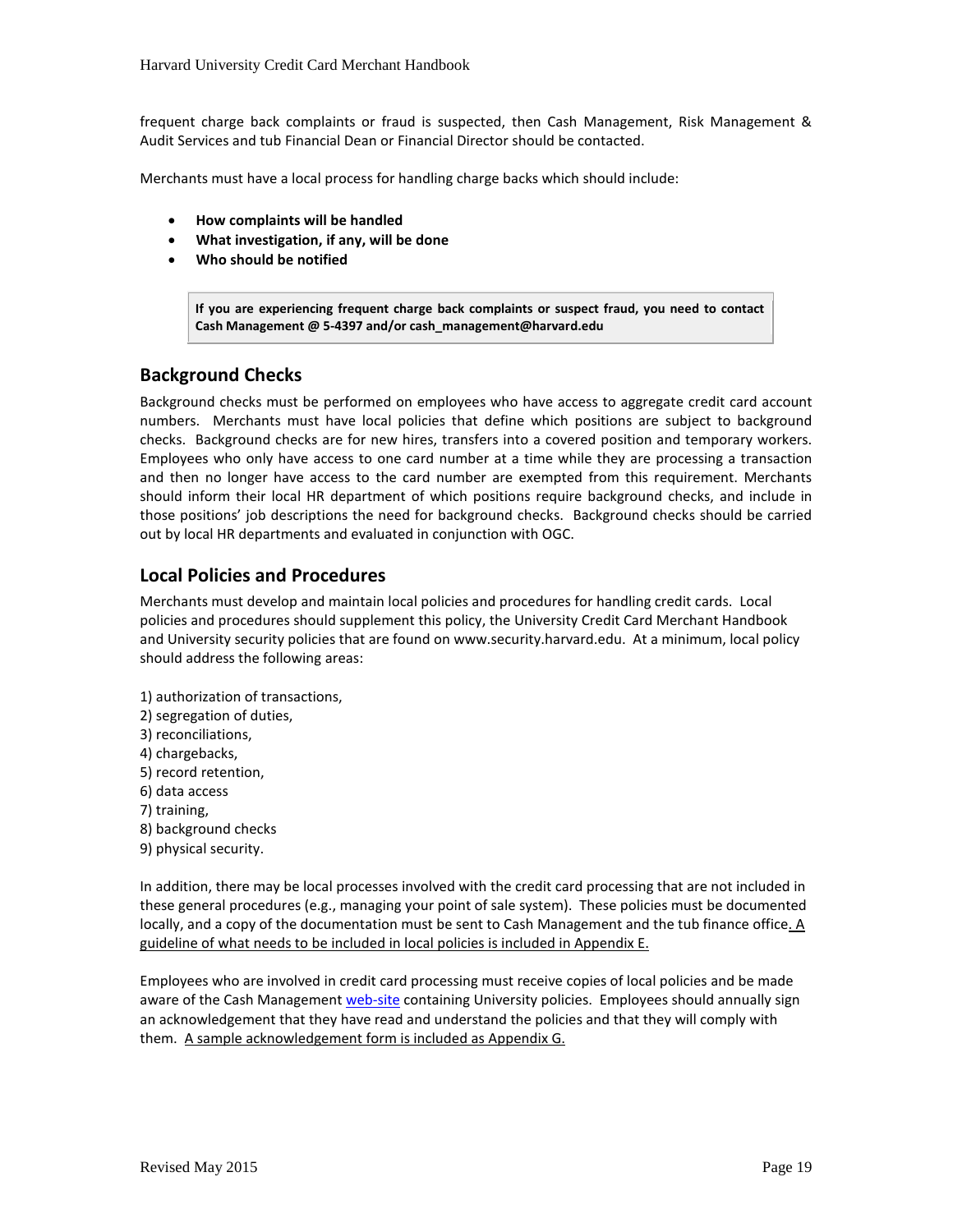## <span id="page-19-0"></span>**Credit Card Expenses[1](#page-19-2)**

Each credit card has its own monthly fees and rates (subject to change):

- Amex 2.05% 2.60% (Lowest rates are for tuition and related goods and services)
- Discover/MC/Visa rates range from .05% + \$.22 to 3.26% + \$.10 depending on the credit card used, method of acceptance and use of fraud prevention services. Rates for online acceptance run higher. (See Appendix J for details)

In addition Visa and MasterCard have added an Acquirer Network fee that is based on the number of merchant locations, sales volume, and Merchant Category Code. Please refer to the Visa and MasterCard websites for specific fee information.

Equipmen**t**: (subject to change)

• Terminals- Effective October 2015, all merchants are required to use EMV terminals that have the ability process chip-enabled credit cards. If you need a new or replacement terminal, contact your Cash Management accountant to receive a price quote and to place your order.

| <b>Monthly Merchant Statement:</b> | Waived  |
|------------------------------------|---------|
| Chargeback Fee                     | \$15.00 |

CyberSource Program Pricing:

|           | $\bullet$ Set Up Fee | \$100.00                                                                                                                                    |
|-----------|----------------------|---------------------------------------------------------------------------------------------------------------------------------------------|
| $\bullet$ | Per transaction fee  | \$.10 per transaction (Note this is in addition to discount and                                                                             |
|           |                      | transaction fees assessed by card type outlined above.<br>Also note that this rate can fluctuate based on the<br>overall University Volume) |

Financial Administration Costs - \$2,400 per merchant. These fees are not billed but represent the cost to central to support reconciliations and compliance. Compliance covers the cost of certification, ongoing monitoring and periodic audits.

Internal Costs - To operate the terminal you will need to have an "Analog Line" set up. Please contact your telecommunications support.

## <span id="page-19-1"></span>**Resources for information on Credit Card Acceptance**

Cash Management web site.

<http://otm.finance.harvard.edu/credit-card-merchant-accounts>

Information on Payment Card Industry Data Security Standards

[http://www.usa.visa.com/business/accepting\\_visa/ops\\_risk\\_management/cisp.html](http://www.usa.visa.com/business/accepting_visa/ops_risk_management/cisp.html)

<span id="page-19-2"></span> $<sup>1</sup>$  All Cost subject to change</sup>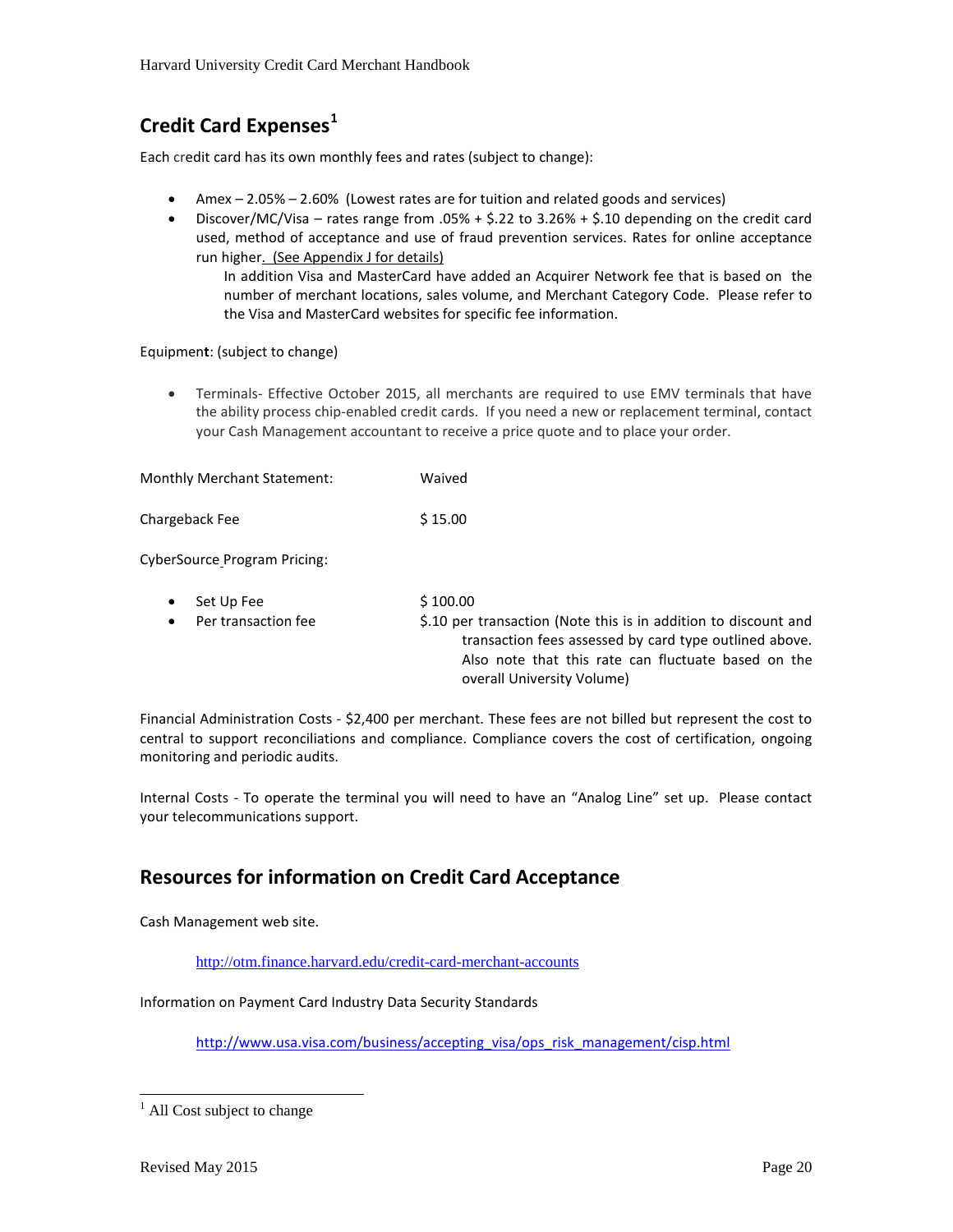[http://www.mastercard.com/us/merchant/security/what\\_can\\_do/SDP/merchant/index.html](http://www.mastercard.com/us/merchant/security/what_can_do/SDP/merchant/index.html)

Harvard Information Security Policiy web site.

<span id="page-20-0"></span>http://security.harvard.edu/book/information-security-policy

o See #4 Credit Cards – Accepting Payment Cards on left hand navigation bar.

Glossary

## <span id="page-20-1"></span>**DEFINITIONS**

**Acquiring Bank** – The bank which provides the University's merchant services and issues the local units a merchant number.

**Assessor –** a company authorized by the card associations to certify merchants as compliant with PCI requirements.

**Card association –** Each brand of credit cards, (Visa, MasterCard, etc.) has a governing body that sets rules for its acceptance and processing. These governing bodies are known as card associations, Visa MasterCard, American Express, and Discover card associations have jointly agreed on the Payment Card Industry Data Security Standards.

**Cash Management Credit Card Merchant Database –** This is an Access Database that contains all relevant data about all Credit card merchants at Harvard.

**Compliance Portal –** The online access to compliance certification status. The portal has two aspects. First, each merchant has access to change and review their own self assessment questionnaire, scan parameters and profile as well as view only for their compliance and vulnerability scan reports. Second, Cash Management has access to a sponsor account that allows them to review status of all merchants as well as view individual compliance reports and scan parameters. The portal is provided by our assessor.

**CyberSource Secure Acceptance Secure Acceptances (previously Hosted Order Page (HOP)) –** A web page hosted by CyberSource, the University's designated gateway vendor, that accepts credit card information and then returns success or failure responses back to your local web-site. Secure Acceptance was previously Hosted Order Page (HOP).

**EMV (Europay, MasterCard, and Visa)** - a global standard for inter-operation of integrated circuit cards "chip cards" and IC card capable point of sale (POS) terminals and automated teller machines (ATMs), for authenticating credit and debit card transactions. Also known as chip or smart cards.

**Local Unit -** A Harvard department or school that has obtained a credit card merchant number assigned from Cash Management

**Merchant –** A local unit that is processing credit card transactions. Please note that a local unit may obtain more than one merchant number.

**Merchant File** – A file maintained by Cash Management that is organized by individual Merchant.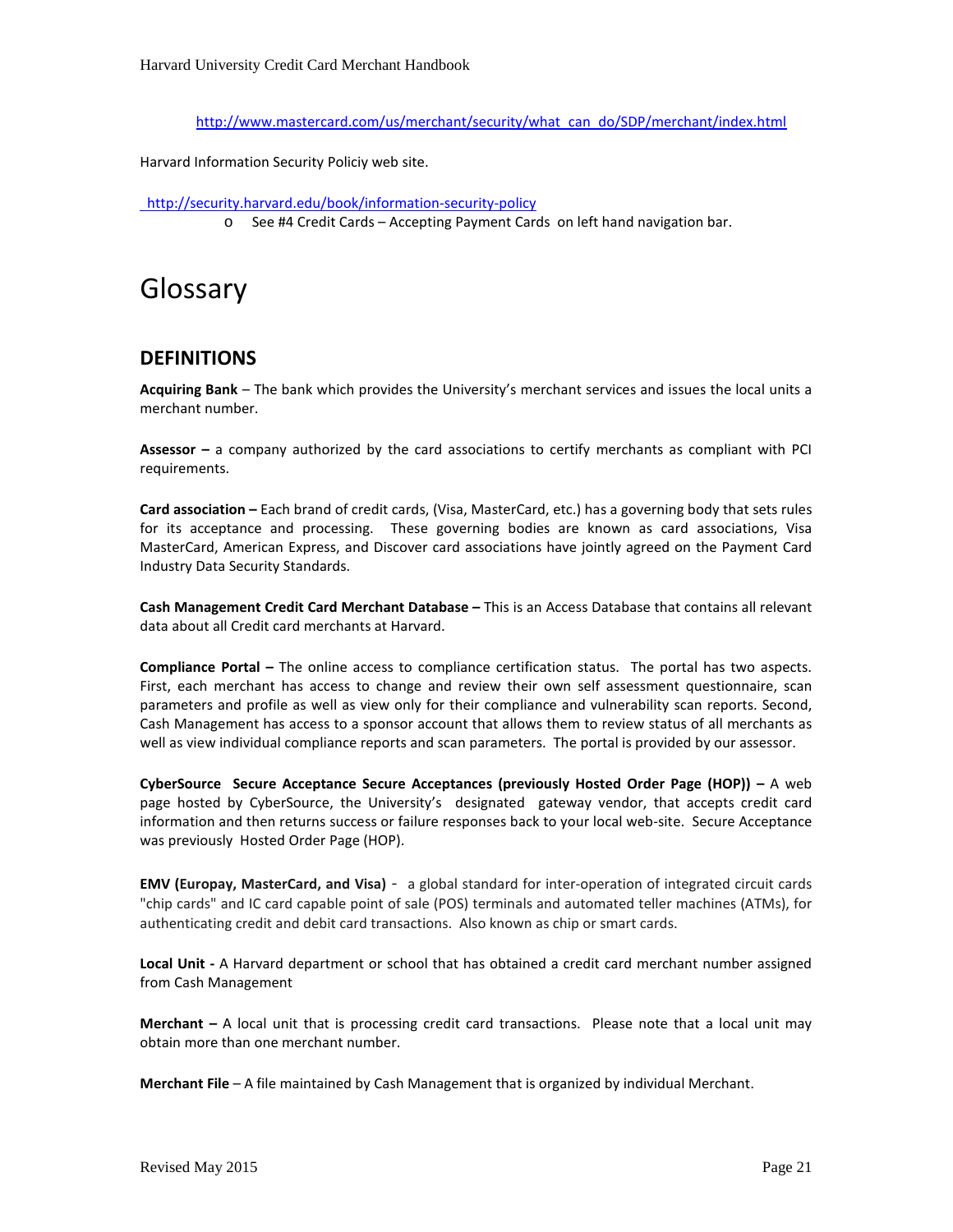**Merchant ID (MID)** - MID stands for the unique number assigned to a merchant and identifies the merchant to an ISO (independent sales organization or reseller), acquiring bank or third party processor. This not the same as the merchant account number.

**PCI Compliance file –** A file maintained by Cash Management that is organized by Merchant. It contains reports and logs of communications regarding compliance of the merchant.

**Service Provider –** Service providers are organizations that process, store, or transmit cardholder data on behalf of merchants. Service providers must be certified to be PCI Compliant as indicated on the MasterCard or Visa websites..

**Terminal ID (TID)** - This is the number assigned to a credit card transaction device (i.e. POS terminal or Virtual Terminal). It identifies the merchant's physical equipment, gateway or software to the processor and bankcard data transport networks. A merchant account may have multiple TIDs.

**TrustKeeper –** Harvard's compliance portal provided by Trustwave.

**Trustwave** – Trustwave is the University's PCI assessor for PCI Compliance Certification.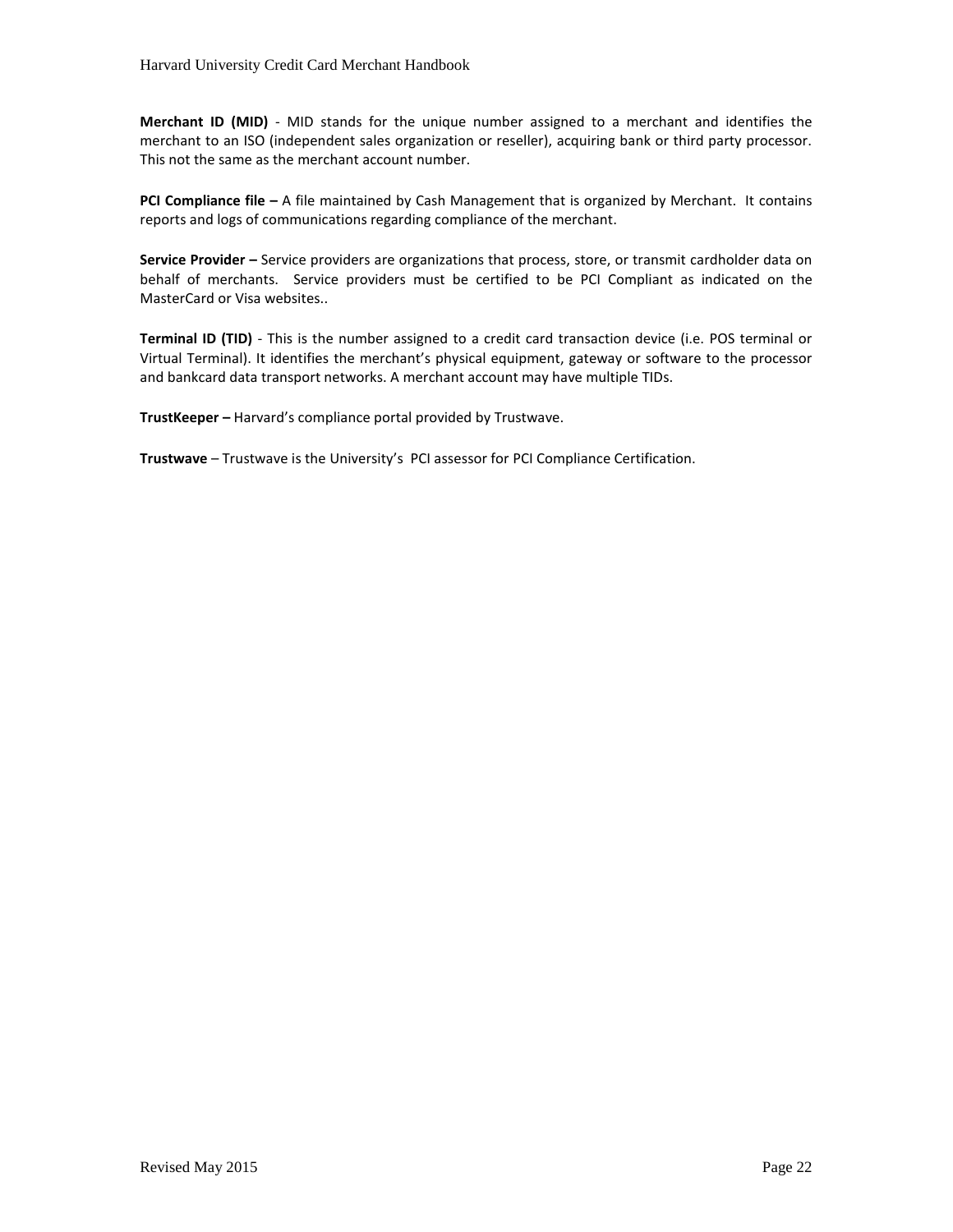#### <span id="page-22-0"></span>**ABBREVIATIONS**

- **AVS –** Address Verification Service
- **BAMS –** Bank of America Merchant Services
- **BoA**  Bank of America
- **CIO –** Chief Information Officer
- **CISO**  Chief Information Security Officer
- **CM –** Cash Management

**CVC/CVV –** Card verification services provided by MasterCard and Visa for card not present transactions

**DSS --** Data Security Standard

**PCI DSS –** Payment Card Industry Data Security Standard

- **PA DSS –** Payment Application Data Security Standard
- **HCCMA –** Harvard Credit Card Merchant Agreement
- **HPAC – Harvard Public Affairs and Communications**
- **HUIT – Harvard University Information Technology**
- **HUIT IT Security – Harvard University Information Technology IT Security team**
- **IT –** Information Technology
- **MC –** MasterCard
- **OGC –** Office of General Counsel
- **OTM –** Office of Treasury Management
- **PA**  Payment Application
- **PCI** Payment Card Industry
- **PI –** Personal Information
- **PIRT –** PCI Incident Response Team
- **POS** Point of Sale System
- **RMAS**  Risk Management and Audit Services
- **TID –** Terminal ID
- **VPF** Vice President for Finance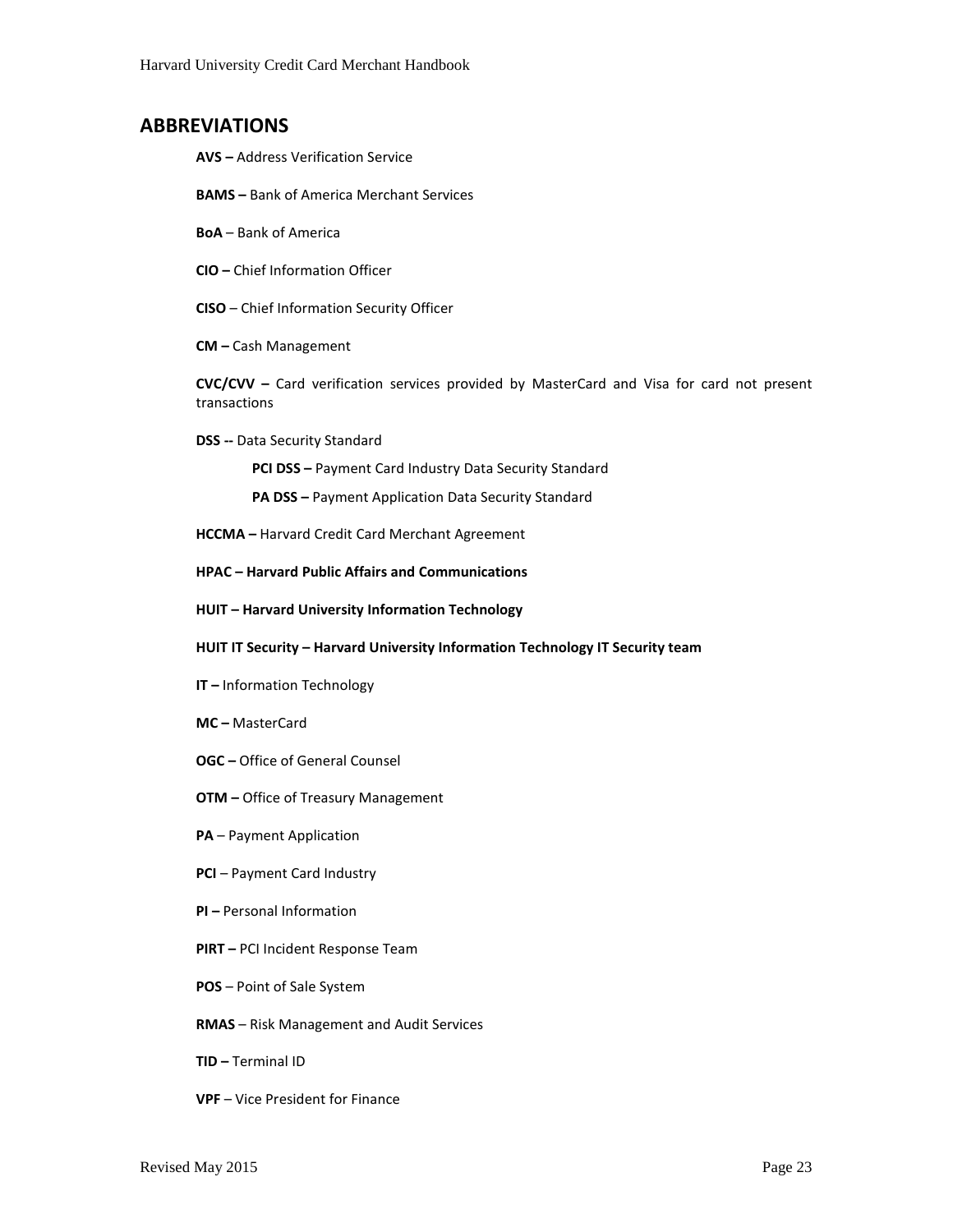# <span id="page-23-0"></span>Appendix A - Software Exemptions

## **Overview**

Harvard University Policy requires merchants accepting credit cards over the Internet use CyberSource Secure Acceptance (previously called Hosted Order Page or HOP), which is the approved method to perform this function. It is recognized that some software purchased to perform a specific function may have credit cards acceptance built into the functionality. If this software is being purchased off the shelf, and modifying it to use Secure Acceptance is either not feasible or not practical (e.g., cost to modify to use Secure Acceptance is greater than the cost of the software) then exemptions may be requested from the CIO. The local unit purchasing the software is responsible for ensuring that the software, the systems on which its runs, including the implementation, are complaint with all regulations regarding credit card acceptance. Software can only be considered for exemption if it meets the criteria below.

## **Criteria**

Merchant must provide a written document from the vendor stating that the software is compliant with all PCI Data Security Standards and they will provide support for resolving any compliance issues discovered by Harvard or our scanning vendor and that there will not be a charge beyond the normal maintenance contract for resolving any compliance issues. The document must include the following:

- Vendor must guarantee that the software will be made compliant within the PCI mandated timeframe if the PCI Data Security Standard is changed and that there will not be a fee to upgrade to the compliant version.
- Vendor must agree that its software is currently certified to run on the latest release of the operating system it is designed to run on.
- Vendor agrees to support its product and rectify any problems quickly if the local unit installs security patches supplied by the operating system vendor when such patches are released.
- Vendor provides support for PCI compliance issues either through its standard helpdesk or through a different contact that they are contractually obligated to maintain.

Local Unit must demonstrate that using Secure Acceptance is not practical and that they have reviewed previously approved exemptions of similar software. Local Unit must cooperate with HUIT in their review of the software's compliance with the above criteria.

## **Process**

- Local Unit requests an exemption from Cash Management
	- o The request for an exemption must be in writing and must include detailed business justification as to why existing authorized software solutions do not meet their business needs.
- Cash Management reviews expected use and compares it to software previously exempted. If software appears similar, CM will provide the information to local unit to review. Local unit may continue their request for an exemption but existing software that meets their need will be considered in the review by HUIT IT Security.
- Cash Management provides local unit information to HUIT IT Security for evaluation.
- HUIT IT Security meets with Local Unit and compares software against criteria.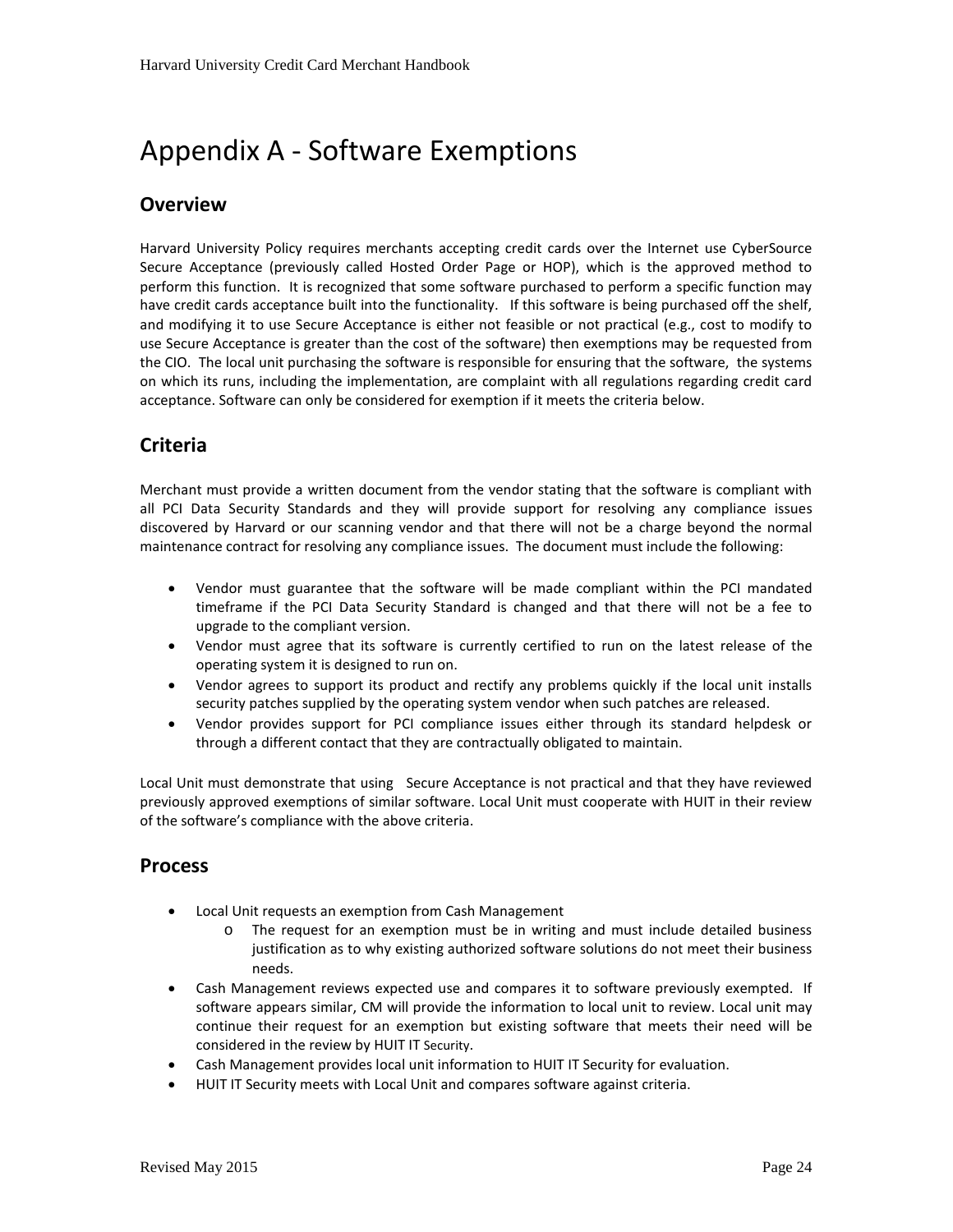Harvard University Credit Card Merchant Handbook

- HUIT IT Security forwards request with their report, including their recommendation, to the CIO with copy to Cash Management.
- CIO approves or rejects exemption request.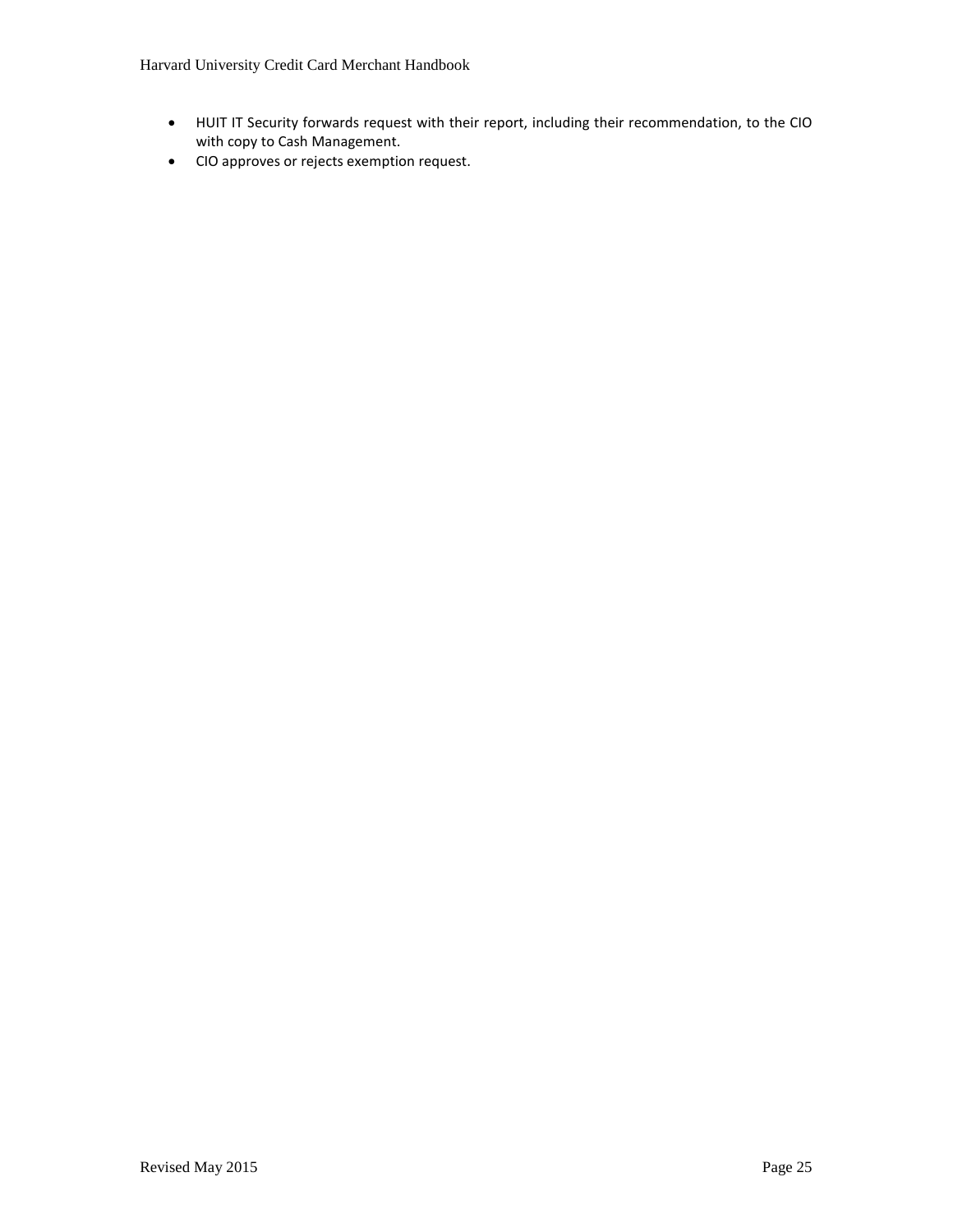# <span id="page-25-0"></span>Appendix B - Web Hosting Requirements

## **Overview**

Harvard Websites that accept credit cards must always comply fully with PCI Data Security Standard requirements. Full requirements for the PCI standard can be found at: <https://www.pcisecuritystandards.org/>

In addition Harvard has established additional requirements depending on the category of web site maintained by a merchant. In some cases noted below the data center housing the web site must be qualified. A description of the qualification procedures are listed after the requirements section.

## **Categories of web sites**

- 1. Stand alone web site for ordering link to Secure Acceptance to accept credit cards
	- a. Some sites may also be linking directly to another certified service provider hosted site to accept cards
- 2.  $\bigcirc$  Stand alone web site accepting credit cards directly not storing credit card account numbers
- 3.  $\bigcirc$  Web site for orders paired with a data base server that stores credit card account numbers
- 4.  $\Box$  Stand alone web site accepting credit cards directly and storing credit card account numbers

## **Requirements by category**

#### **Stand alone web site for ordering – link to Secure Acceptance to accept credit cards**

- 1. Local systems and processes must be fully compliant with Harvard Enterprise Security Policy.
- 2. Web server must be isolated from the network with all outside access restricted to hypertext transfer protocol (HTTP), and secure sockets layer (SSL), secure shell (SSH), and virtual private network (VPN). Any other protocols or ports required for a specific business purposes must be documented (See PCI Requirement 1.1.6 & 1.1.7).
- 3. Local system must be scanned for vulnerabilities prior to being placed in production.
- 4. Local system must be scanned monthly for vulnerabilities by Harvard's chosen vendor.
- 5. System must be in a secure physical environment.
- 6. Periodic audits

#### **Stand alone web site accepting credit cards directly – not storing credit card account numbers**

- 1. Systems and Processes must be fully PCI compliant
- 2. Web server must be housed at UIS or in another qualified site
- 3. Web server must be isolated from the network by a firewall with all outside access restricted to hypertext transfer protocol (HTTP), and secure sockets layer (SSL), secure shell (SSH), and virtual private network (VPN). Any other protocols or ports required for a specific business purposes must be documented (See PCI Requirement 1.1.6 & 1.1.7).
- 4. System must be scanned for vulnerabilities prior to being placed in production
- 5. System must be isolated from non credit card applications on the network
- 6. Local unit must have sufficient resources devoted to monitoring the systems and maintaining the security environment as required in PCI DSS.
- 7. Local unit must have resources available 24/7 to respond to breaches or other emergencies. (These can be local resources or contracted.)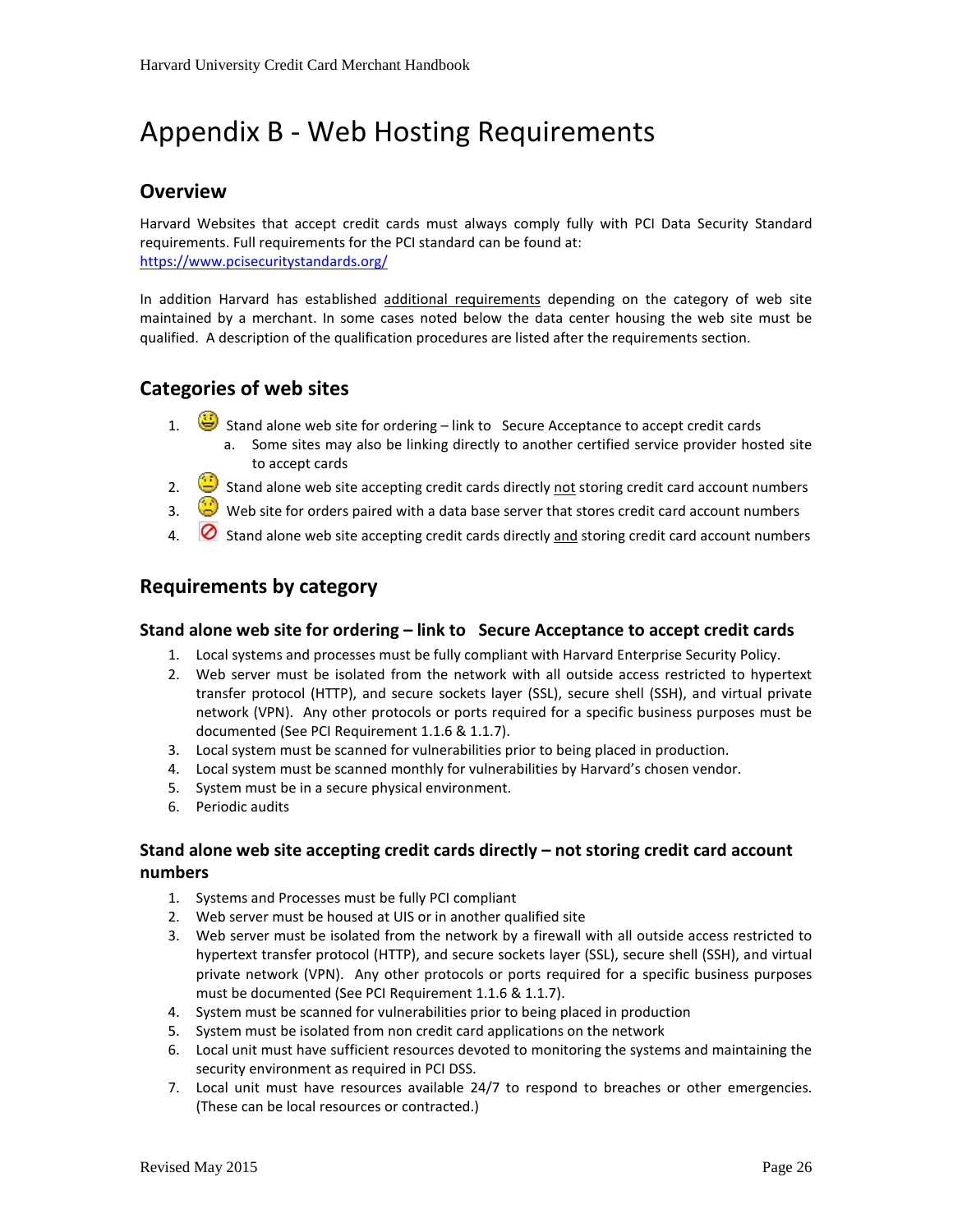8. Local unit must undergo periodic audits no less frequently than once every three years.

#### **Web site accepting orders paired with a data base server that stores credit card account numbers**

- 1. Systems and Processes must be fully PCI compliant.
- 2. Must supply a compelling business requirement to store credit card numbers. (Business case must be extremely compelling. If breached, the initial cost could easily be measured in seven figures with additional operating costs for all of Harvard in terms of increased transaction fees and more stringent compliance certification costs.)
	- a. A special exemption must be granted to keep credit card account numbers. The merchant must request an exemption from Cash Management (CM). The merchant will be able to present their business case to CM and HUIT IT SECURITY IT Security. CM and HUIT IT SECURITY will write up their evaluation and it will be forwarded on for approval by the school financial dean, the CIO, and VPF.
	- b. CyberSource offers a service named Recurring Billing, which allows them to keep the cardholder data and supply you with a profile reference number to retain for your records. This is the preferred method to meet the business need for recurring charges.
- 2) Web server and database servers must be housed at HUIT IT SECURITY or in another qualified site
- 3) The credit card account numbers are stored on a separate data base server that is not Internet accessible. This separate system must also be protected by a firewall.
- 4) The data base server(s) must be isolated from non credit card applications on the network.
- 5) Web server must be isolated from the network by a firewall with all outside access restricted to hypertext transfer protocol (HTTP), and secure sockets layer (SSL), secure shell (SSH), and virtual private network (VPN). Any other protocols or ports required for a specific business purposes must be documented (See PCI Requirement 1.1.6 & 1.1.7).
- 6) System must be scanned for vulnerabilities prior to being placed in production
- 7) System must be isolated from non credit card applications on the network
- 8) Local unit must have sufficient resources devoted to monitoring the systems and maintaining the security environment.
- 9) Local unit must have resources available 24/7 to respond to breaches or other emergencies. (These can be local resources or contracted.)
- 10) Local unit must undergo annual audits. Local unit must bear the cost of this audit if it cannot be provided by RMAS.

## **Stand alone web site accepting credit cards directly and storing credit card account numbers**

Not permitted by PCI data security standard.

## **Qualified Sites**

Schools wishing to have a site qualified must request RMAS to evaluate their site. RMAS will review sites for the following compliance to PCI requirements:

- Physical Security of the data center
- Local policies supporting the credit card IT architecture in compliance with PCI requirements
- Ability to support 24/7 response to breaches
- Appropriate logging at the Operating System level with ongoing review of logs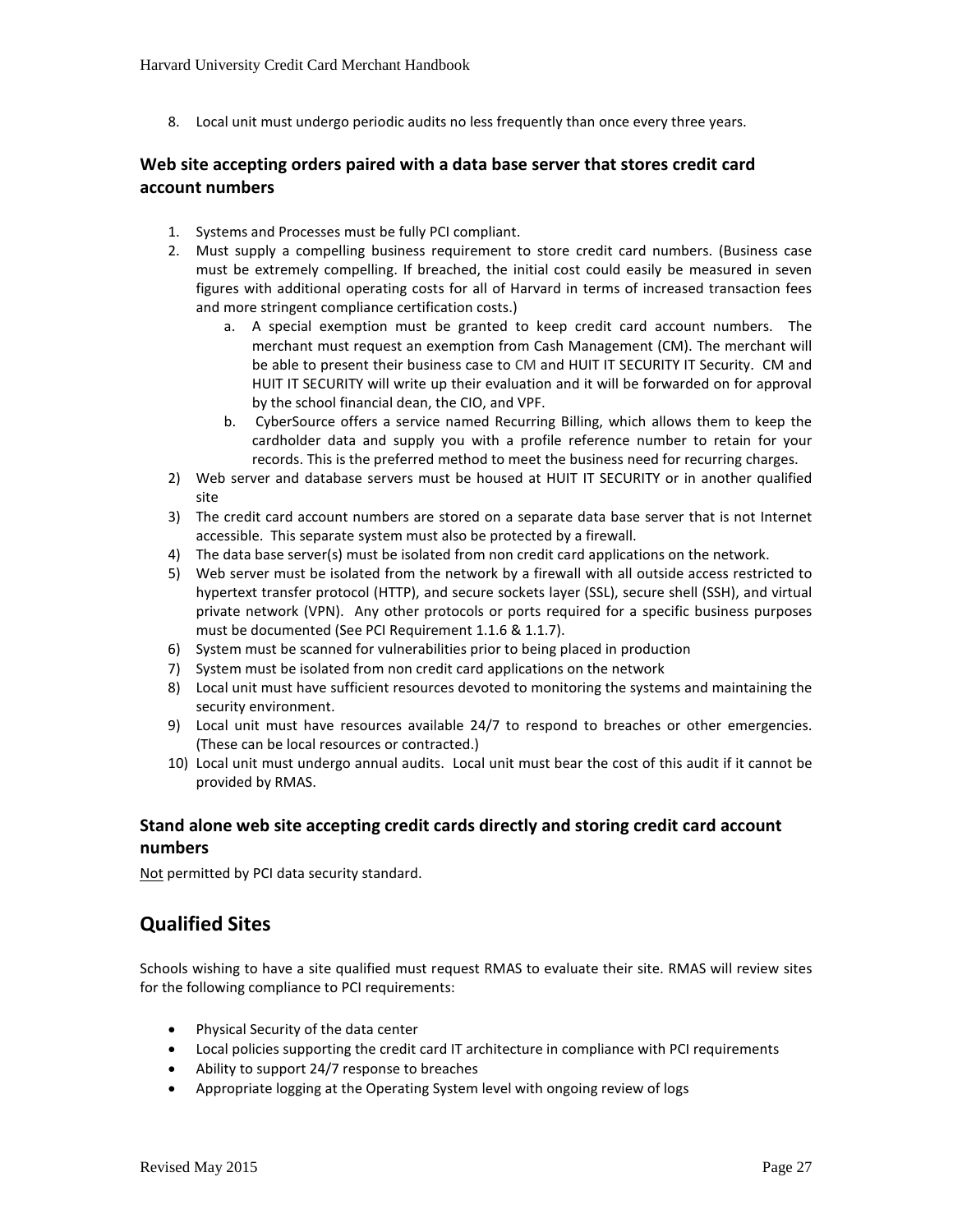# <span id="page-27-0"></span>Appendix C - Template for New Merchant Request

## [New Merchant Request Form](http://hwpi.harvard.edu/files/otm/files/credit_card_merchant_account_request_form.pdf)

# <span id="page-27-1"></span>Appendix D – Harvard Credit Card Merchant Agreement (HCCMA)

## **I.** Introduction

The Harvard credit card merchant agreement represents the terms and conditions for Harvard University departments obtaining a credit card merchant account.

## **1. Purpose of this document**

This agreement provides the basis for a partnership between Cash Management (CM), HUIT IT SECURITY and **SECURITY** and **SECURITY** and **SECURITY** and **SECURITY** and **SECURITY** and **SECURITY** and **SECURITY** and **SECURITY** and **SECURITY** and **SECURITY** and **SECURITY** and **SECURITY** and **SECURITY** and **SECURITY** and the services provided by CM and HUIT IT SECURITY and outlines the basic responsibilities of each party involved. Throughout this document the term *Merchant* refers to the local unit named above.

## **2. Dispute resolution**

The primary point of contact is the CM credit card accountants at 617-495-4397 or 496-0853. If a satisfactory resolution has not, or cannot be reached, the problem will be brought to the attention of the Manager of Cash Management. For current contacts, please refer to the list of contacts provided on Cash Management's web site. CM and HUIT IT SECURITY play a primary role in interpreting the policies and procedures outlined in this document and other University communications pertaining to credit card processing. CM is the only area with employees authorized to contact our credit card processor. Bank of America Merchant Services (BAMS), Harvard's preferred merchant services provider, provides equipment and other operational assistance to our merchants.

## **II. General Responsibilities**

#### *CM agrees to:*

- Set up and maintain merchant account(s) with the credit card processor.
- Notify merchants on a regular and timely basis about service availability, product features and upgrades and changes to University and credit card association policies.
- Provide customer support via telephone and e-mail during normal business hours (Monday thru Friday, 9 AM – 5 PM).

#### *Merchant agrees to:*

• Read, understand and carryout all responsibilities outlined in the Harvard Credit Card Merchant Handbook.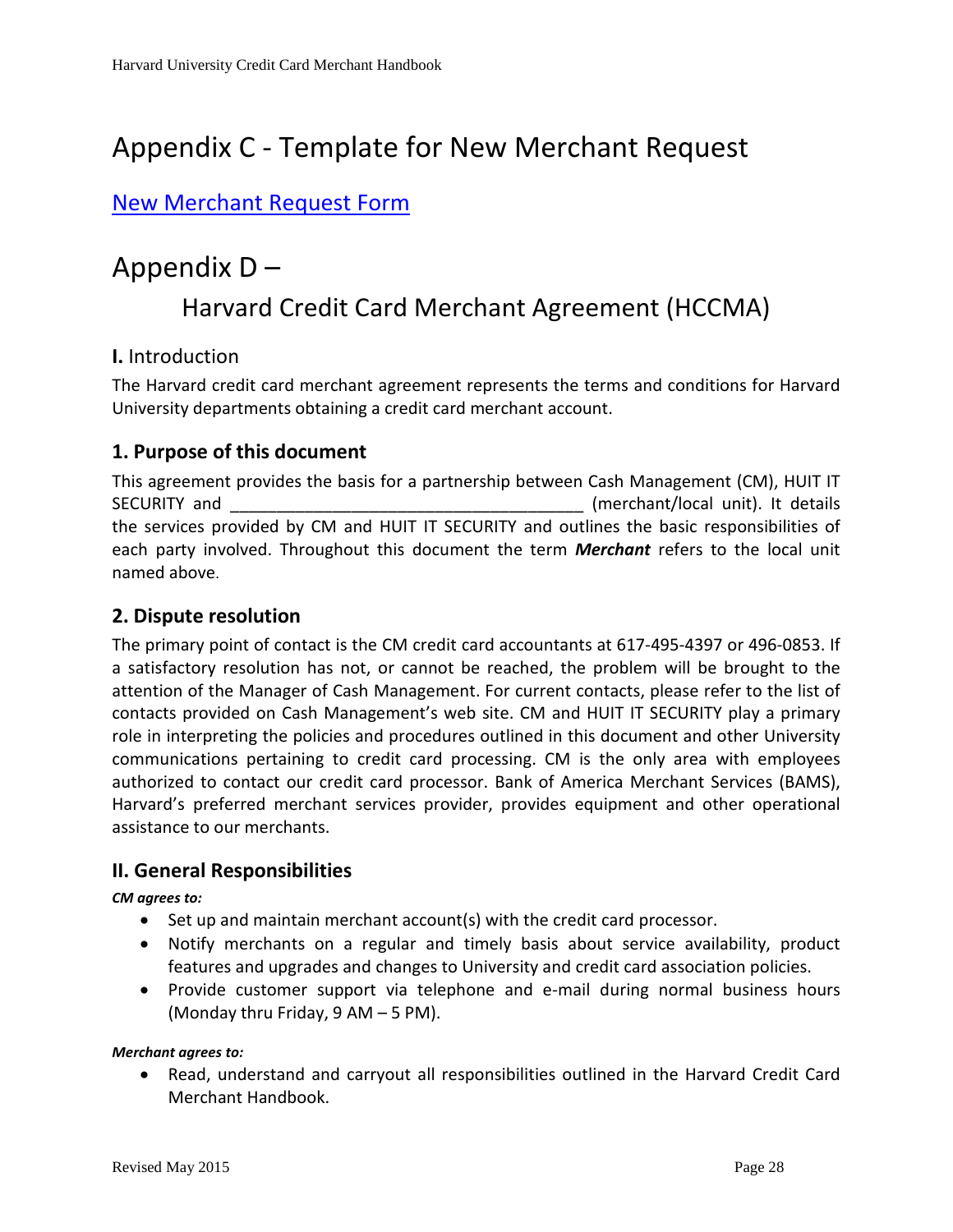- Attend annual campus credit card training meetings and implement any changes expected by the card processor. Information about these will be provided by CM.
- Meet connectivity and security requirements as provided herein.
- Follow University policies and procedures for ensuring data security and comply with guidelines for credit card acceptance.

## **III. Account Setup, Testing, & Maintenance**

## **Account Setup**

Upon receipt of signed, completed CCMA Merchant Request Form, CM will do the following:

• Present request to the PCI Executive Committee for approval.

If Approved:

- Create a merchant account with a credit card processor contracted by Cash Management.
- Create an account in the TrustKeeper portal used for compliance certification for the merchant account.
- When required, initiate requests for:
	- 1. CyberSource account (Our preferred Internet Gateway)
	- 2. BAMS access to Bank of America Merchant Services web base platform

Before the user can create transactions, the merchant must be certified to be in compliance with Payment Card Industry (PCI) Standards. Compliance is certified through the completion of a self-assessment questionnaire in the TrustKeeper compliance portal and a successful scan of any Internet accessible computers that store, transmit or process credit card account numbers.

Depending on the complexity of the set-up process, establishment of a new account can take a number of weeks. This period of time may be necessary because of the number of third parties involved in the process, particularly for web based merchants, which Cash Management cannot completely control. Request should be made early enough to allow for sufficient time. (Our recommendation is 4-6 weeks.)

## **User Training**

Cash Management will provide basic training and documentation outlining the transaction authorization and settlement process. Participation is required before the credit cards can be accepted and the account activated.

#### **Account Maintenance**

Cash Management will act as a liaison to the bank, gateway and processor.

Refunds/credits to an account must be processed by a different user authorized to access that account. The user who creates a transaction cannot process a refund/credit.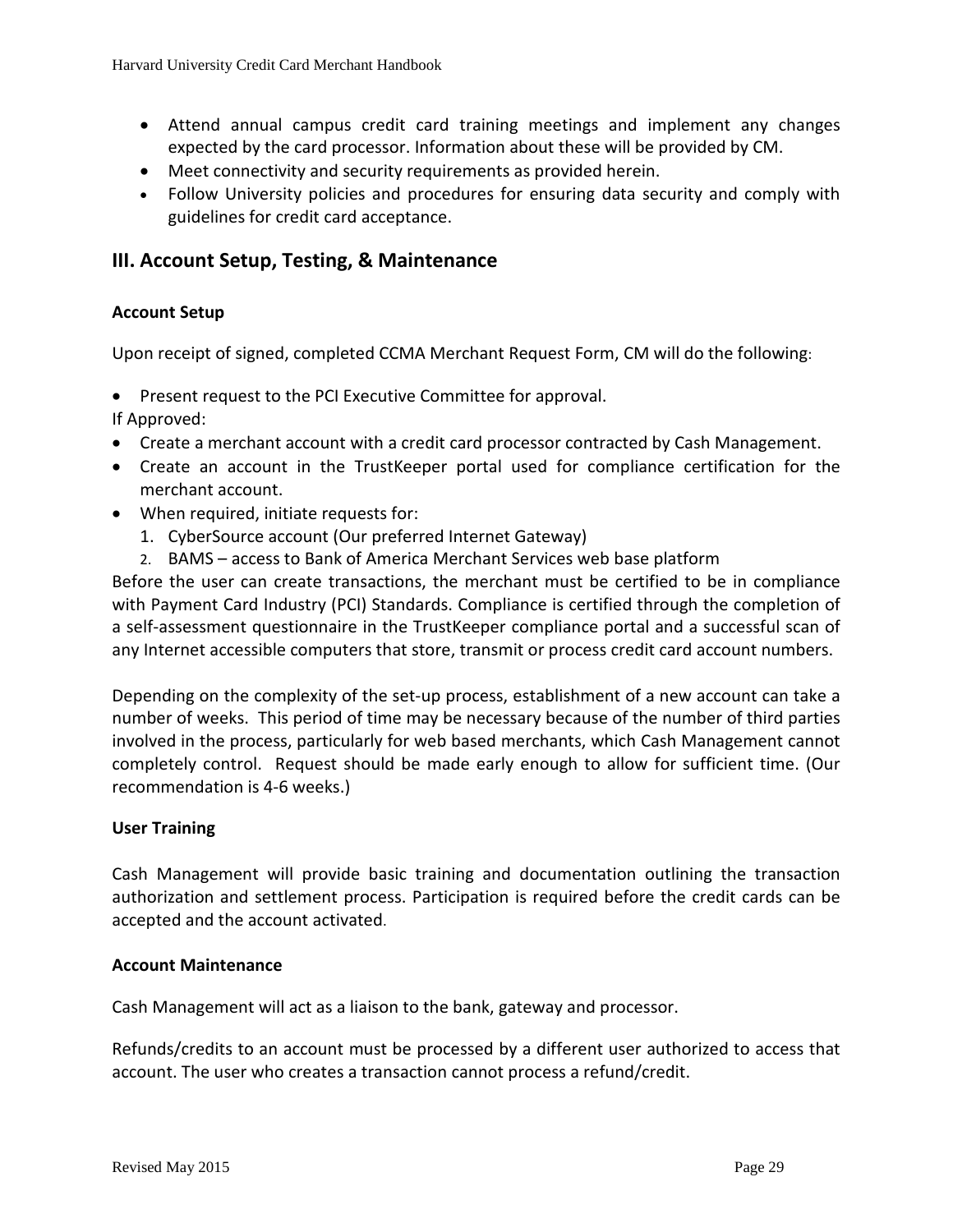Requests to activate, deactivate, or suspend a merchant account must be received in writing from an authorized signer(s).

## **IV. Security**

Security is a top priority for credit card transactions. In order to accept credit cards over the Internet, a merchant must have a secure web site. RMAS must qualify physical locations housing credit card servers. Individual credit card information is confidential; failure to maintain strict controls over this information could result in unauthorized use of a credit card number and serious problems for both the customer and the merchant. The risks of noncompliance by the University include substantial fines and penalties imposed by the card associations, as well as reputational risk and liability for all losses incurred as a result of a security failure. In the event of a security breach, all penalties, fines, and costs imposed by the credit card associations and the banks are the responsibility of the local units.

#### Merchant-level Security

It is the merchant's responsibility to maintain a secure environment for credit card processing. Merchant agrees to take sufficient measures to ensure security of a cardholder's information. These include, but are not limited to:

State and federal data privacy and security laws, including:

- SB1386 (CA Civil Code 1798.29 & 1798.82-1798.84),
- Gramm-Leach-Bliley Act of 1999,
- Massachusetts Notification of Data Breaches, and
- Other state legislation regarding privacy and security

Restrict access to authorized administrative users.

Merchant must *never*:

- Transmit credit card information via unencrypted e-mail.
- Store card information in an unsecured database or other digital medium.

CM reserves the right to suspend or terminate service at any time if sufficient security measures are not employed by the merchant.

## **V. Third Party Vendors**

Merchants are responsible for third party processors that they grant access to cardholder data. Merchants must only use certified service providers to handle or process cardholder account numbers.

All vendors with access to cardholder account numbers must be contractually obligated to comply with the PCI requirements. Merchants must notify Cash Management of service providers being used and obtain approval.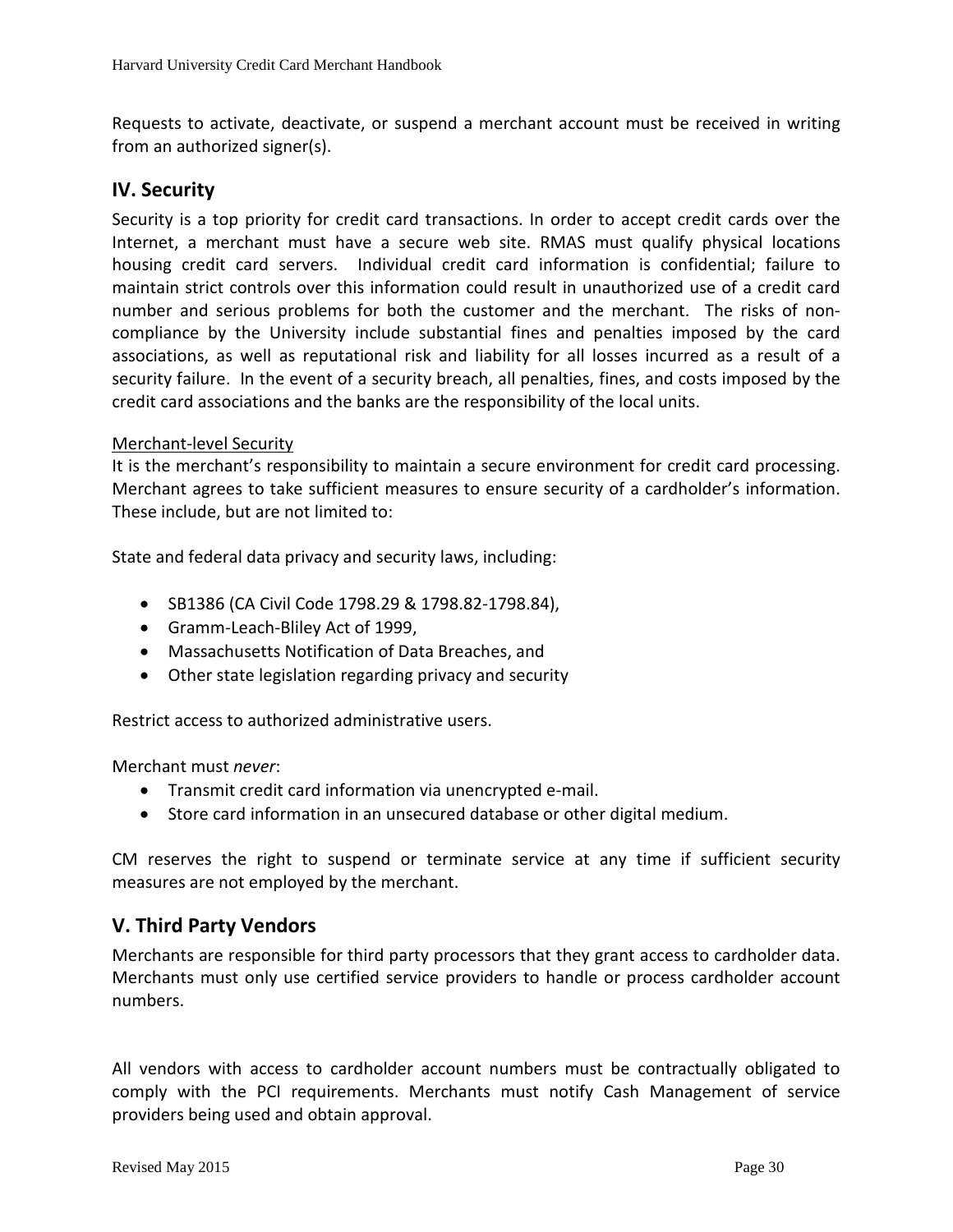## **VI. Support**

## **Technical**

- CyberSource provides support to Merchants using SECURE ACCEPTANCE or Virtual terminal.
- Merchant is responsible for establishing and maintaining local web-site.
- CM does not provide any technical assistance to the Merchant.
- Technical Support beyond HUIT IT SECURITY IT Security's guidance must be separately contracted with HUIT IT SECURITY

## **Administrative**

- Cash Management
	- o Manage bank relationship
	- o Be primary liaison between bank and local unit on issues related to the bank
	- o Reconcile bank account to the general ledger
	- o Notify the Merchant about any reconciliation or deposit problems
	- o Post any unreconciled items over 90 days old to default coding provided by merchant
- Merchant
	- o Ensure that a mandatory reviewer is set up for each account used
	- o Post revenue (credit card deposits) and expenses (credit card fees) in a timely manner to the General Ledger
	- o Research and resolve any un-reconciled items in a timely manner
	- o Ensure that any refunds/credits are processed by a user other than the one who created the original transaction.
- The CM Support Team is the Merchant's first line of contact for support. Support Team members can answer questions about:
	- o Merchant setup and maintenance
	- o Billing questions
	- o General processing questions

## **VII. Reporting**

Bank of America Merchant Services (BAMS) provides online access to your credit card transactions. Cash Management will set up merchant user responsibilities in the system as well as merchant user access to CyberSource. If a local unit uses CyberSource, then Cash Management will provide authorized users with access to review reports from the gateway. Merchants must notify Cash Management if the authorized users need to change.

## **VIII. Cost and Billing**

## **Bank Fees**

All bank fees (access, interchange, processor, etc.) are negotiated by CM and are subject to change without notice.

- Bank fees are billed directly to the merchant in the form of assessment fees. It is the responsibility of the merchant to post these fees to the general ledger. The actual payment is deducted directly out of the bank account.
- Please see current rate sheet for the most current rates charged by the processor.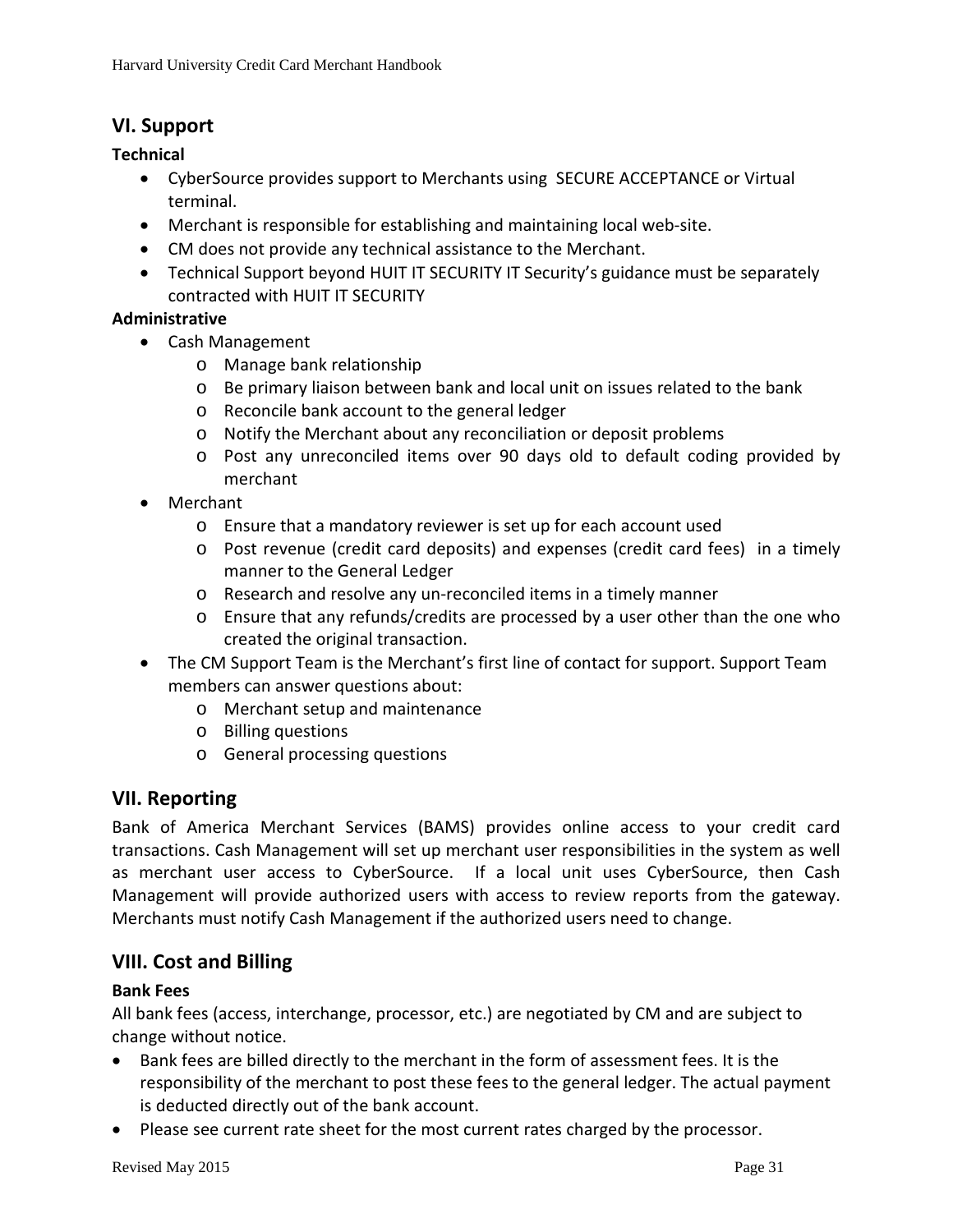## **IX. Signatures**

The parties listed below agree to the terms and conditions listed in the HCCMA. Any updates to the original agreement shall be considered part of the original agreement entered into unless written notification within 30 days is provided by party, thereby nullifying said agreement.

| Department Name:           |  |
|----------------------------|--|
| Department Default Coding: |  |
| <b>Merchant Name:</b>      |  |

\_\_\_\_\_\_\_\_\_\_\_\_\_\_\_\_\_\_\_\_\_\_\_\_\_\_\_\_\_\_\_\_\_\_\_\_\_\_\_\_\_\_ \_\_\_\_\_\_\_\_\_\_\_\_\_

\_\_\_\_\_\_\_\_\_\_\_\_\_\_\_\_\_\_\_\_\_\_\_\_\_\_\_\_\_\_\_\_\_\_\_\_\_\_\_\_\_\_ \_\_\_\_\_\_\_\_\_\_\_\_\_\_\_

\_\_\_\_\_\_\_\_\_\_\_\_\_\_\_\_\_\_\_\_\_\_\_\_\_\_\_\_\_\_\_\_\_\_\_\_\_\_\_\_\_\_ \_\_\_\_\_\_\_\_\_\_\_\_\_\_\_

Department Representative/Business Owner Date

School CIO's are responsible for security of electronic storage and processing of credit card data.

School or Unit CIO

Not Required by Merchants only using Dial-up terminals

Financial Dean/Financial Director Date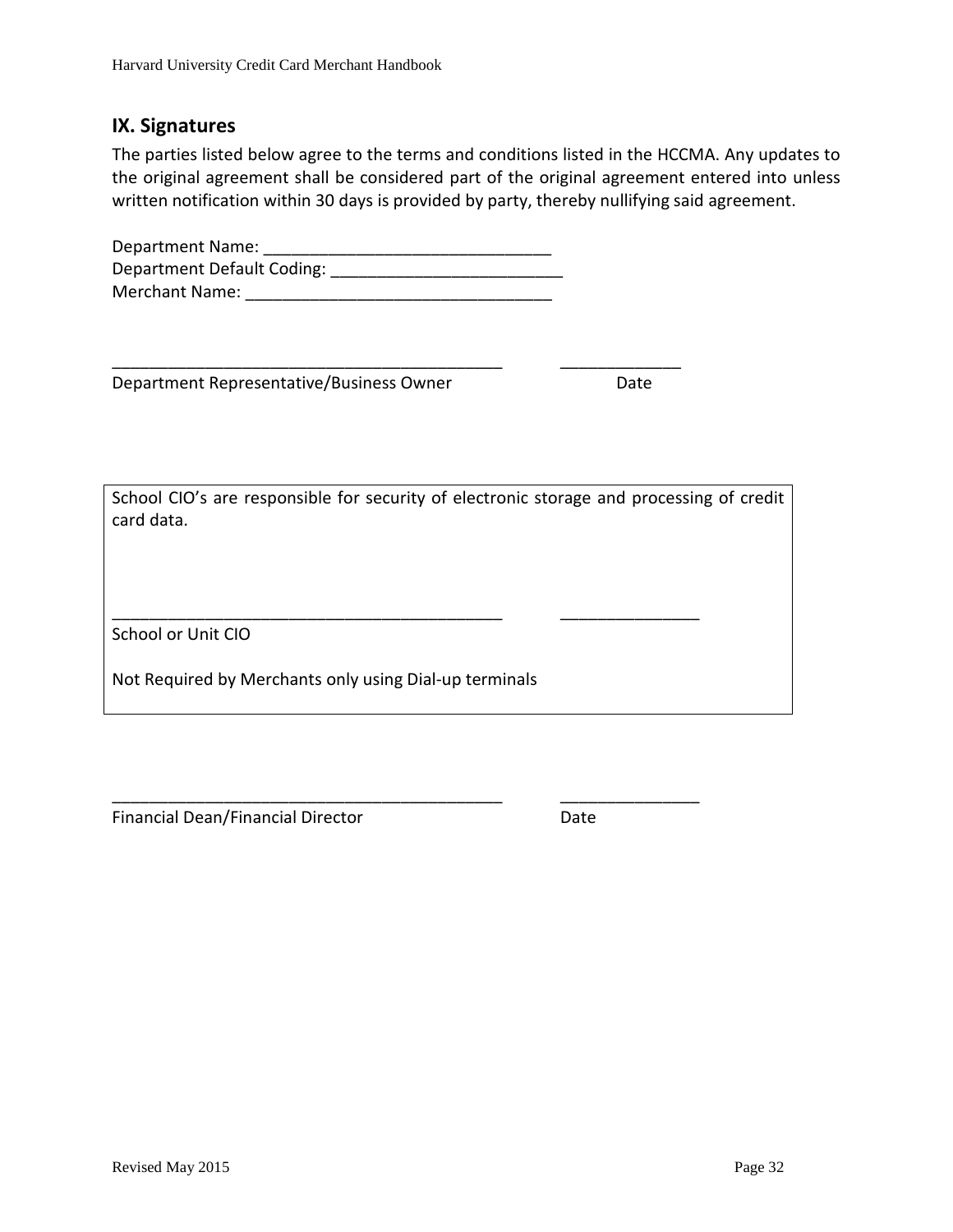# <span id="page-32-0"></span>Appendix E **Merchant's Local Credit Card Policy Guidelines**

*This document represents an outline of items that should be covered in a local policy regarding credit cards. It should be viewed as a starting place for developing your own policy and not a finished product. Due to the significant differences in each individual merchant's processes this outline may include items that are not relevant to your situation. It also may not include items that should be included in your policy. If you wish to get feedback on your individual policy please send it to cash\_management@harvard.edu.*

## <span id="page-32-1"></span>**All Merchants**

#### **Authorization of Transactions**

Include positions that can approve refunds. If you are authorizing and settling at different times you should identify positions that can authorize settlements as well.

#### **Segregation of Duties**

Discuss how tasks are split within the local unit for control purposes. For example, the person reconciling the account should not be the one creating transactions.

#### **Reconciliations**

Identify who is responsible to reconcile the account. Also identify what local systems or local data needs to be reconciled to the credit card transactions. Depending on the complexity of the process, spell out the steps to take.

#### **Charge backs**

Identify the process you would go through when notified by the bank that a charge has been disputed by the cardholder. Identify the following:

- What research would be performed
- Who or what positions can approve refunds

Spell out the steps to take in responding to the bank's inquiry. If you are not challenging the cardholder's dispute, you should issue a refund and notify the bank of what you have done. Failure to notify the bank can result in the refund being issued twice (once by you, once by the bank).

#### **Record Retention**

Identify how long you will keep any records (electronic and paper) that contain credit card numbers. You should start from a position of not storing full card numbers. Add specific storage exceptions only where required for business reasons. Card associations have different requirements (6 months to 2 years) for storing card numbers to dispute charge back requests. You may retain the last 4 digits of the card number longer than two years.

For paper records, specify how and where they will be locked when not in use. Specify which positions should have access to the files.

Please note: if receipts do not include the full credit card number they should be retained for the full two-year period required by the card associations. No additional security is required to retain these receipts.

#### **Data Access**

Identify positions which will have access to systems or files containing credit card numbers.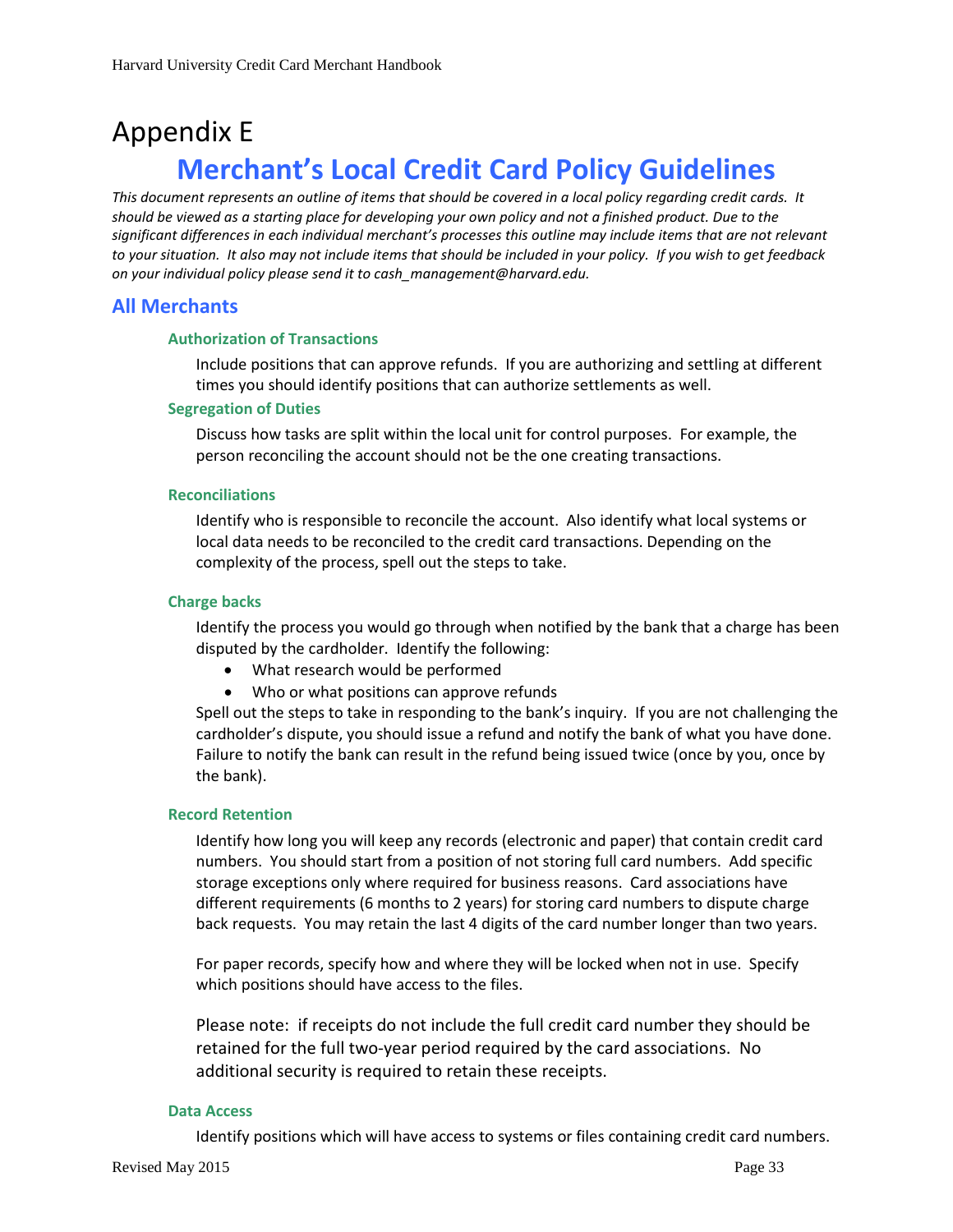#### **Training**

Specify who is responsible for conducting local security training. Training should be held at least annually. Local training needs to include all aspects of local policies. It may additionally cover University Policy and PCI requirements. University Policy and PCI requirements will be covered by training provided by Cash Management on an annual basis.

#### **Background Checks**

Need to identify which positions have access to aggregate credit card data. These positions will be subject to background checks as specified by your local HR office. The job descriptions for these positions should include an indication that individuals need background checks before assuming the responsibilities of the position. Local HR needs to be aware of which positions require background checks.

#### **Physical Security**

Describe physical security of systems and files which contain credit card numbers.

#### **Annual Certification**

Identify who is responsible for completing the annual self assessment questionnaire.

#### **Incident Response**

Identify which positions need to be involved when responding to a breach or suspected breach of cardholder data. Identify which local staff will carry out the responsibilities indicated in the PCI Data Security Breach Procedures issued by Cash Management. Also identify reports or other circumstances that may indicate a breach has occurred.

## <span id="page-33-0"></span>**Web & POS Merchants**

#### **Security Policies**

Identify specific security policies which deal with the technical infrastructure supporting your payment acceptance. Your local policies should be consistent with the security policies found on www.security.harvard.edu.

#### **Change Control**

Describe the process on how changes to your payment application are managed. Include who can make changes, who approves them and what testing takes place. Changes should be tested in a test environment prior to being placed in production. This section should also deal with new releases and patches supplied by vendors.

#### **Business Continuity**

Describe how your response to a disaster or other incident will maintain the security of cardholder data.

#### **Monthly Scans**

Identify who is responsible for reviewing TrustKeeper Portal after a scan has been run. Also identify the process for correcting vulnerabilities discovered.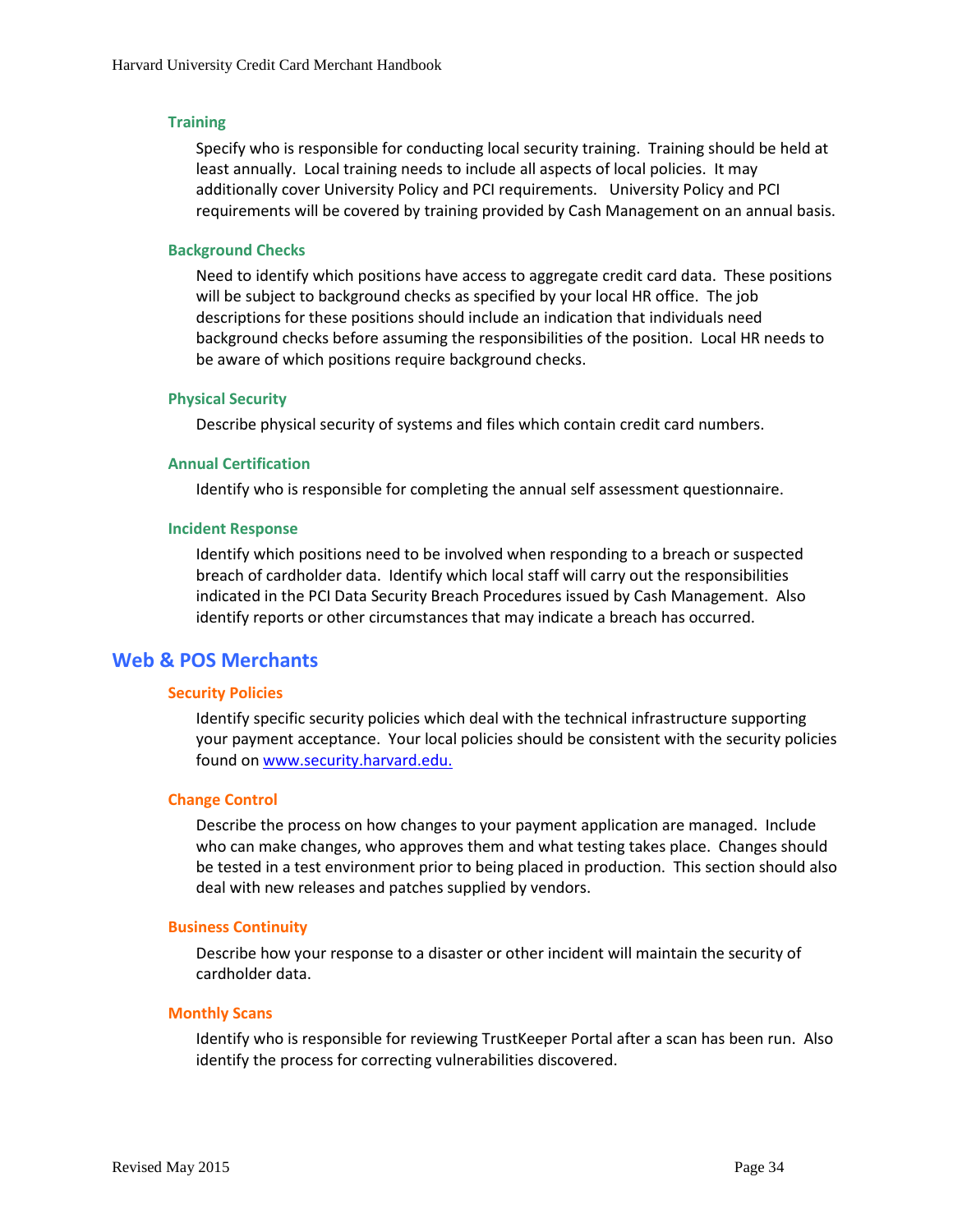#### **Penetration Tests**

Identify what types of changes in your local environment would necessitate a separate penetration test from your annual one. Identify who will work with Cash Management in scheduling your annual penetration test. Identify resources that will correct deficiencies identified during the test.

#### **System Monitoring**

Identify what positions are responsible for monitoring systems involved in credit card acceptance or storage of cards. Identify logging and other monitoring currently taking place.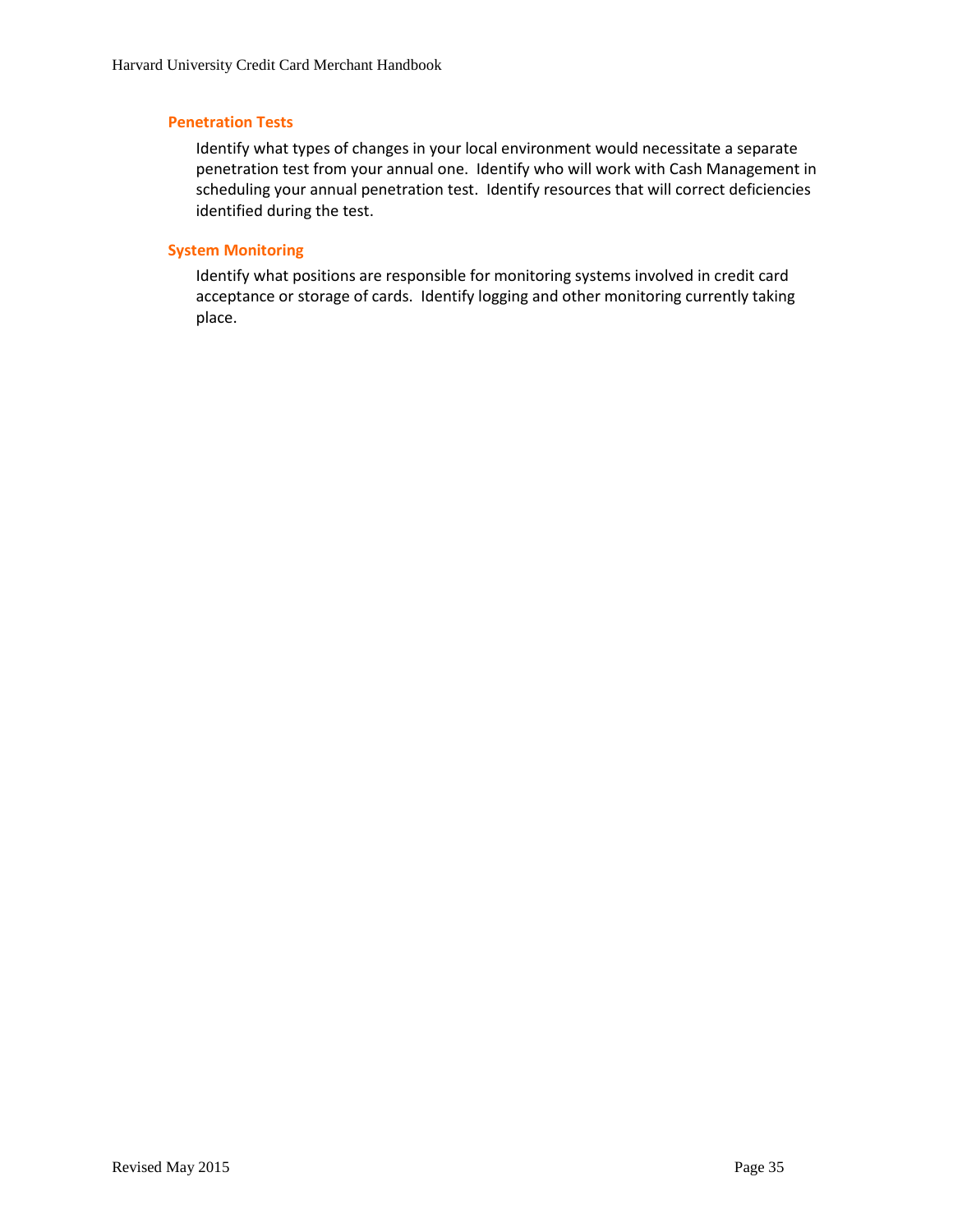# <span id="page-35-0"></span>Appendix F **Single Use Workstations (Virtual Terminals)**

Workstations (desktop or laptops) that are used to enter credit card numbers should only be used for that function. These workstations must comply with all relevant PCI data Security Standards. *Outlined below are the minimum requirements that would be relevant.* 

- These workstations must be protected by a firewall that isolates them from the internet and other Harvard networks. This can be accomplished through a personal firewall on the machine or a direct connection to a stateful inspection firewall.
	- o Firewall rules should be implemented with the default of deny and specifically allow only those connections required.
- They cannot be installed using vendor supplied default passwords and other security parameters
- The connection to remote site must be encrypted e.g., by using SSL  $\frac{1}{\text{https://www.spt.org/}{\text{https://www.spt.org/}{\text{https://www.spt.org/}{\text{https://www.spt.org/}{\text{https://www.spt.org/}{\text{https://www.spt.org/}{\text{https://www.spt.org/}{\text{https://www.spt.org/}{\text{https://www.spt.org/}{\text{https://www.spt.org/}{\text{https://www.spt.org/}{\text{https://www.spt.org/}{\text{https://www.spt.org/}{\text{$
- Anti-virus software must be installed, actively enabled and up-to-date o The AV software must address all types of malware.
- Must have latest security patches installed
- Presence of wireless access points must be tested for by installing a wireless IDS/IPS or by using a wireless analyzer or by other methods specified in requirement 11.1 of PCI DSS at least quarterly

In addition the following Harvard requirements must be met:

- Contact HUIT for assistance with imaging the system to comply with Harvard requirements.
- All firewall rules that specifically allow a connection need to be documented with the business requirement and any additional security in place for that connection.
- All software and operating system patches must be up-to-date
- Anti-virus/anti-malware must be installed, configured for real-time detection, and upto-date
- The system must be separated from the Internet using a network firewall configured to block all unwanted inbound traffic
- A host-based firewall must be installed, running, and configured to block all unsolicited traffic
- Laptops and other portable systems must be encrypted
- Accounts with administrative privileges must use strong [passwords](http://security.harvard.edu/passwords)
- Web browsers must be configured to not store passwords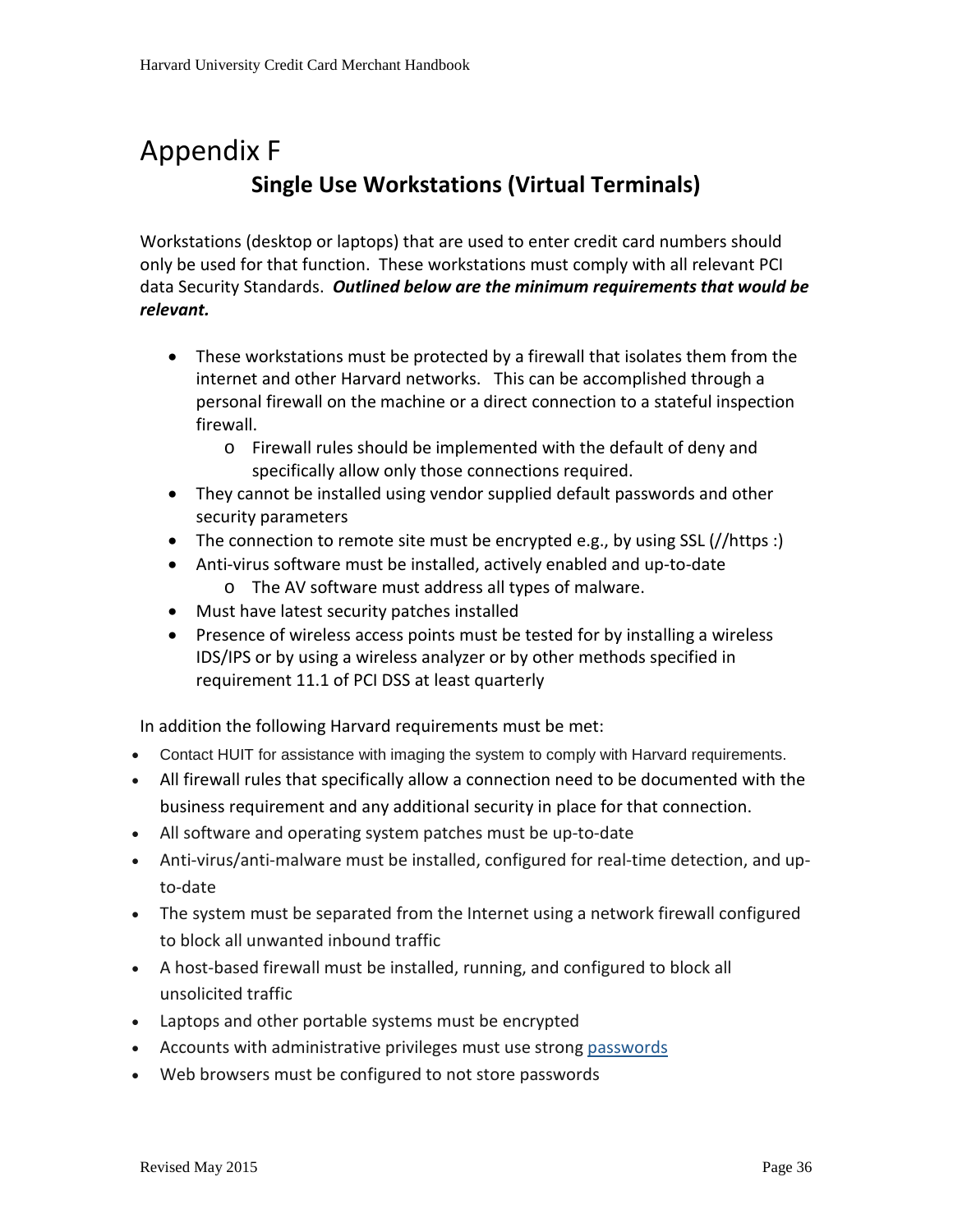• All users of the system must have individual accounts configured with nonadministrative access. Harvard users must configure their accounts with a strong [password.](http://security.harvard.edu/passwords)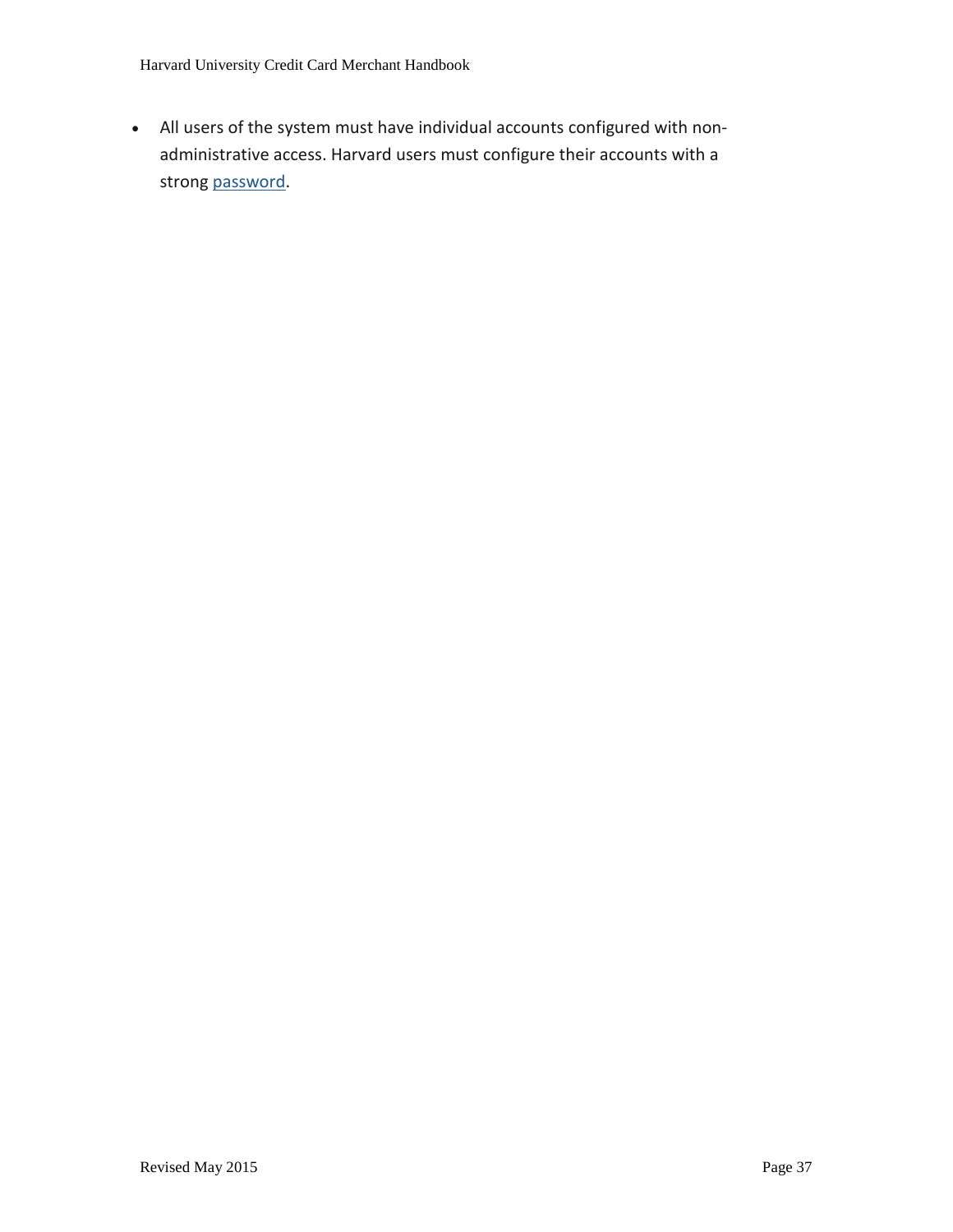## <span id="page-37-0"></span>Appendix G – Employee Acknowledgement **Employee Acknowledgement Form**

#### **Example 1:**

I have read and understand this policy; and I acknowledge receipt of a copy of this policy and agree to follow it.

Employee Signature\_\_\_\_\_\_\_\_\_\_\_\_\_\_\_\_\_\_\_\_\_\_\_\_\_\_\_ Date: \_\_\_\_\_\_\_\_\_\_\_\_\_\_\_

#### **Example 2**

Another alternative is to have a separate form for the employee to sign. Employees are required to acknowledge each year that they have read, understand and will comply with security policies. This can be done by having them sign a copy of the merchant's local credit card policies. A sample statement is below.

Name: \_\_\_\_\_\_\_\_\_\_\_\_\_\_\_\_\_\_\_\_\_\_\_\_\_ HUI: \_\_\_\_\_\_\_\_\_\_\_\_\_\_\_\_\_\_\_\_\_\_\_\_\_

AS an employee of the << Department Name>> I acknowledge the following statements:

- I am aware that University security policies regarding credit cards can be found at http://vpfweb.harvard.edu/otm/cm/index.shtml
- I have received a copy of my department's policies regarding credit card security.
- I understand how these policies relate to my job duties and will comply with these policies.

Signed: \_\_\_\_\_\_\_\_\_\_\_\_\_\_\_\_\_\_\_\_\_\_\_\_\_\_\_\_\_\_\_\_\_\_\_\_\_\_\_\_\_\_\_\_\_\_\_\_\_\_\_\_\_ Date:\_\_\_\_\_\_\_\_\_\_\_\_\_\_\_\_\_\_\_\_\_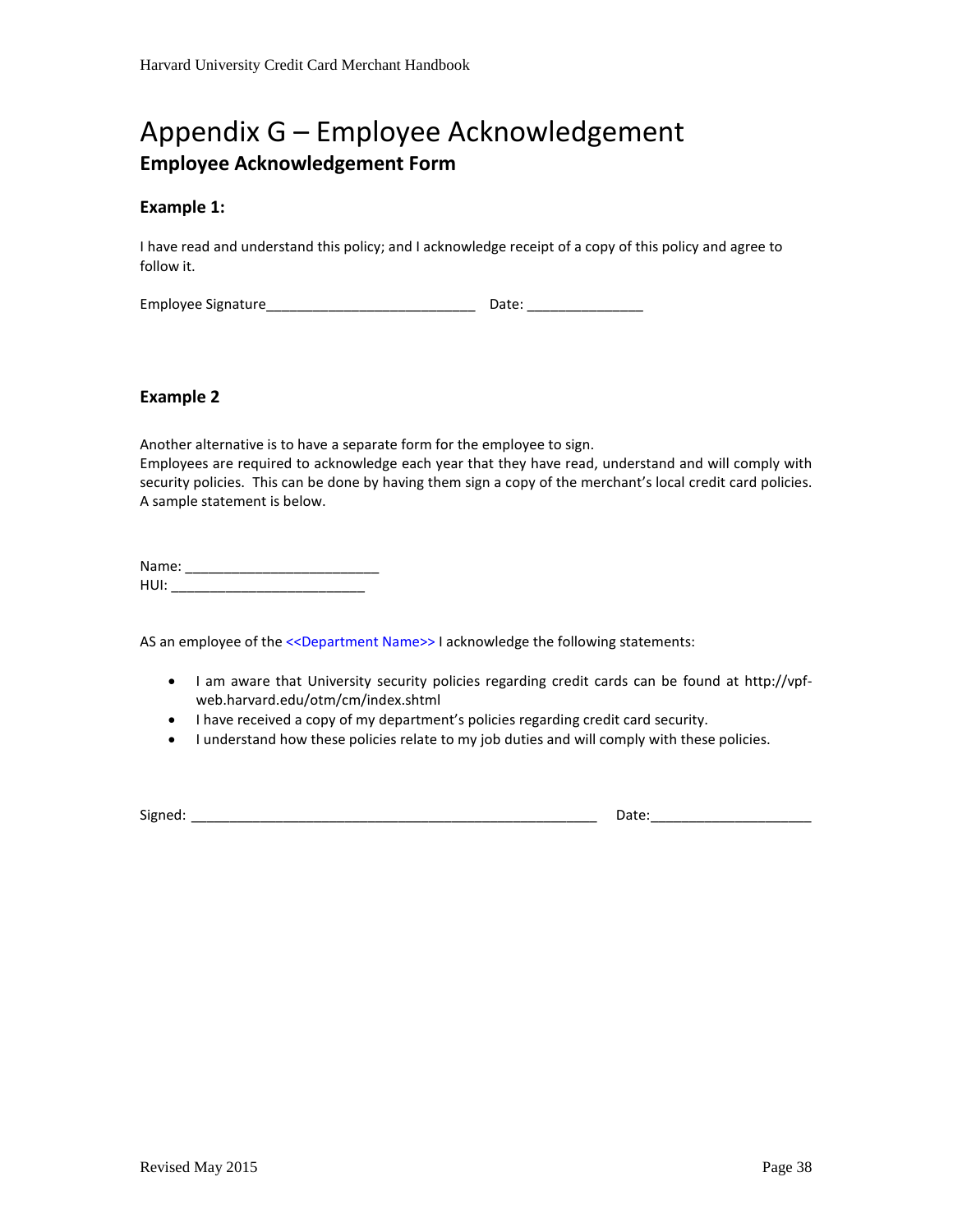# <span id="page-38-0"></span>Appendix H – AVS Codes

AVS is a fraud prevention service that Harvard web merchant must use in accepting credit card transactions online. The below table reflects that standard codes that the bank processing network will return on any transaction using AVS. If using CyberSource SECURE ACCEPTANCE, CyberSource's standard AVS processing will apply. If using an API, merchants must follow the recommended action unless they have approval from Cash Management for an optional action.

| <b>AVS</b>     |                         |                                                                                                                                                                                                        |                                                                                                                       |                                                                                                                                                                                                             |
|----------------|-------------------------|--------------------------------------------------------------------------------------------------------------------------------------------------------------------------------------------------------|-----------------------------------------------------------------------------------------------------------------------|-------------------------------------------------------------------------------------------------------------------------------------------------------------------------------------------------------------|
| Code           | <b>Result</b>           | <b>Detail Description</b>                                                                                                                                                                              | <b>Recommended Action</b>                                                                                             | <b>Merchant Option</b>                                                                                                                                                                                      |
| A              | Partial<br>match        | Street address matches, but<br>both 3-digit and 9-digit<br>postal code do not match.                                                                                                                   | Customer can have up to<br>three chances to get<br>information correct. Display<br>a standard message (see<br>below). | Merchant, in consultation<br>with Cash Management<br>may decide to accept this<br>code.                                                                                                                     |
| B              | Partial<br>match        | Street address matches, but<br>postal code not verified.<br>Returned only for non-U.S.-<br>issued Visa cards.                                                                                          | Customer can have up to<br>three chances to get<br>information correct. Display<br>a standard message (see<br>below). | Merchant, in consultation<br>with Cash Management<br>may decide to accept this<br>code.                                                                                                                     |
| $\mathsf{C}$   | <b>Not</b><br>verified  | Street address and postal<br>code not verified. Returned<br>only for non-U.S.-issued Visa<br>cards.                                                                                                    | Accept                                                                                                                | Merchant may choose to<br>not accept this type of<br>transaction. If Merchant<br>chooses this option, display<br>a message that you do<br>accept cards that were<br>issued outside of the<br>United States. |
| D              | Match                   | Duplicate of M. Street<br>address and postal code<br>both match. Returned only<br>for non-U.S.-issued Visa<br>cards. Although D and M are<br>duplicates, it is possible that<br>you will receive both. | Accept                                                                                                                |                                                                                                                                                                                                             |
| E              | Invalid                 | AVS data is invalid.                                                                                                                                                                                   | Accept                                                                                                                |                                                                                                                                                                                                             |
| G              | <b>Not</b><br>supported | Non-U.S. issuing bank does<br>not support AVS.                                                                                                                                                         | Accept                                                                                                                | Merchant may choose to<br>not accept this type of<br>transaction. If Merchant<br>chooses this option, display<br>a message that you do<br>accept cards that were<br>issued outside of the<br>United States. |
| $\overline{1}$ | <b>Not</b><br>verified  | Address not verified.<br>Returned only for non-U.S.-<br>issued Visa cards.                                                                                                                             | Accept                                                                                                                | Merchant may choose to<br>not accept this type of<br>transaction. If Merchant<br>chooses this option, display<br>a message that you do<br>accept cards that were<br>issued outside of the<br>United States. |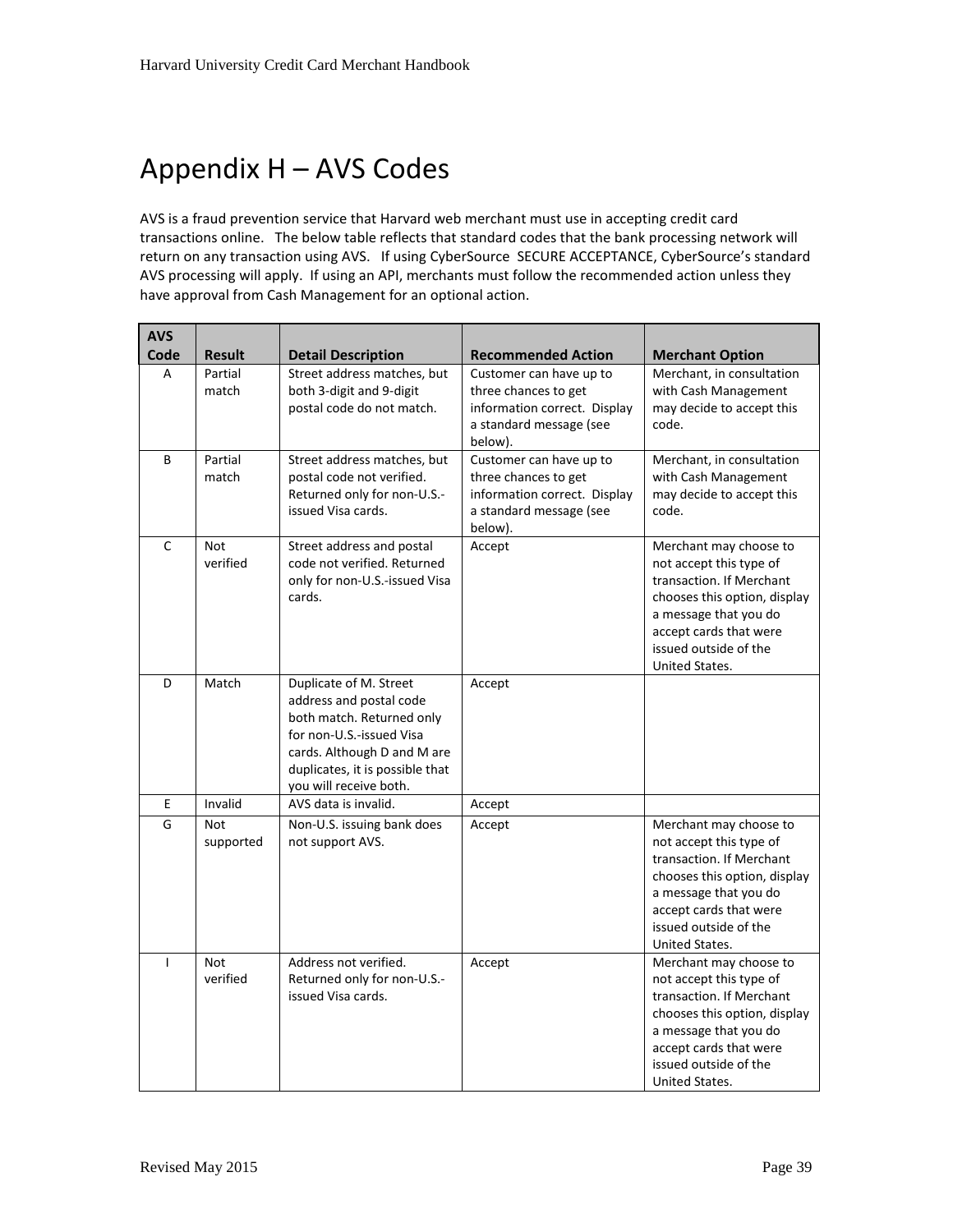| <b>AVS</b> |                  |                                                                                                                                                                                                                                                                                                                 |                                                                                                                       |                                                                                                                                                                                                             |
|------------|------------------|-----------------------------------------------------------------------------------------------------------------------------------------------------------------------------------------------------------------------------------------------------------------------------------------------------------------|-----------------------------------------------------------------------------------------------------------------------|-------------------------------------------------------------------------------------------------------------------------------------------------------------------------------------------------------------|
| Code       | <b>Result</b>    | <b>Detail Description</b>                                                                                                                                                                                                                                                                                       | <b>Recommended Action</b>                                                                                             | <b>Merchant Option</b>                                                                                                                                                                                      |
| J          | Match            | This code is returned only if<br>you are signed up to use<br>AAV+ with the American<br>Express Phoenix processor.<br>Card member's name, billing<br>address, and postal code all<br>match. Shipping information<br>verified and chargeback<br>protection guaranteed<br>through the Fraud<br>Protection Program. | Accept                                                                                                                |                                                                                                                                                                                                             |
| К          | Partial<br>match | This code is returned only if<br>you are signed up to use<br>Enhanced AVS or AAV+ with<br>the American Express<br>Phoenix processor. Card<br>member's name matches.<br>Both billing address and<br>billing postal code do not<br>match.                                                                         | Customer can have up to<br>three chances to get<br>information correct. Display<br>a standard message (see<br>below). | Merchant, in consultation<br>with Cash Management<br>may decide to accept this<br>code.                                                                                                                     |
| L          | Partial<br>match | This code is returned only if<br>you are signed up to use<br>Enhanced AVS or AAV+ with<br>the American Express<br>Phoenix processor. Card<br>member's name matches.<br>Billing postal code matches,<br>but billing address does not<br>match.                                                                   | Customer can have up to<br>three chances to get<br>information correct. Display<br>a standard message (see<br>below). | Merchant, in consultation<br>with Cash Management<br>may decide to accept this<br>code.                                                                                                                     |
| м          | Match            | Duplicate of D. Street<br>address and postal code<br>both match. Returned only<br>for non-U.S.-issued Visa<br>cards. Although D and M are<br>duplicates, it is possible that<br>you will receive both.                                                                                                          | Accept                                                                                                                | Merchant may choose to<br>not accept this type of<br>transaction. If Merchant<br>chooses this option, display<br>a message that you do<br>accept cards that were<br>issued outside of the<br>United States. |
| N          | No match         | Street address, 3-digit postal<br>code, and 9-digit postal code<br>all do not match.                                                                                                                                                                                                                            | Customer can have up to<br>three chances to get<br>information correct. Display<br>a standard message (see<br>below). | These codes cannot be<br>overridden                                                                                                                                                                         |
| O          | Partial<br>match | This code is returned only if<br>you are signed up to use<br>Enhanced AVS or AAV+ with<br>the American Express<br>Phoenix processor. Card<br>member's name matches.<br>Billing address matches, but<br>billing postal code does not<br>match.                                                                   | Customer can have up to<br>three chances to get<br>information correct. Display<br>a standard message (see<br>below). | Merchant, in consultation<br>with Cash Management<br>may decide to accept this<br>code.                                                                                                                     |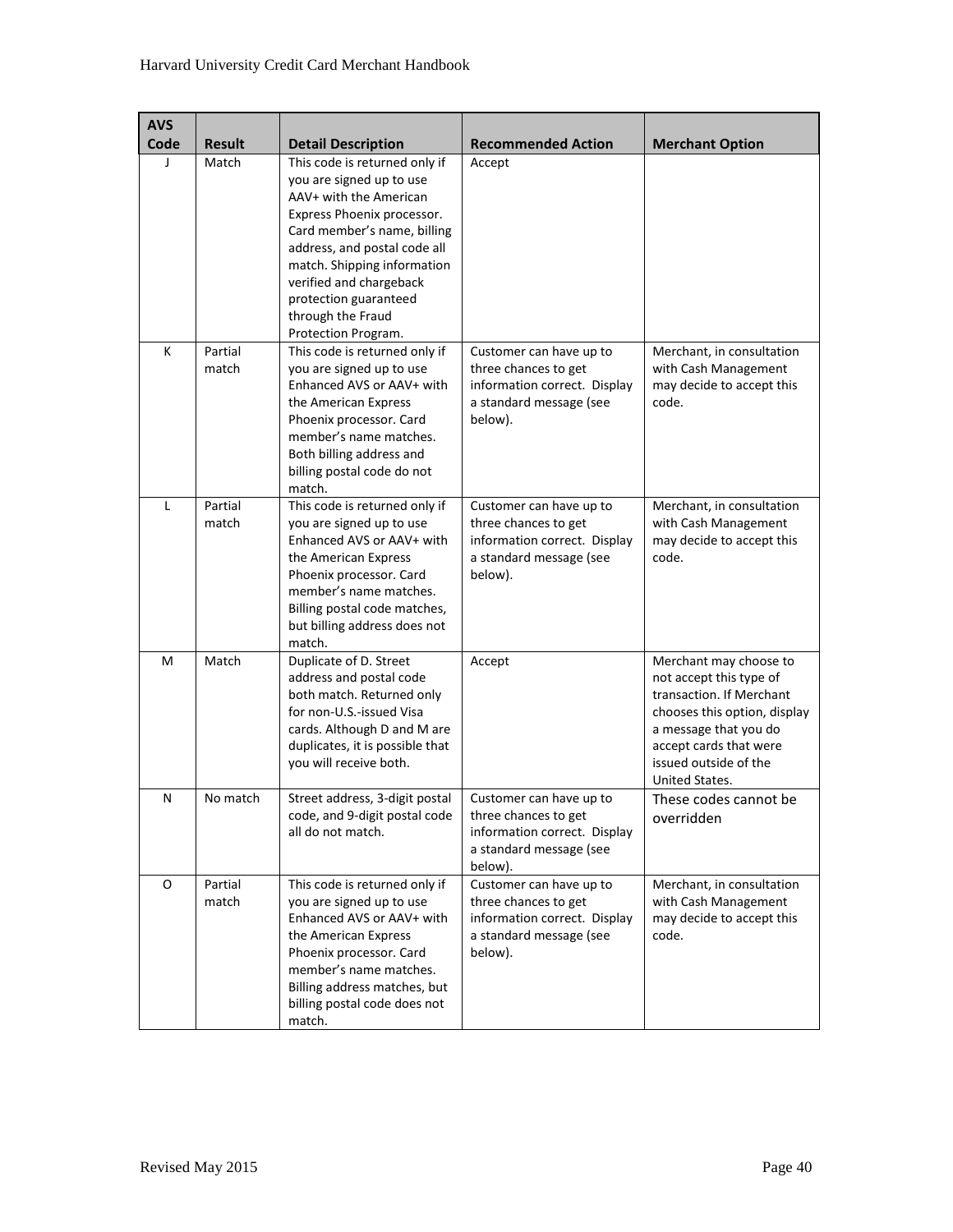| <b>AVS</b> |                       |                                                                                                                                                                                                                                                                                                |                                                                                                                       |                                                                                                                                                                                                             |
|------------|-----------------------|------------------------------------------------------------------------------------------------------------------------------------------------------------------------------------------------------------------------------------------------------------------------------------------------|-----------------------------------------------------------------------------------------------------------------------|-------------------------------------------------------------------------------------------------------------------------------------------------------------------------------------------------------------|
| Code       | <b>Result</b>         | <b>Detail Description</b>                                                                                                                                                                                                                                                                      | <b>Recommended Action</b>                                                                                             | <b>Merchant Option</b>                                                                                                                                                                                      |
| P          | Partial<br>match      | Postal code matches, but<br>street address not verified.<br>Returned only for non-U.S.-<br>issued Visa cards.                                                                                                                                                                                  | Accept                                                                                                                | Merchant may choose to<br>not accept this type of<br>transaction. If Merchant<br>chooses this option, display<br>a message that you do<br>accept cards that were<br>issued outside of the<br>United States. |
| Q          | Match                 | This code is returned only if<br>you are signed up to use<br>AAV+ with the American<br>Express Phoenix processor.<br>Card member's name, billing<br>address, and postal code all<br>match. Shipping information<br>verified but chargeback<br>protection not guaranteed<br>(Standard program). | Accept                                                                                                                |                                                                                                                                                                                                             |
| R          | System<br>unavailable | System unavailable.                                                                                                                                                                                                                                                                            | Accept                                                                                                                |                                                                                                                                                                                                             |
| S          | Not<br>supported      | U.S. issuing bank does not<br>support AVS.                                                                                                                                                                                                                                                     | Accept                                                                                                                |                                                                                                                                                                                                             |
| U          | System<br>unavailable | Address information<br>unavailable. Returned if the<br>U.S. bank does not support<br>non-U.S. AVS or if the AVS in<br>a U.S. bank is not<br>functioning properly.                                                                                                                              | Accept                                                                                                                |                                                                                                                                                                                                             |
| v          | Match                 | This code is returned only if<br>you are signed up to use<br>Enhanced AVS or AAV+ with<br>the American Express<br>Phoenix processor. Card<br>member name matches.<br>Both billing address and<br>billing postal code match.                                                                    | Accept                                                                                                                |                                                                                                                                                                                                             |
| W          | Partial<br>match      | Street address does not<br>match, but 9-digit postal<br>code matches.                                                                                                                                                                                                                          | Customer can have up to<br>three chances to get<br>information correct. Display<br>a standard message (see<br>below). | Merchant, in consultation<br>with Cash Management<br>may decide to accept this<br>code.                                                                                                                     |
| Χ          | Match                 | Exact match. Street address<br>and 9-digit postal code both<br>match.                                                                                                                                                                                                                          | Accept                                                                                                                |                                                                                                                                                                                                             |
| Υ          | Match                 | Exact match. Street address<br>and 3-digit postal code both<br>match.                                                                                                                                                                                                                          | Accept                                                                                                                |                                                                                                                                                                                                             |
| Z          | Partial<br>match      | Street address does not<br>match, but 3-digit postal<br>code matches.                                                                                                                                                                                                                          | Customer can have up to<br>three chances to get<br>information correct. Display<br>a standard message (see<br>below). |                                                                                                                                                                                                             |
| 1          | Not<br>supported      | CyberSource AVS code. AVS<br>is not supported for this<br>processor or card type.                                                                                                                                                                                                              | Accept                                                                                                                |                                                                                                                                                                                                             |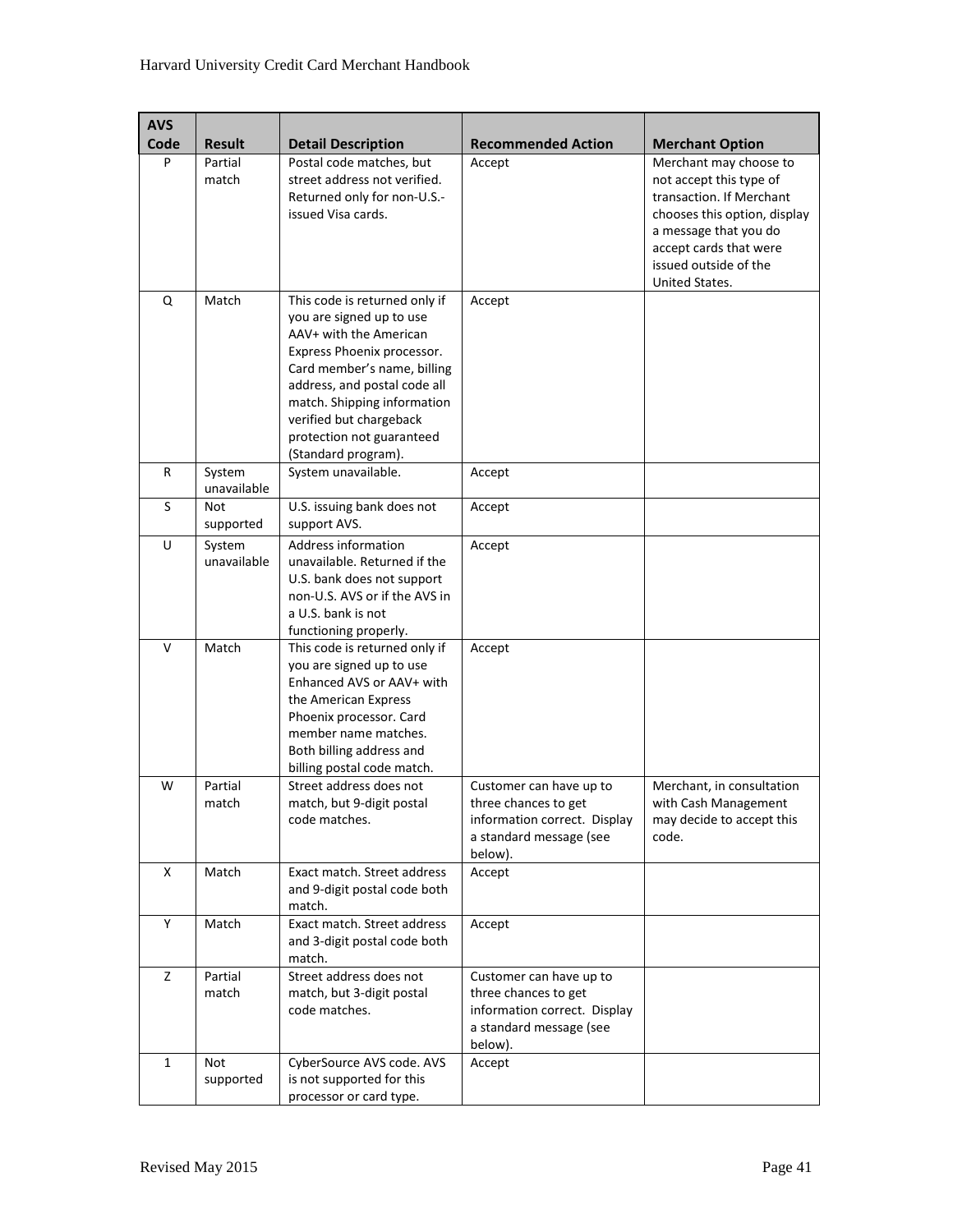| <b>AVS</b><br>Code | <b>Result</b> | <b>Detail Description</b>                                                                         | <b>Recommended Action</b> | <b>Merchant Option</b> |
|--------------------|---------------|---------------------------------------------------------------------------------------------------|---------------------------|------------------------|
|                    | Invalid       | CyberSource AVS code. The<br>processor returned an<br>unrecognized value for the<br>AVS response. | Accept                    |                        |

**Note:**

**The three attempts at getting it right should be a limit regardless of whether it was caused by incorrect entry to fields, CVV error or AVS error. After the three attempts the transaction should be rejected.** When displaying error messages it is important to not give too much information as to what was wrong. If someone is using a card fraudulently you do not want to let them know which peach of information caused a problem. The response to the browser should be identical regardless of error. Display a message similar to: "Some of the information that you have supplied does not match the data from the bank that issued the credit card. Please verify and then submit again. Common problems are the CVN number was incorrectly entered or the address does not match the billing address for the credit card supplied."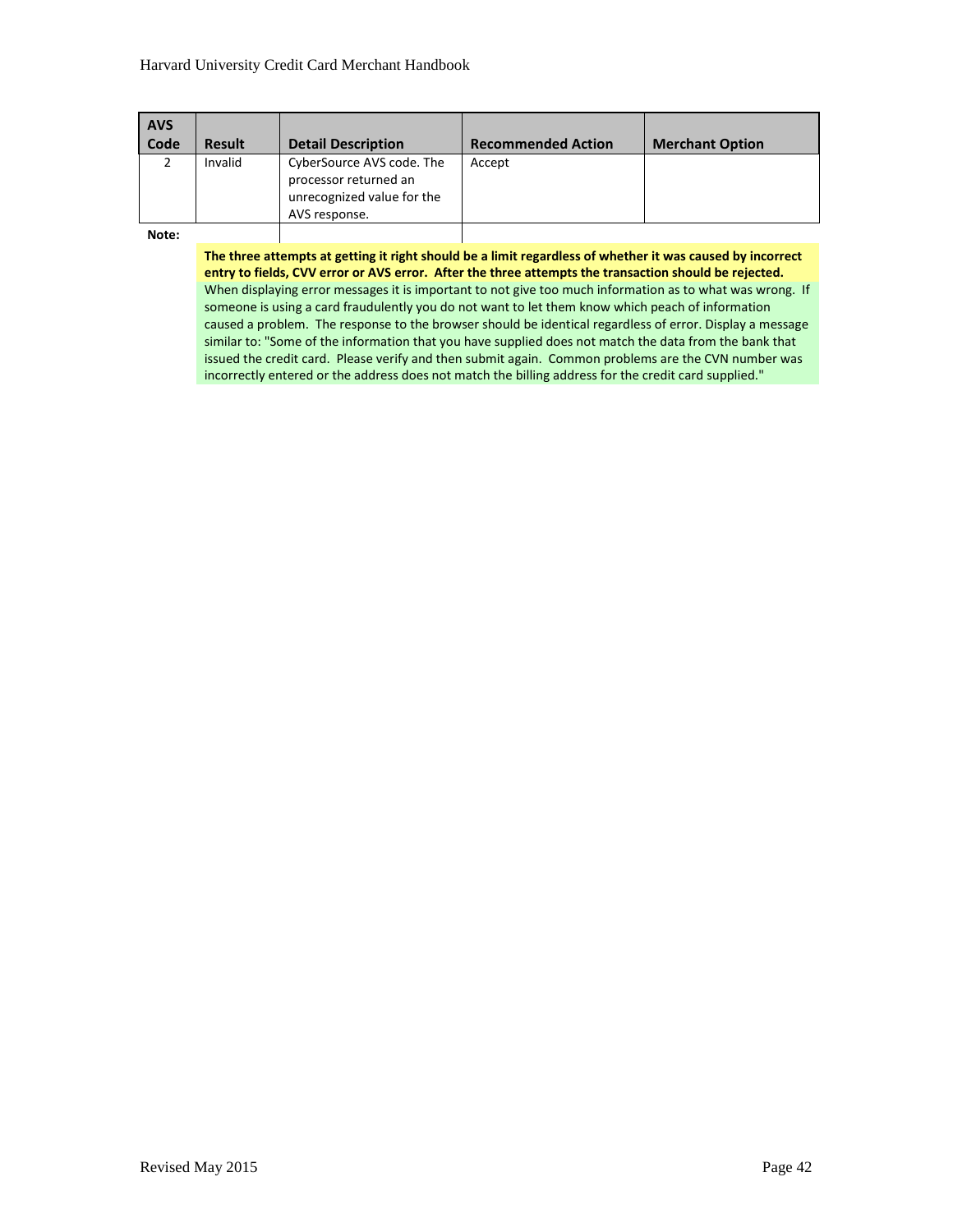

## <span id="page-42-0"></span>Appendix I Credit Card Transaction Data Flow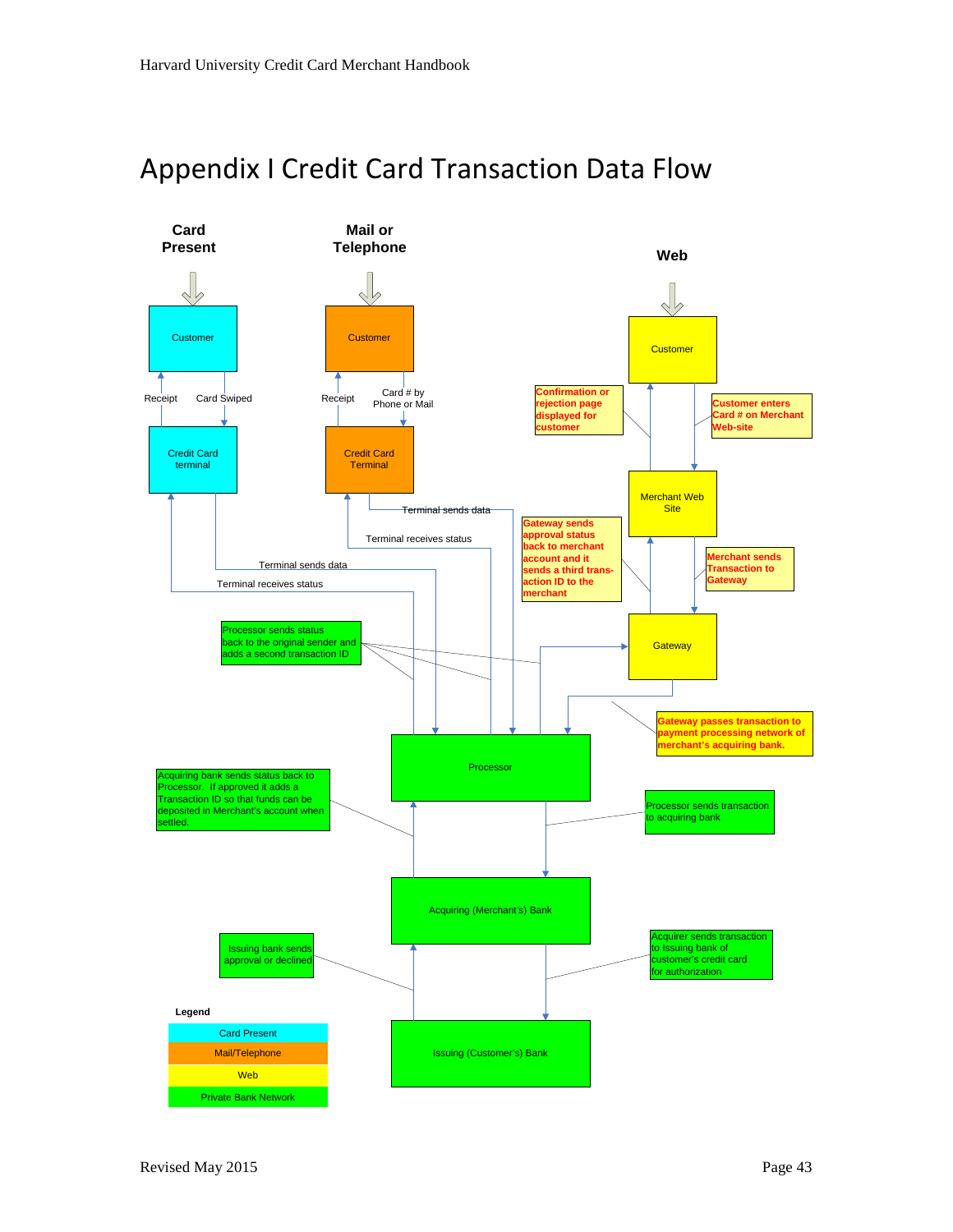# <span id="page-43-0"></span>Appendix J– Visa and MasterCard Rate Structure

## <span id="page-43-1"></span>**Qualifying for the Best Rate**

#### **Card Present**

In order to qualify for the best rates, locations should if possible, swipe the card to read and capture the card information via the magnetic stripe. If the magnetic stripe is damaged, manually key the card number and expiration date to the terminal. If the the terminal is down, the location should contact Terminal Support for assistance and instructions to process the transaction. To prove that the card was present at the time of the transaction,the sales slip must have the card member's signature. Failure to follow these procedures could result in a chargeback. Batches must be settled within 24 hours of the transaction date.

#### **Card Not Present**

If a location is accepting mail/telephone/Internet orders, the merchant must collect the following information: the card member's account number; expiration date; CVV code, date of transaction; description of the goods and services; amount of the transaction (including shipping, handling, insurance, etc.); card member's name, billing address and ship to address; authorization code; and merchant's name and address (city and state required).

You may not submit a transaction for processing until after the merchandise has been shipped or the service has been provided to the customer.

It is recommended batches be settled daily.

#### **Address Verification Service (AVS)**

Address Verification Service (AVS) is a process that is required by Visa to minimize the risk involved in processing card-not-present and manually keyed transactions. The merchant is required to enter the cardholder's zip code and order number. This information is sent with the authorization request for verification. The AVS response code is sent to the merchant with the authorization number assigned by the authorization center. The merchant can use the response code to determine whether the merchandise should be shipped and the transaction completed. The AVS response codes range from address and 5-digit zip match to address and zip do not match.

Manually keyed transactions processed by Retail merchants require a full zip code match or retry response to qualify for the best rate.

#### **Credit Card Verification Numbers**

To help guard against fraud, the Visa and MasterCard have implemented a system to ensure the credit card used in a transaction is actually possessed by the user. This systems are called CVV2 (Visa) or CVC2 (MasterCard). (American Express has a similar system called CID). The verification number is a nonembossed number printed on the credit card. CVV2/CVC2 provides a cryptographic check of the information embossed on the card and helps validate that the customer has a genuine Visa or MasterCard and that the card account number is legitimate.

#### **Visa/MasterCard/Discover Interchange Rates**

Visa and MasterCard have a complex fee structure based on the type of card used and whether the transaction is "qualified". A detailed description can be found at these sites. A current summary is also posted on Cash Managements website (fad.harvard.edu/otm/cm)

• [http://www.mastercard.com/us/merchant/how\\_works/interchange\\_rates.html](http://www.mastercard.com/us/merchant/how_works/interchange_rates.html)